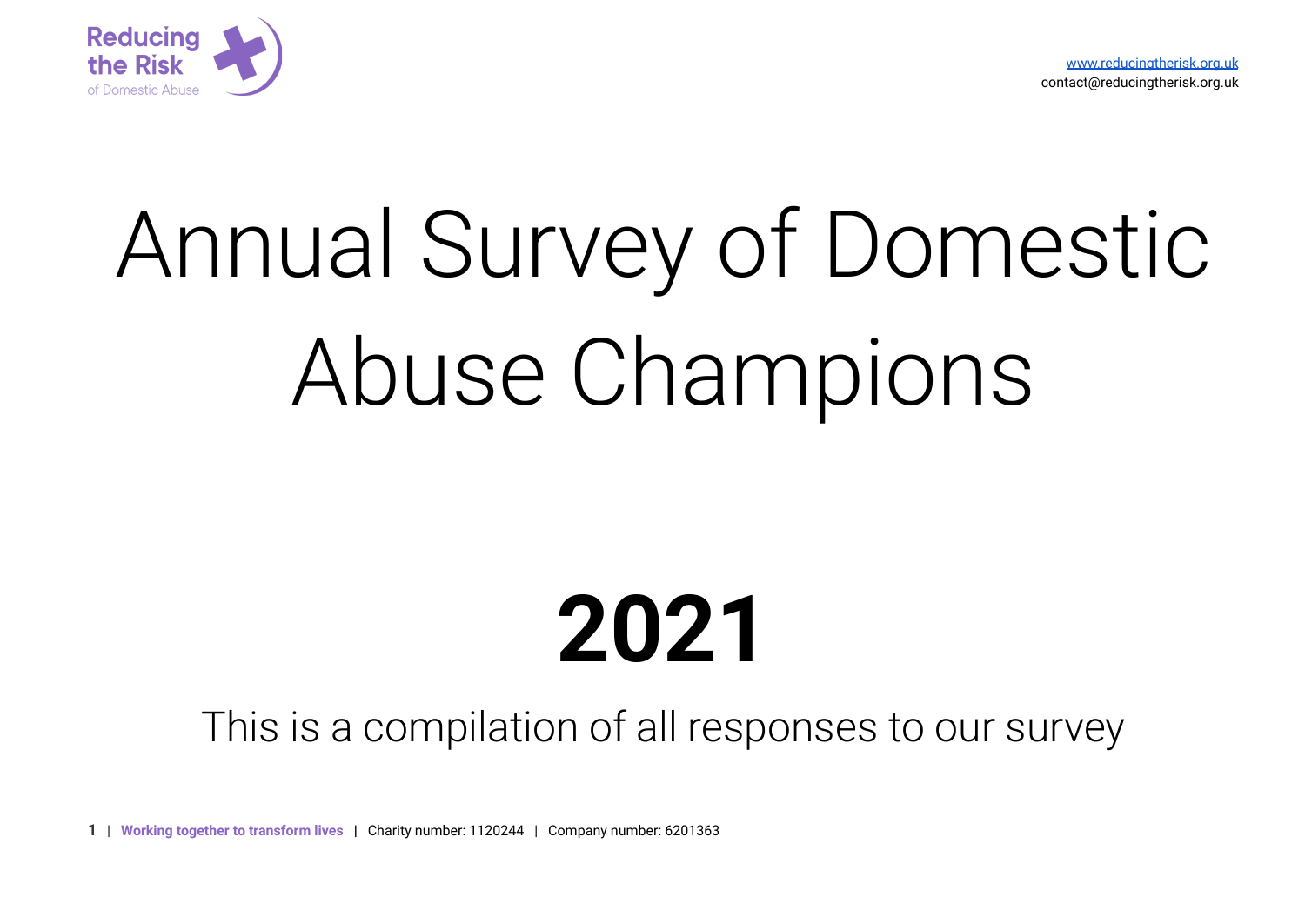# Annual DA Champions Survey

# 1. How long have you been a Domestic Abuse (DA) Champion?

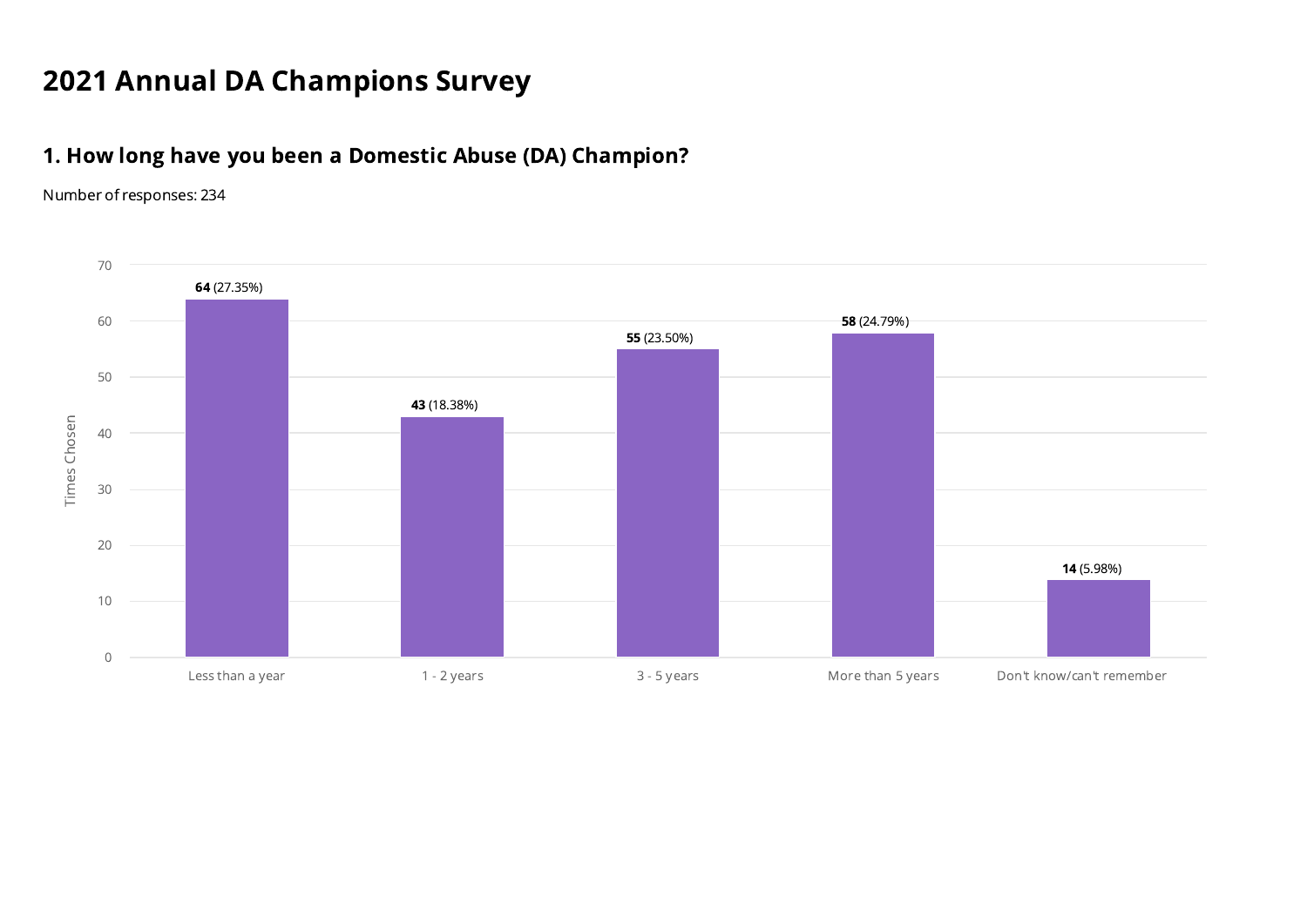# 2. What prompted you to become a DA Champion?

#### Number of responses: 234



#### "Any other reason (click to type)" text answers:

To enable me to provide appropriate support and guidance to my teams

I was a volunteer for Women's Aid and delivered the Freedom Prog at the time. I am now Chair of the board for AVMKSAASS (sexual assault service)

I feel too many professional no so little about DA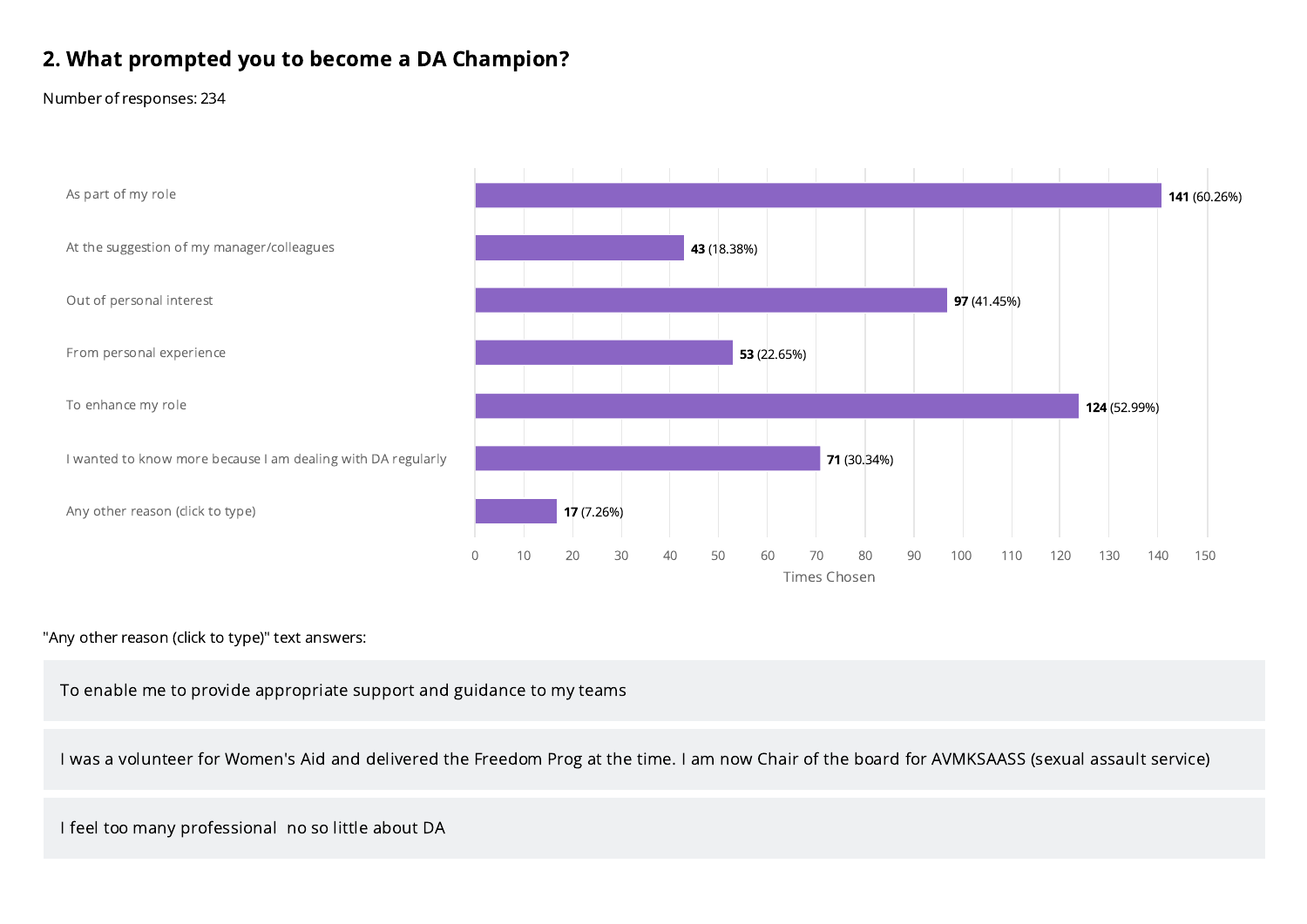I will be around others in the future that I can share this education with

TO support patients and staff well

To support my community

to recognise DA if I come across it, and what to do if I do see signs through my work when visiting people at home.

The training had been highly recommended

To form loinks with other agencies in the local area after moving from another area

Not yet trained to be a DA Champion - I keep trying to book on to relevant courses but I cannot.

To ensure that DA/DV, in respect of the LGBT+ Community is taken into account and not overlooked

Any other reason (click to type)

I was dealing with DA regularly at the time

wasn't aware I was one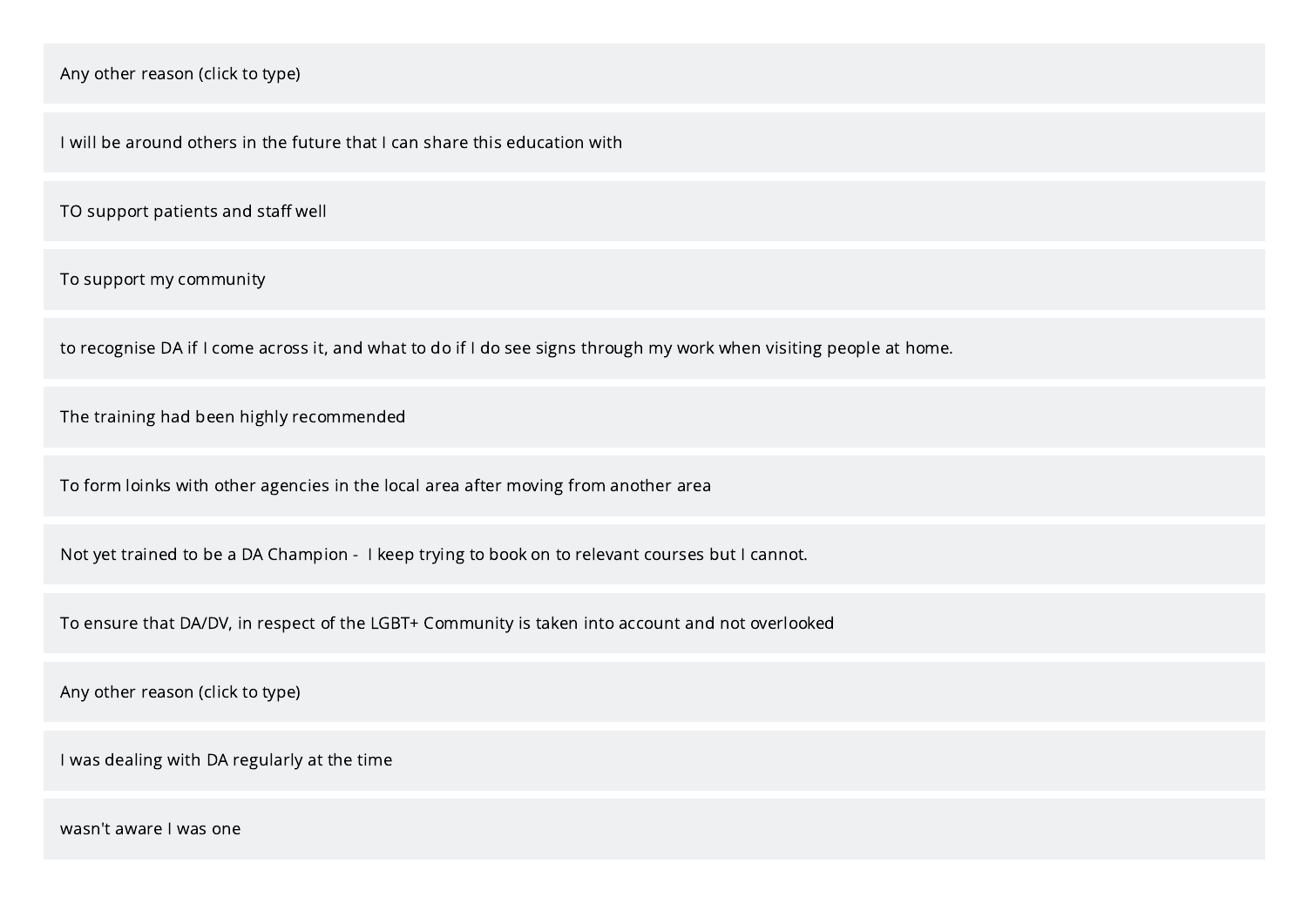networking with professionals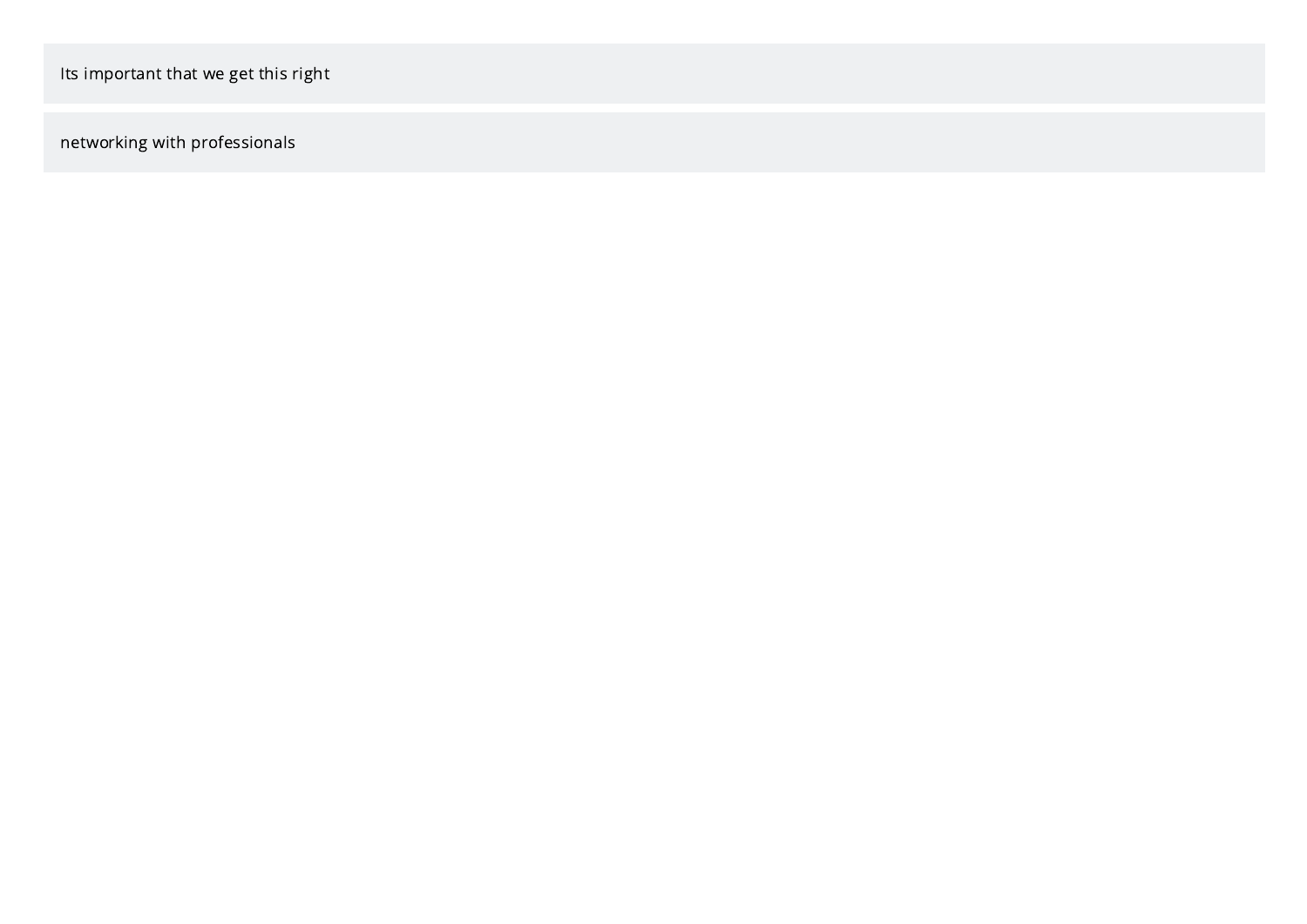# 3. What type of DA Champion training have you had?

Number of responses: 234



#### "Other (please specify)" text answers:

I attended training that was held at the fire service headquarters in reading

coercive control

Police based courses.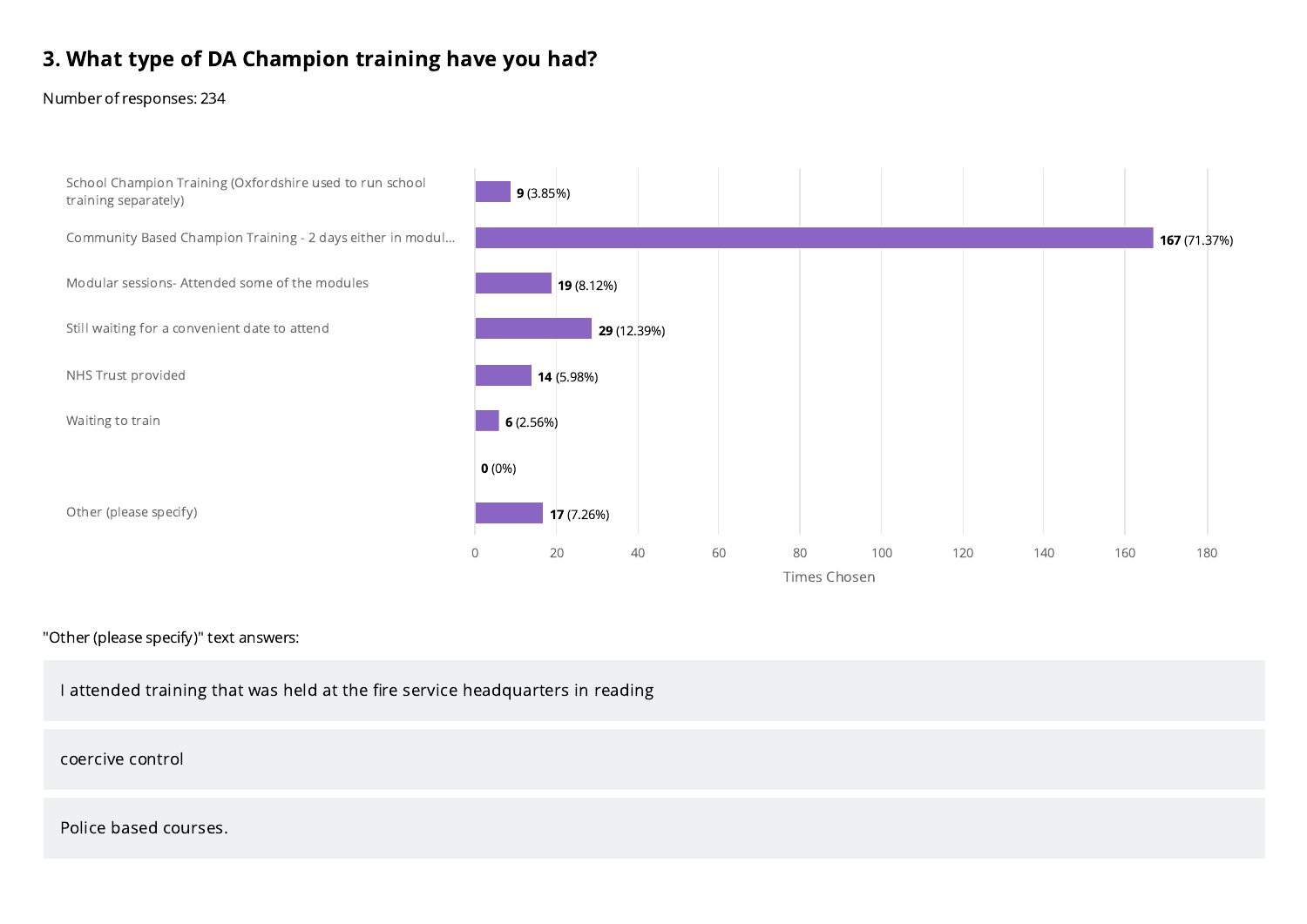| Any platforms that provide education and knowledge of DA DV                    |
|--------------------------------------------------------------------------------|
| Currently on IDVA training                                                     |
| None                                                                           |
| DASH assessment training                                                       |
| I am no longer working for the CCG hence I did not attend any further training |
| I must have done online as I haven't been anywhere for training.               |
| Waiting for training                                                           |
| <b>IDVA</b>                                                                    |
| DA Awareness Registered for Champion training in February 15th 2022            |
| Other (please specify)                                                         |
| One day course in person                                                       |
| Other (please specify)                                                         |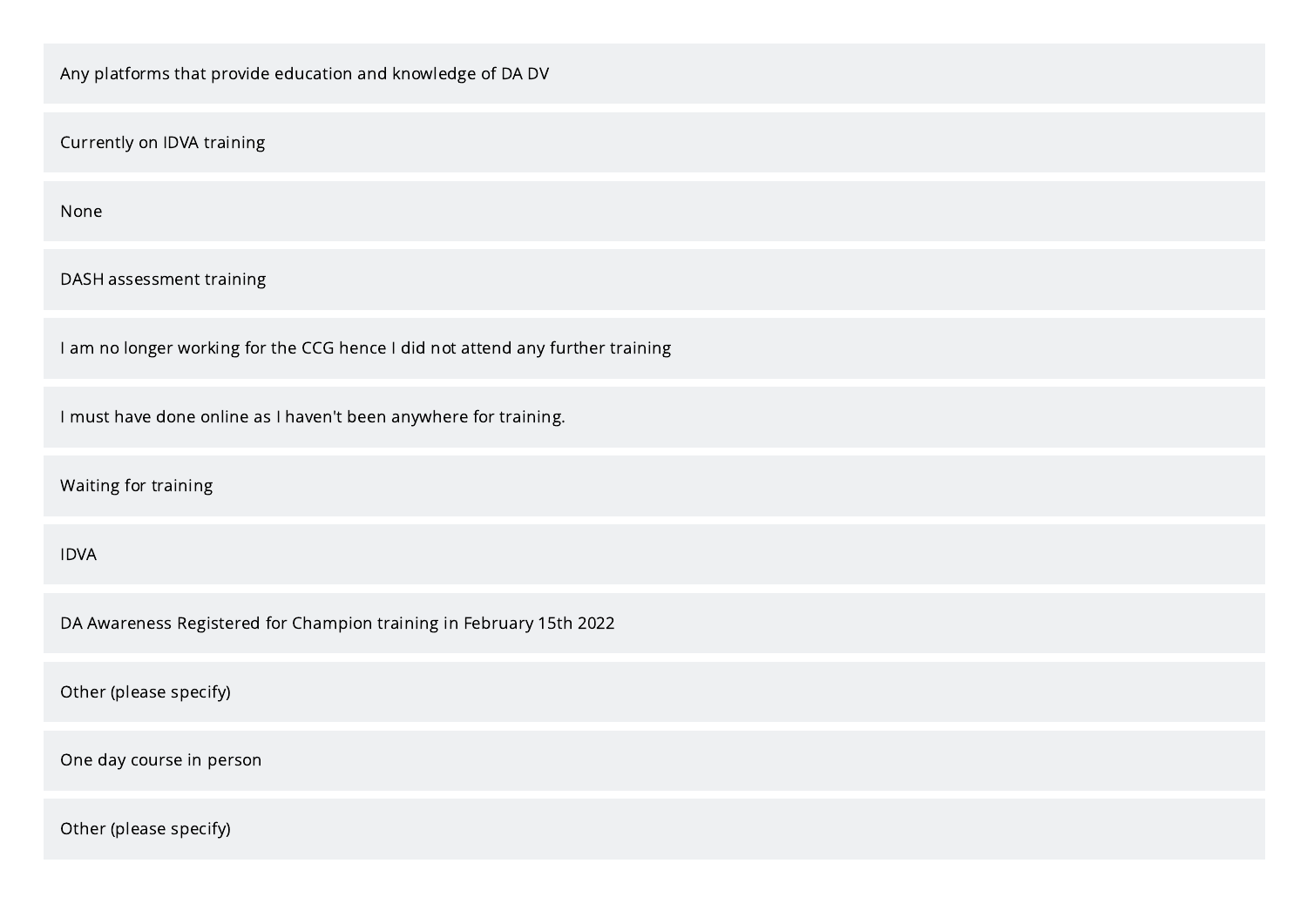Women's aid, MARAC trained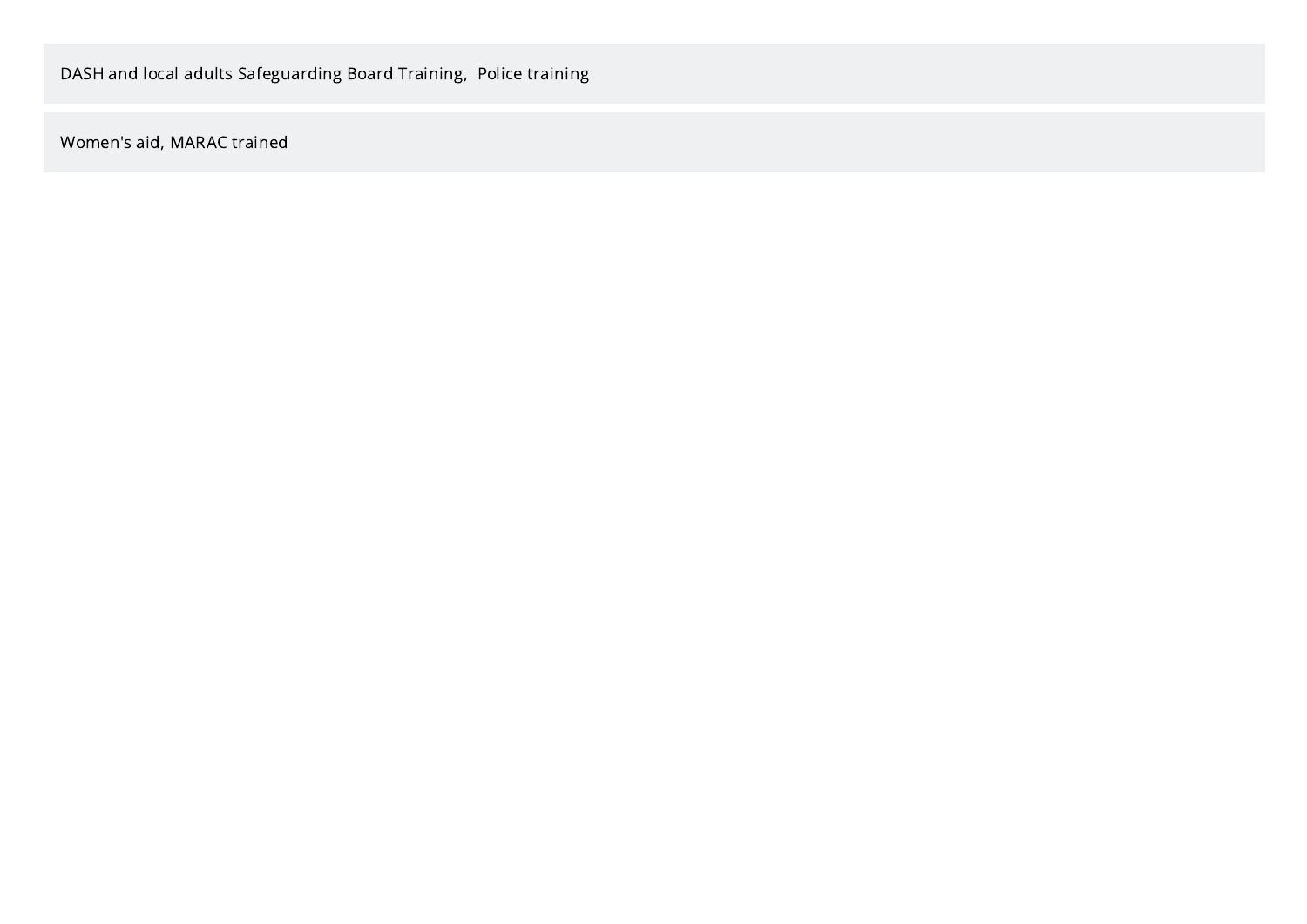# 4. Which area(s) do you currently work in?

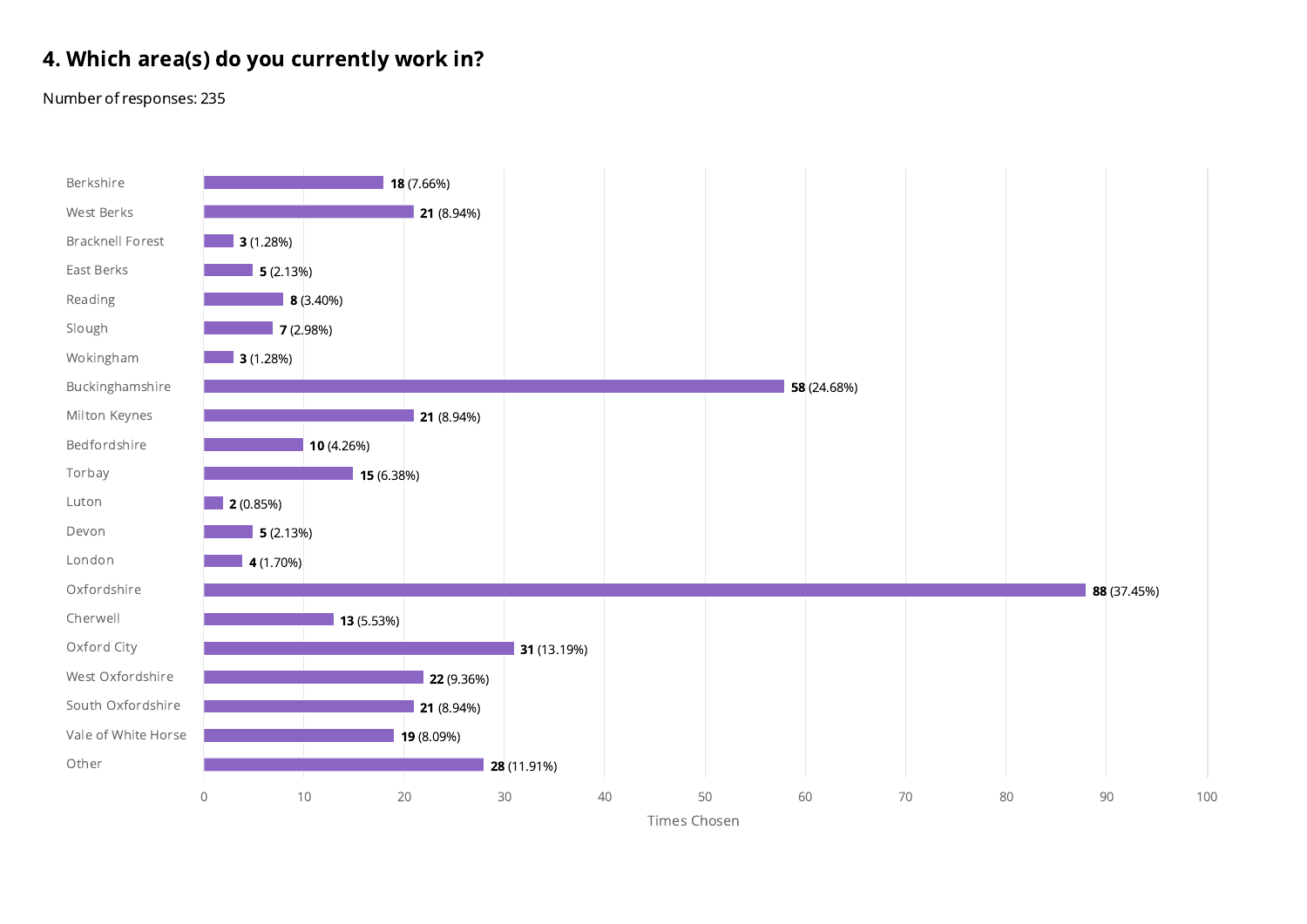#### "Other" text answers:

| Hertfordshire                 |
|-------------------------------|
| CHESHIRE                      |
| Hertfordshire                 |
| Hampshire & Channel Islands   |
| Norfolk                       |
| Remotely nationwide. By ohine |
| UK Wide                       |
| Self employed                 |
| Yorkshire                     |
| West Suffolk                  |
| Norfolk                       |
| cumbria                       |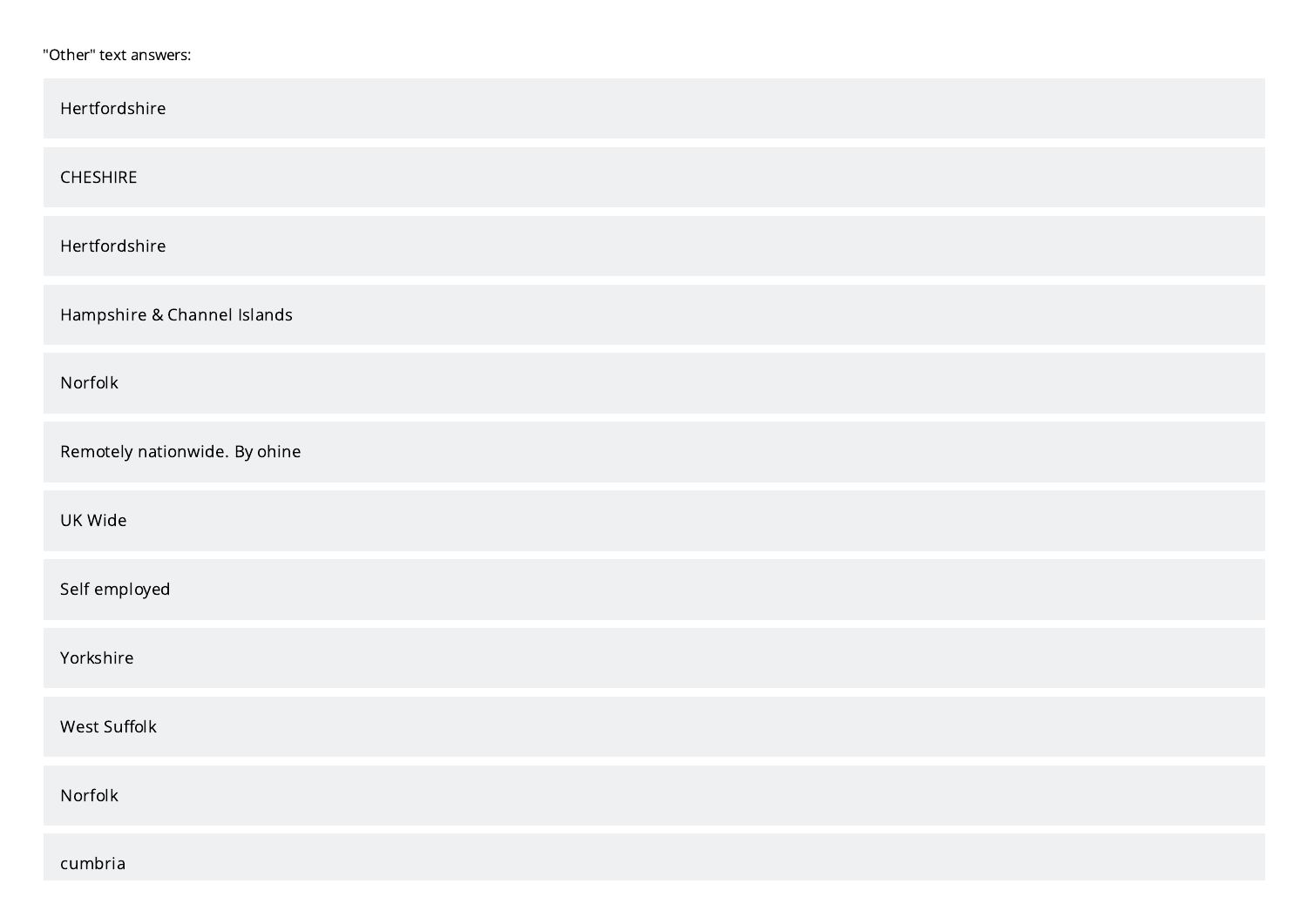| Plymouth                         |
|----------------------------------|
| Norfolk                          |
| Manchester                       |
| control room                     |
| Sussex                           |
| Aylesbury Vale                   |
| Gloucestershire                  |
| London borough of Enfield        |
| surrey sussex and kent           |
| Lincoln                          |
| UK wide                          |
| Cover Devon, Cornwall and Dorset |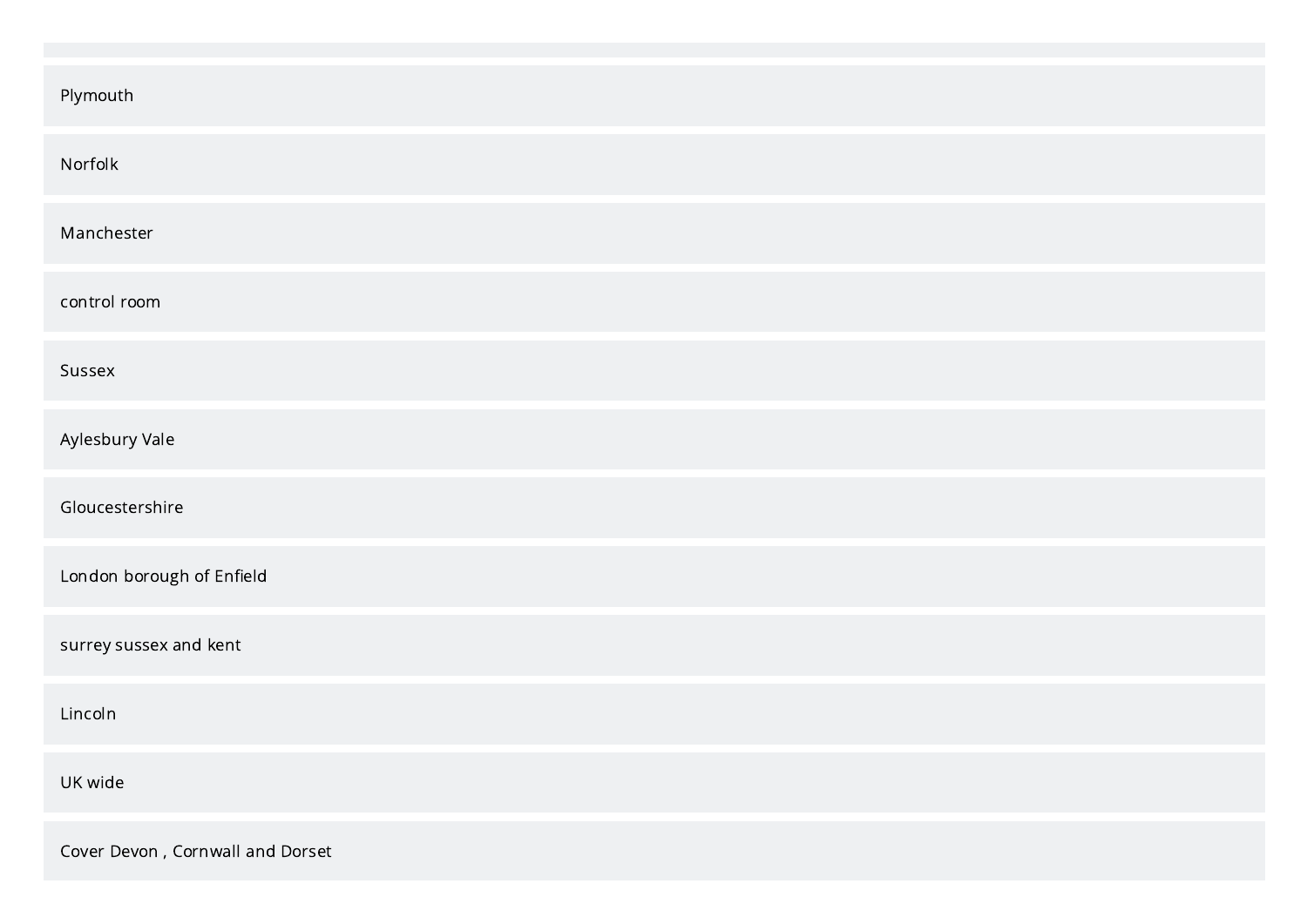| Vale of Glamorgan   |
|---------------------|
| Cardiff             |
| Wiltshire           |
| Basingstoke & Deane |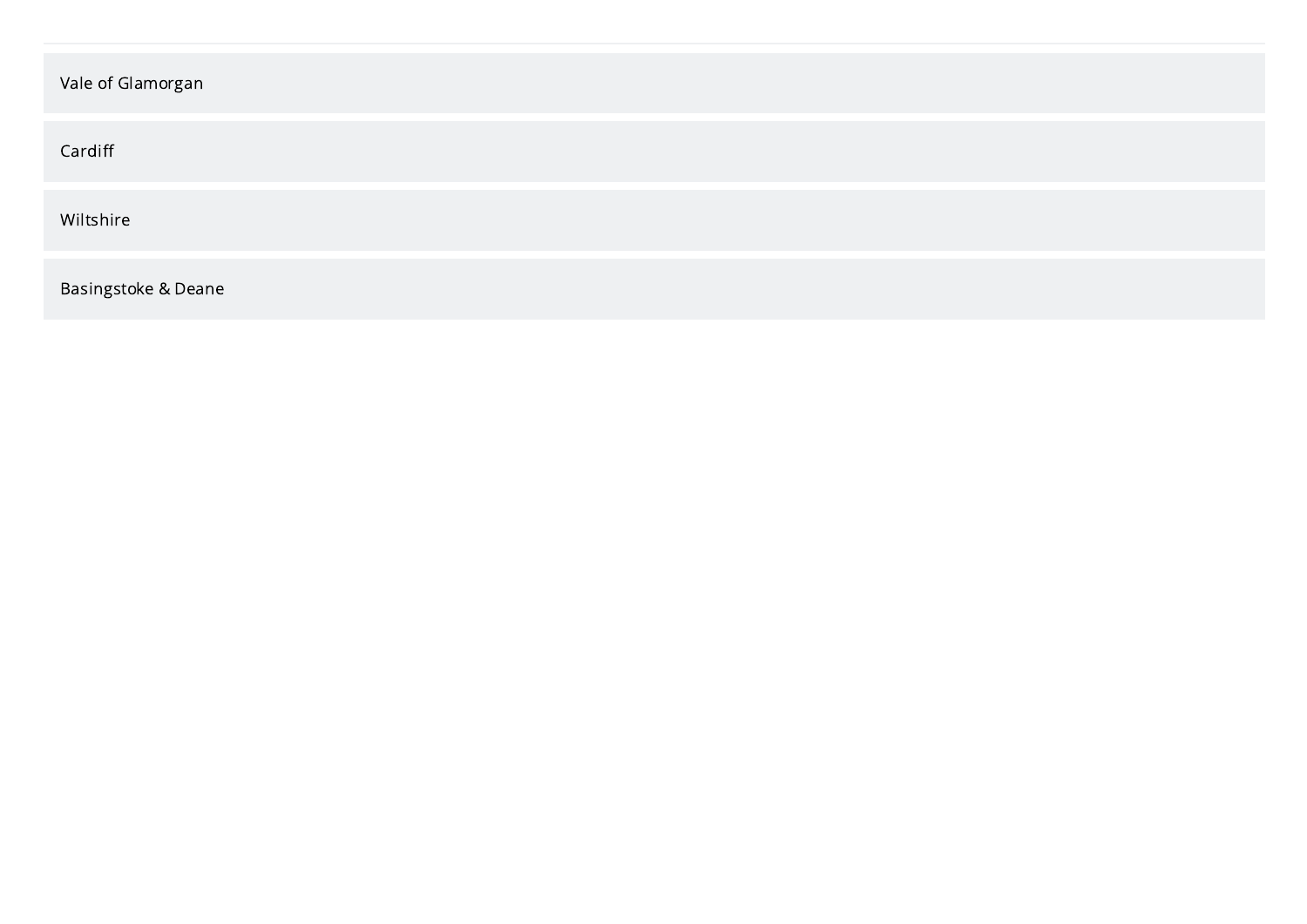# 5. Which type of organisation do you have a role in or work for?

Number of responses: 235



"Other (please specify)" text answers:

Sexual Health

GP practice

Volunteer for sexual assault charity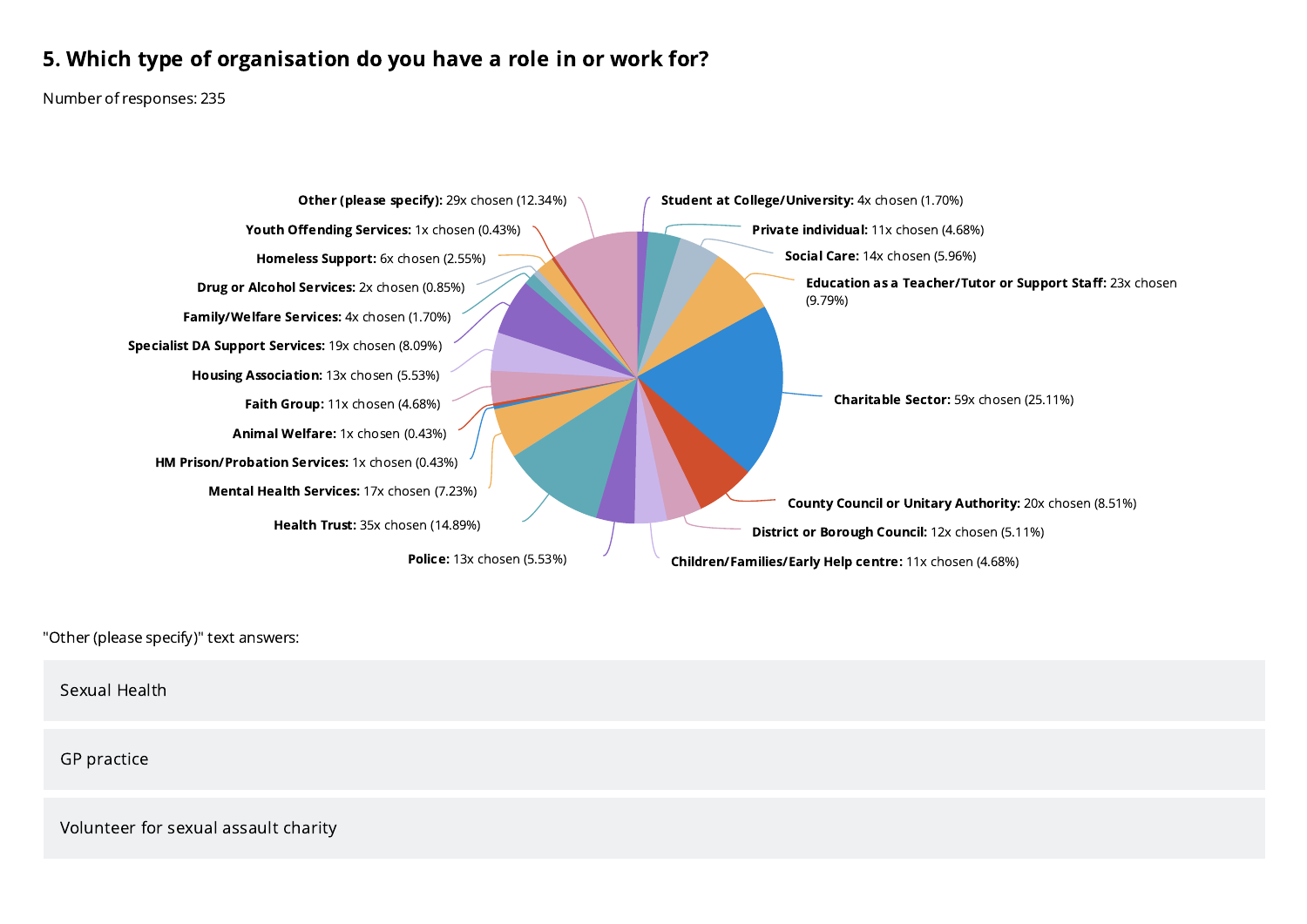| Integrated Lifestyle Service                           |
|--------------------------------------------------------|
|                                                        |
| Animals and humans                                     |
| Mental health charity                                  |
| I deliver parenting sessions and 1-1 Parenting Support |
| Pre-school                                             |
| Education but not a teacher                            |
| Young Carers Service                                   |
| DA second tier service                                 |
| <b>Trading Standards</b>                               |
| Home Office                                            |
| Own abuse and trauma recovery coaching business        |
| safeguarding                                           |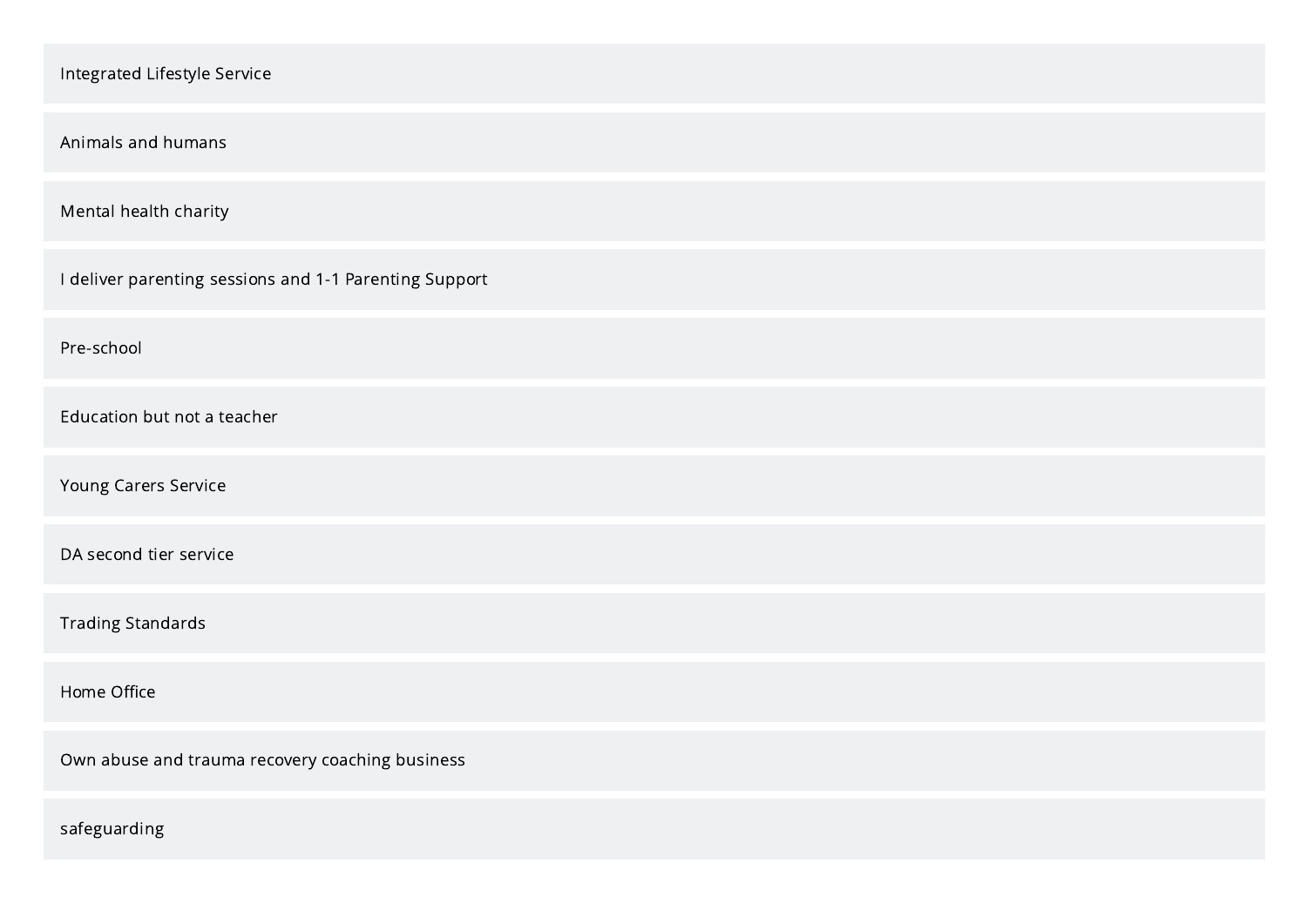| <b>Standing Tall Partnership</b>                      |
|-------------------------------------------------------|
| Primary Care - GP surgery                             |
| City Council                                          |
| Mental health charity                                 |
| Retail                                                |
| Civil servant in Westminster home working at present  |
| Community centre and church                           |
| local authority                                       |
| community short breaks for children with disabilities |
| Safeguarding Officer                                  |
| <b>Voluntary Sector</b>                               |
| Other (please specify)                                |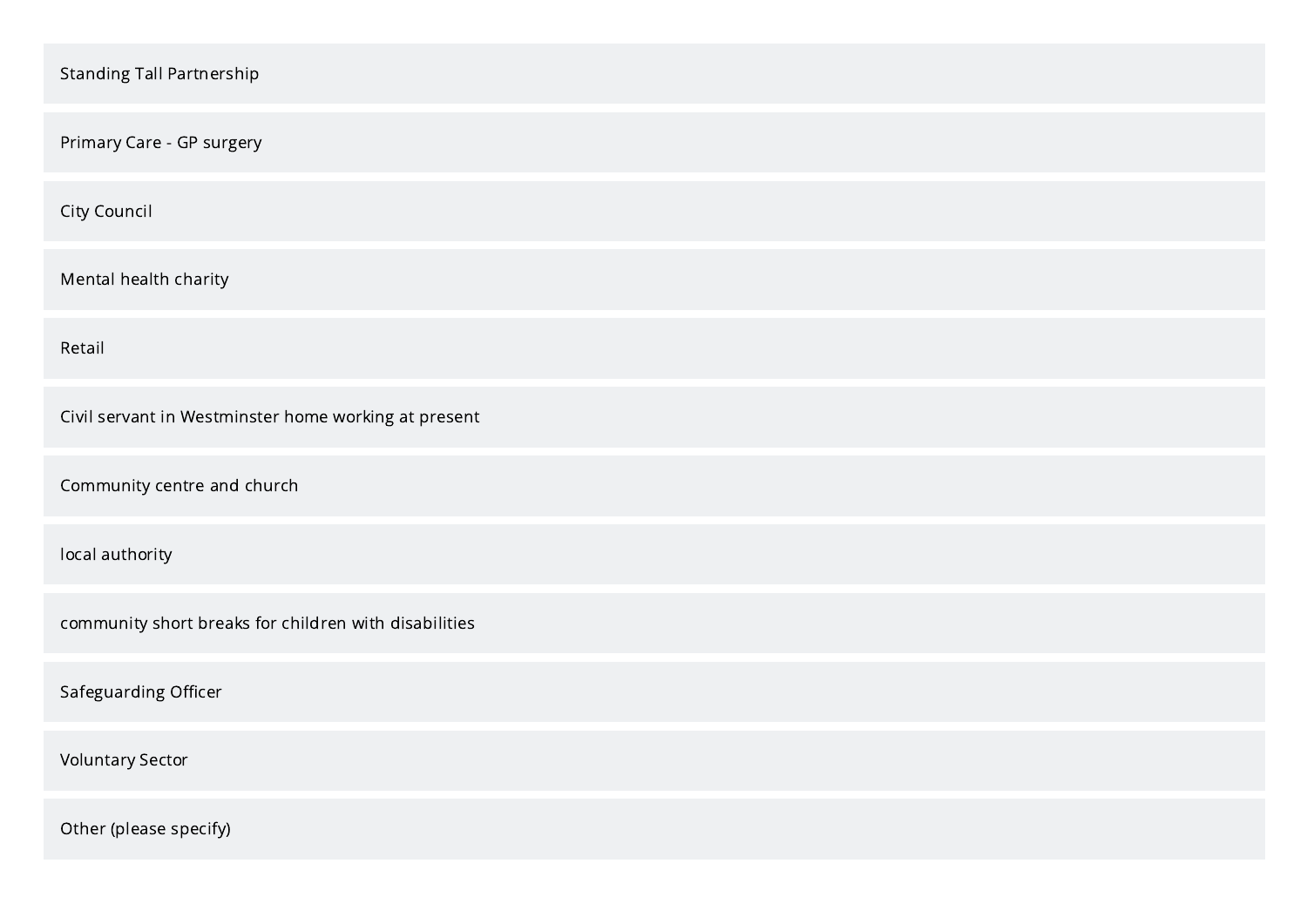CCG

# 6. Have you changed your main role or job since becoming a DA Champion?

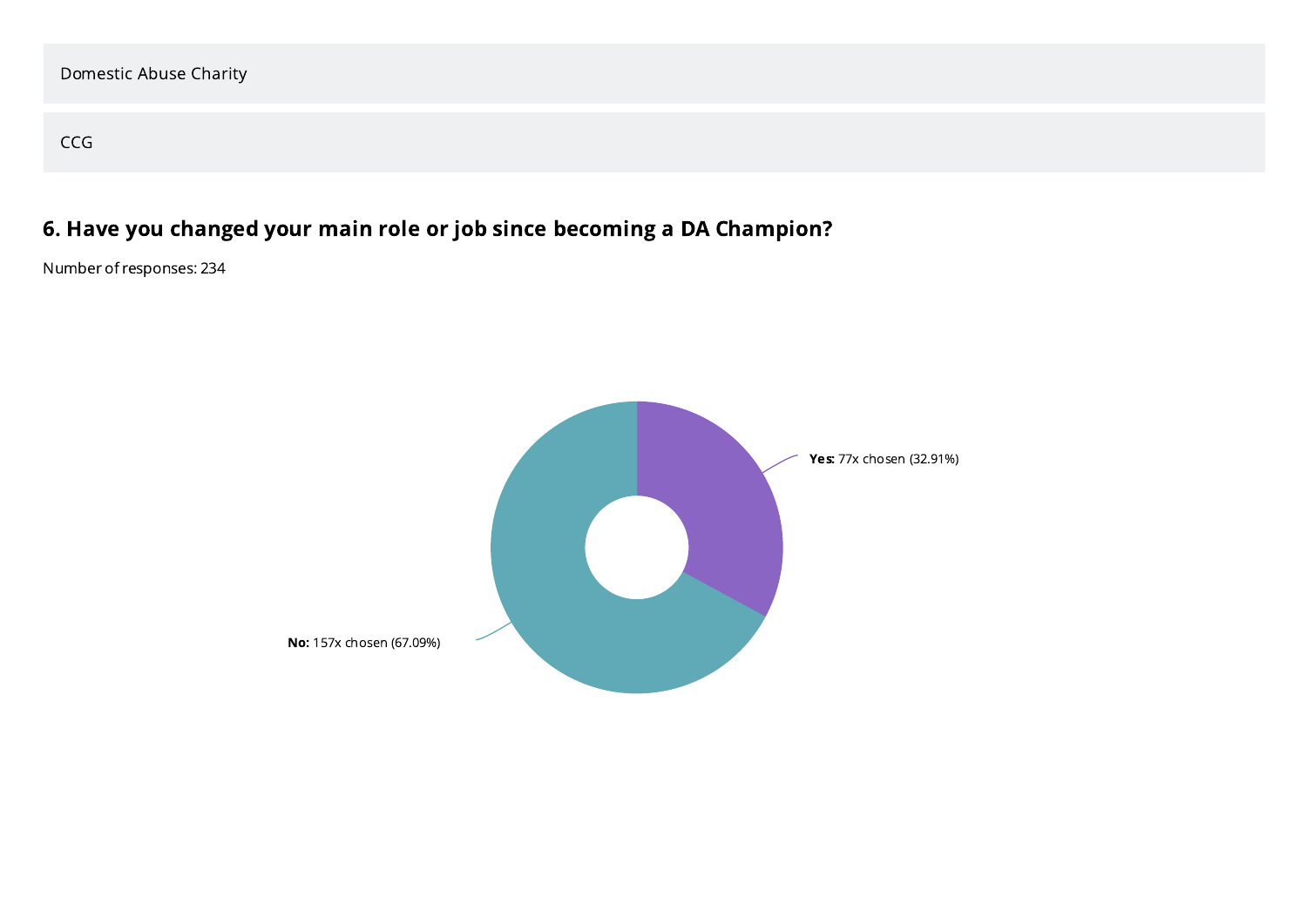# 6a. Have you been able to continue as a DA Champion in your new job/role?

Number of responses: 77



## 6b. Any comments?

Number of responses: 15

Text answers:

I work in community engagement and development and this is relevant for a community safety project I deliver. I also support the welfare team with cases and many have experienced DVA.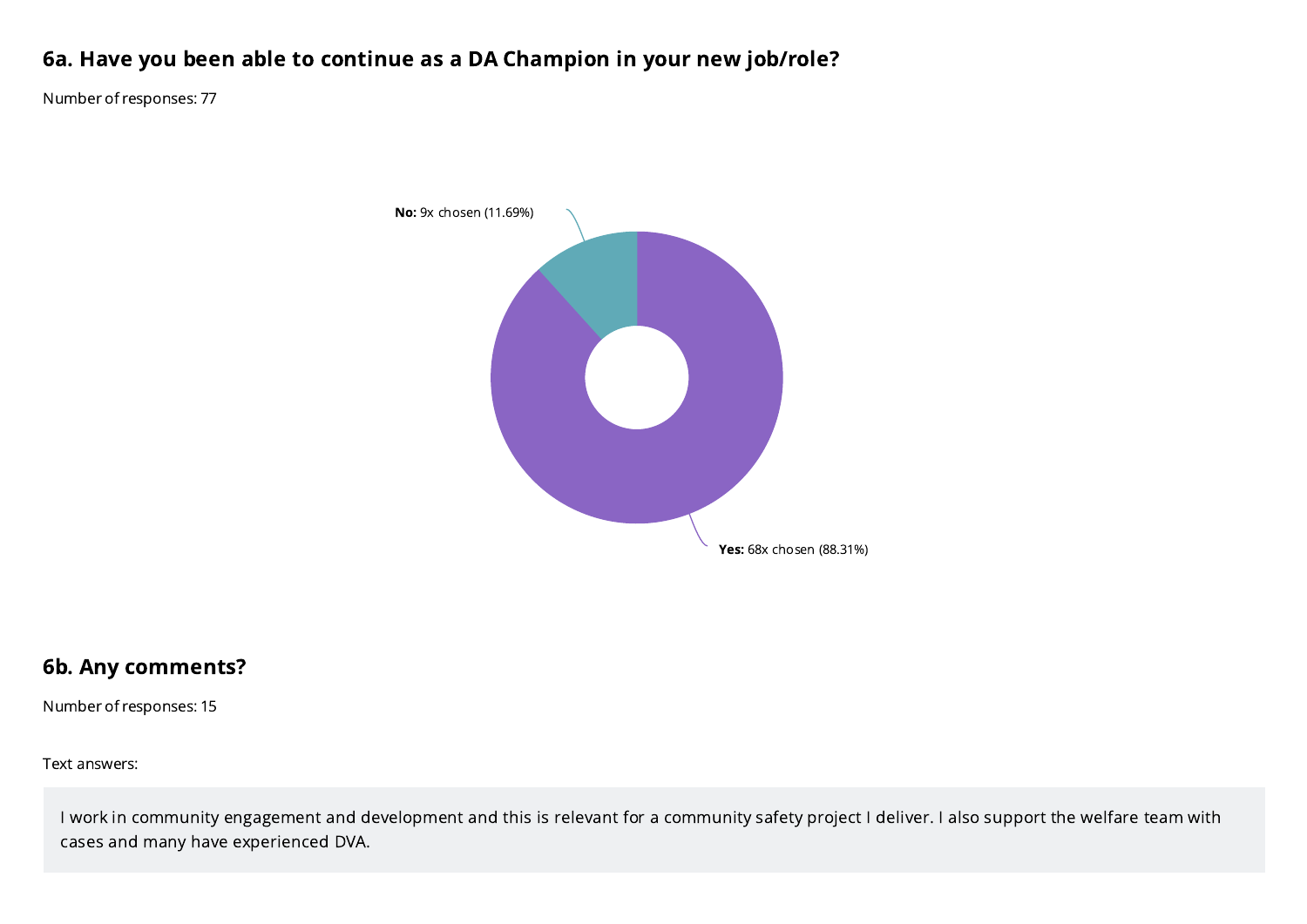Although my role has changed, I am able to take the knowledge with me in my (client-facing) facilitation work and also share info with my organisation

Would like more up to date training since DA bill covid-19 has happened

Although I never hear anything from anyone about still being a DA Champion.

Thank you for the training and allowing me to join, it was amazing and the trainers were brilliant.

More opportunity to use my skills in my current role

I'm a private counsellor and member of a new group of volunteers for Oxfordshire CC looking at the DA strategy

I am self-employed and provide, advice, guidance, healing and recovery after domestic and narcissistic abuse

I can advocate with colleagues to train as DA Champions, as they have more face to face activity with potential individuals who might need support through this pathway

Now also DMO for organisation

No

It was becuase of teh Champions training that I felt i had the knowledge to do the job i am in now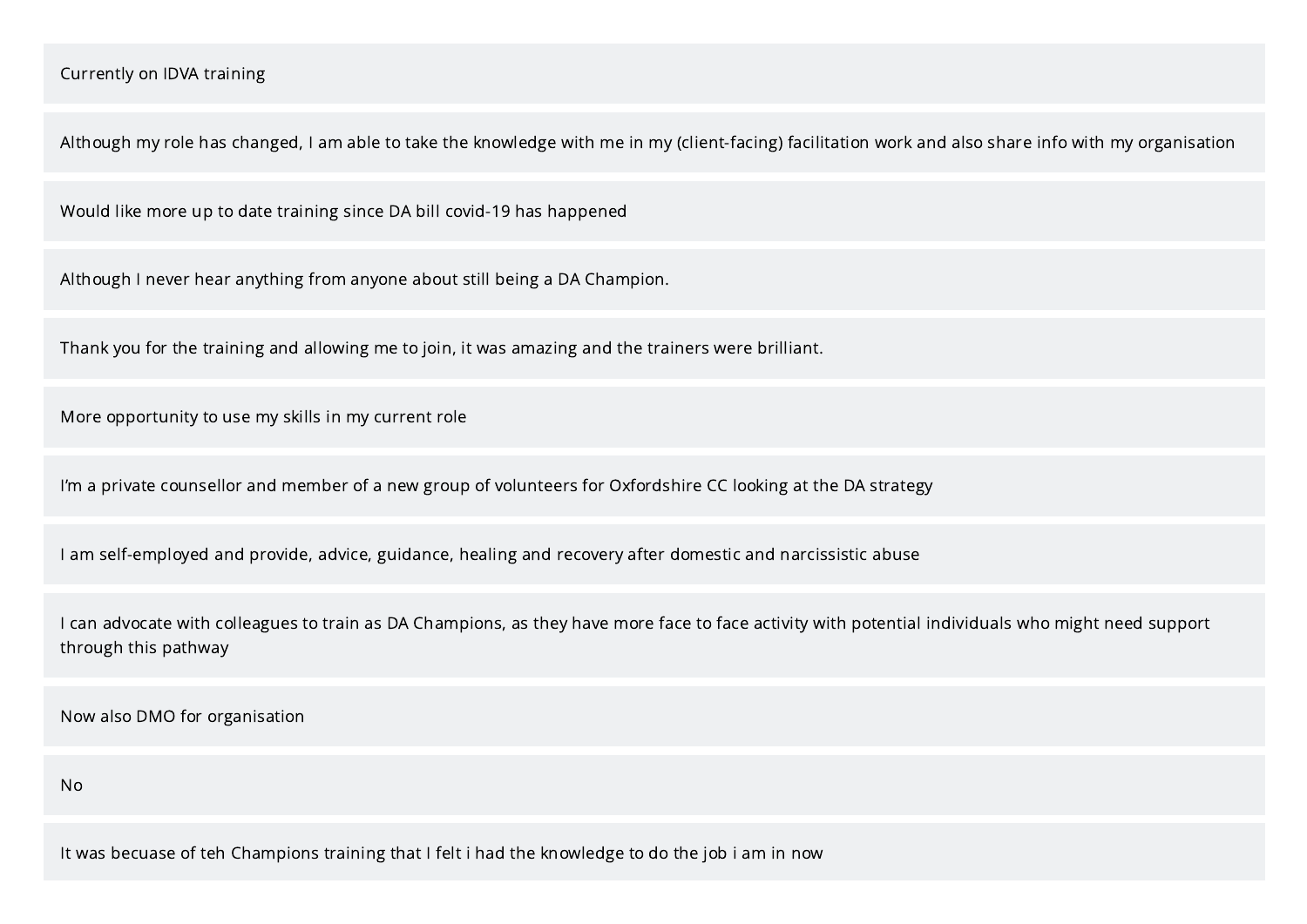best training ever still !

New manager welcomed it as they know how useful champs can be

# 7. In the past year, can you estimate how many victims or colleagues you have supported in your role as a DA Champion?

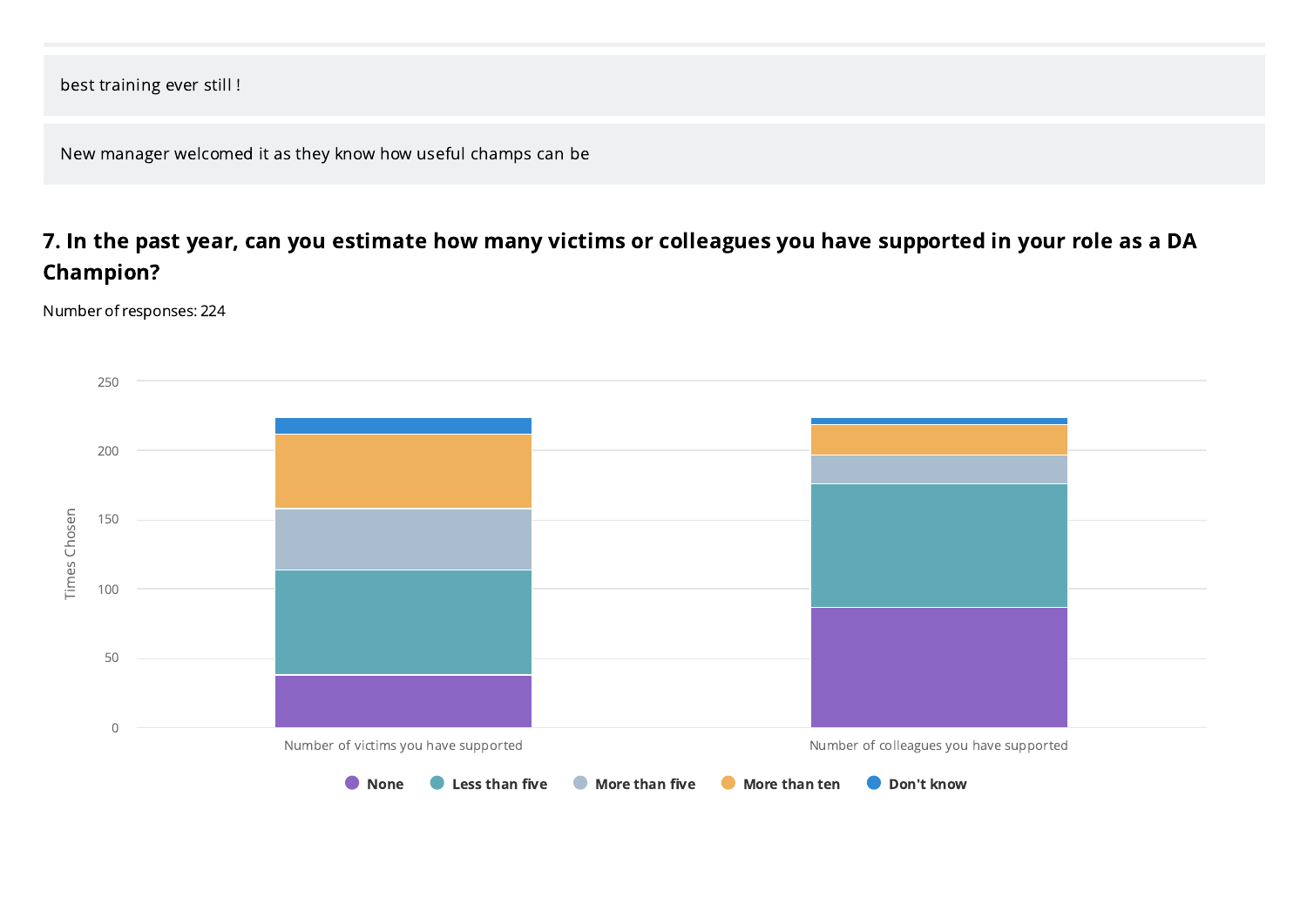## 8. Any comments?

Number of responses: 44

#### Text answers:

We have recently started to ask the question, routinely, as part of the consultation. We have had a few disclosures as a result of this.

Was able to direct a colleague in the direction of an agency that supports DA victims

This question doesn't quite apply to me as I work for a specialist DV charity, so we only support women who have experienced DV!

I am also an experienced Gateway programme facilitator

Not presently interacting with charity groups due to covid and rules before now.

I do not directly always hear about peoples DA situations or experiences when we start our work together, however it often comes up as the relationship grows.

I need to be able to make my role more visable to my team members. I need to find a place for the role to sit alongside our current safeguarding procedures and policies

role is to support staff at university so there are other forms of support available to them depending on their situation. My role is as a backup.

Not yet had the DA Champion training so have not 'advertised' myself, however we work with many children, and parents who are affected by DA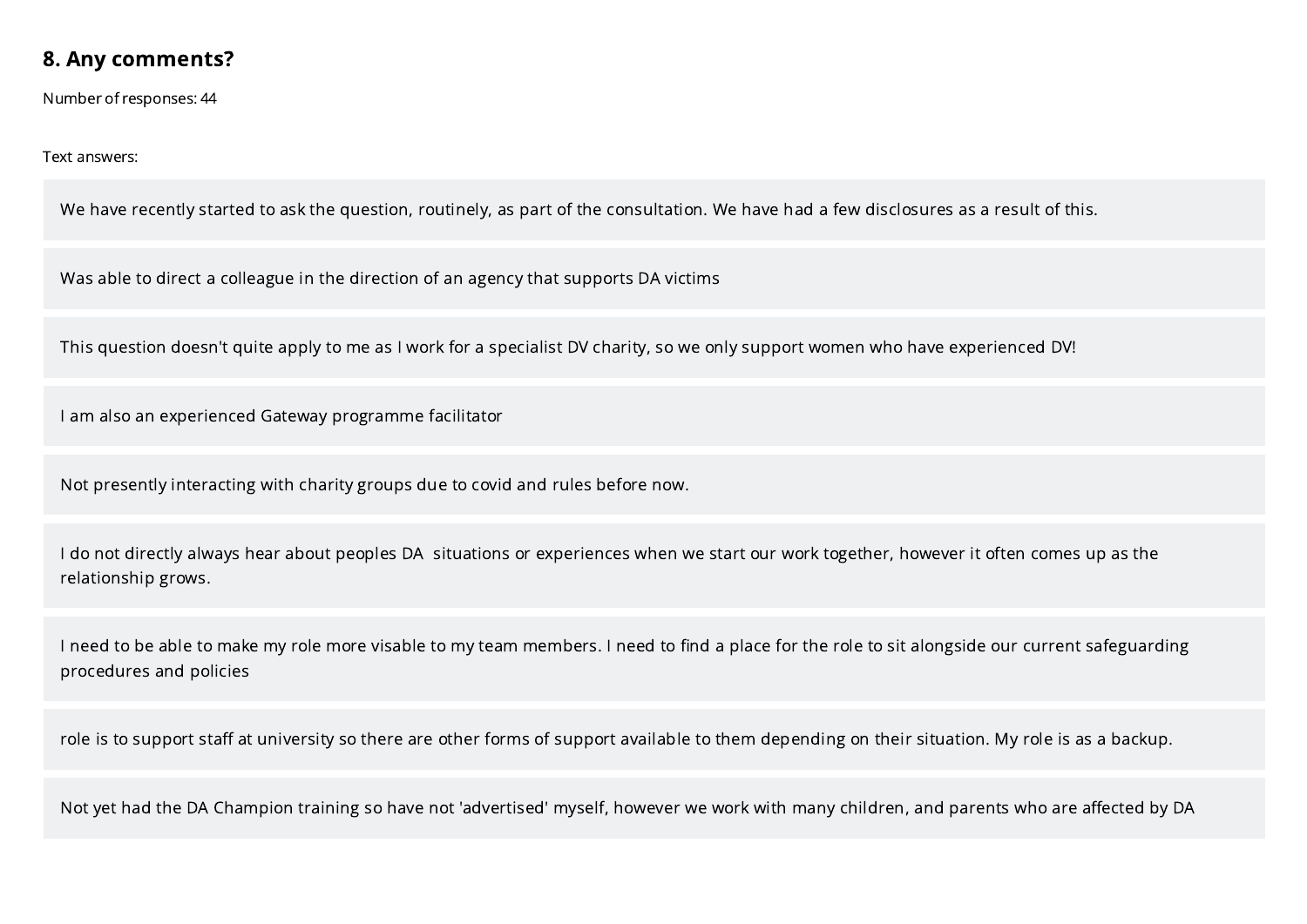Alot of people in my community have disclosed to me outside of work

I'm a trustee so many of these questions are not relevant

I support some through a helpline and others individually although this they also have support from other group volunteers

I am trying to raise awareness that I am a DA champion but nobody has approached me as yet for advice/support

As I am still awaiting training i did not think it would be appropriate to offer anyone support.

Face to face work with clients minimal over the past year.

N?A

Not come across any need

I have had less contact with victims due to the pandemic.

I worked with these abuse survivors as a SAASS counsellor. The abuse was historical.

I'm not in the key sectors I think, and home working means fewer interactions generally

No comments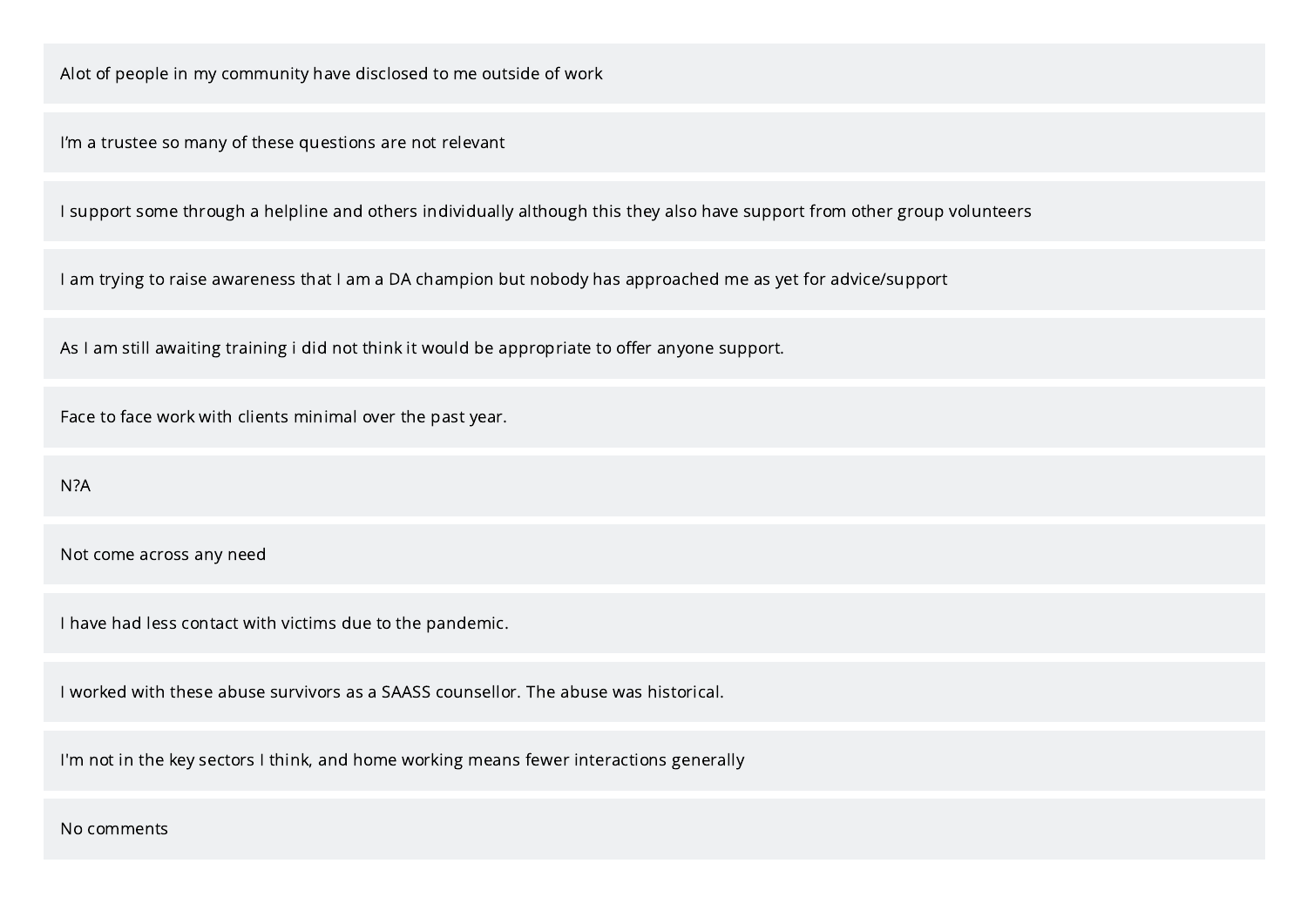Most of the time I use what I know for personal friends and relatives as it is not a part of my role at work

I work for West Berkshire and Oxfordshire Domestic Abuse Helpline & Access team, so regularly in contact with victims

Quite a number coming through on the Helpline

I regularly support collegues by advising them on case work, not becasue they are victims

no comments

No

I feel I am better equipped personally, however due to remote working I am unable to support colleagues as much as I had planned

It is my job to support practitioners with DA related safeguarding concerns and also to support staff members who may be affected themselves and wish to have support

Usually dealing with historical DA

I would sincerely like to do more in this area

being asked what support there is for perps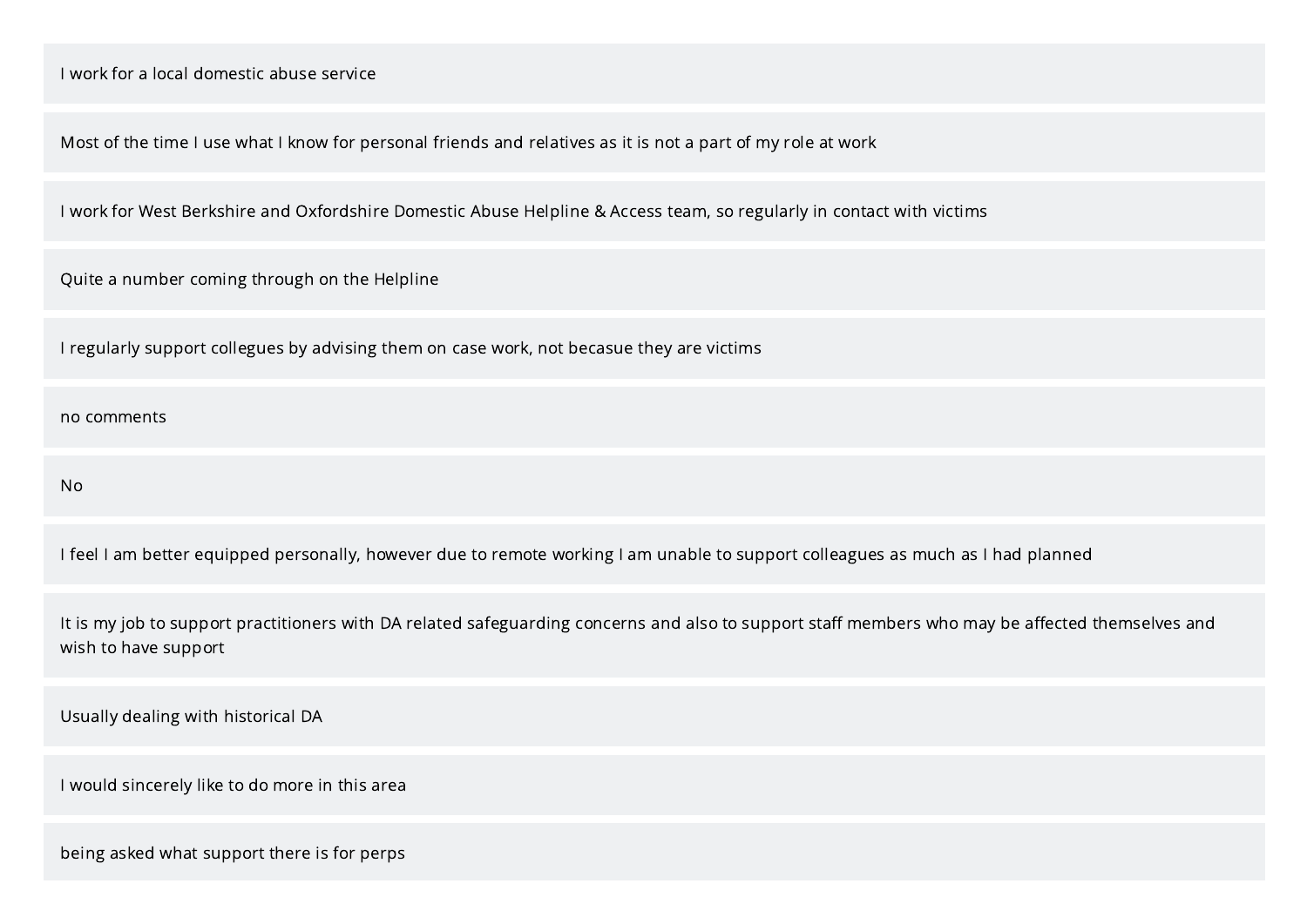I have supported a couple of clients who have experienced DA.

I would like a refersher

We currently run two social groups which also incorporates some LGBT+ DA/DV Advocacy and Safeguarding

N/a

Due to the change of role, I very rarely deal with DA professionally, however some of my colleagues still occasionally ask my advice

I am a student social worker only 4 months into my placement

none

None

I started my role in June 2021,

I am regularly approached and not just at work either

I am regularly contacted by victims and professionals. I utilise the great training I received, the website and now the hub- all are so useful. You just need to know where to look. I have also contacted other champs and worked together on some cases to good effect.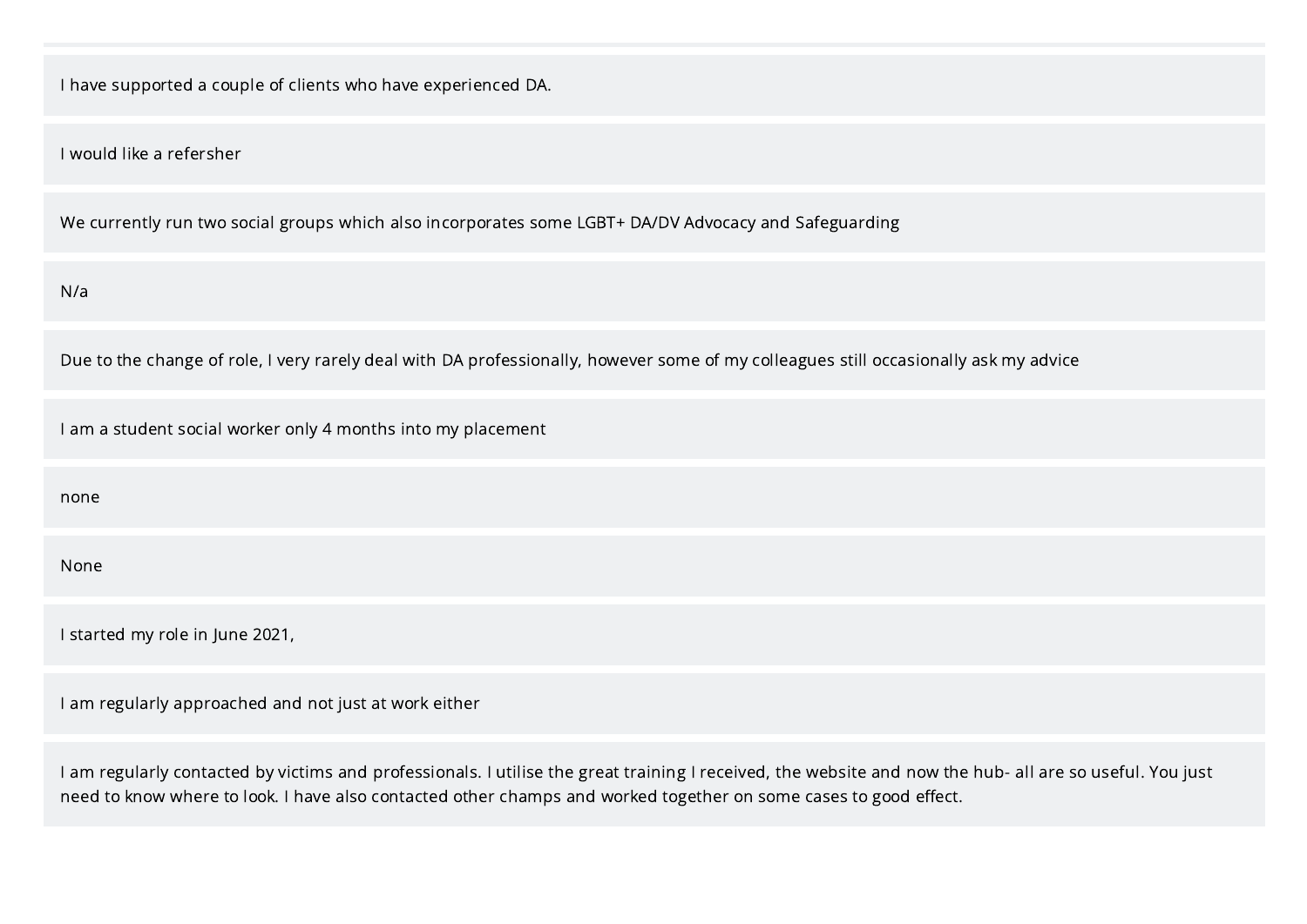# 9. In the past year, have you signposted victims of domestic abuse or advised a colleague to signpost victims to any of the following?

Number of responses: 201



#### "Other (please specify)" text answers:

IDVA

I will be using all education for 2022 when charitable organisations open up more.

I would have but haven't had any referrals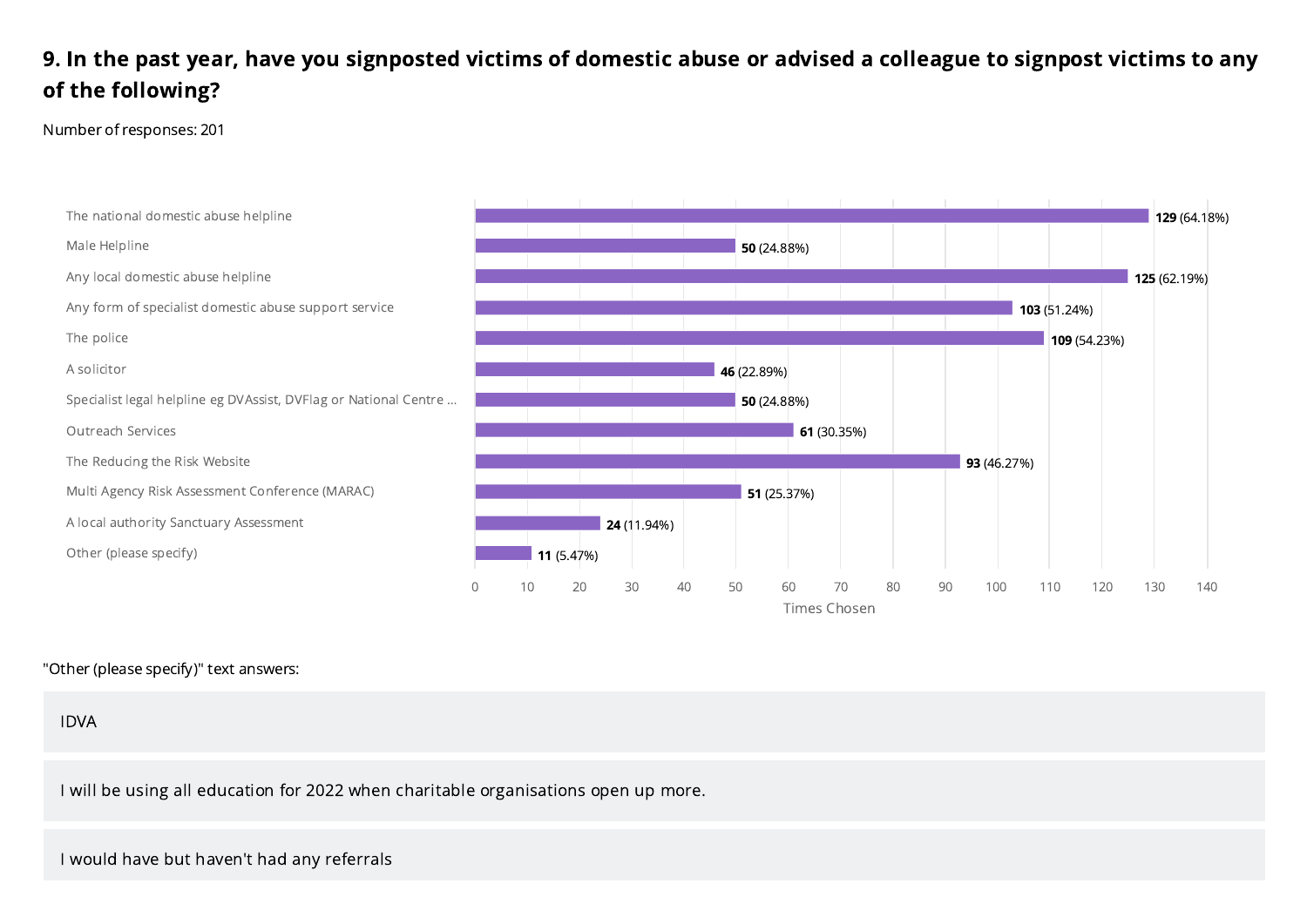| MKAct                                                                                         |
|-----------------------------------------------------------------------------------------------|
| Clare's Law                                                                                   |
| Other (please specify)                                                                        |
| Victims First, Safe Project, Browns Counselling service (Berkshire), OSARCC, Paladin Stalking |
| Support service that's part of Standing Tall Partnership (Torbay)                             |
| Clean Slate - support after Domestic Abuse                                                    |
| not yet but would be able to                                                                  |
| early help, standing tall                                                                     |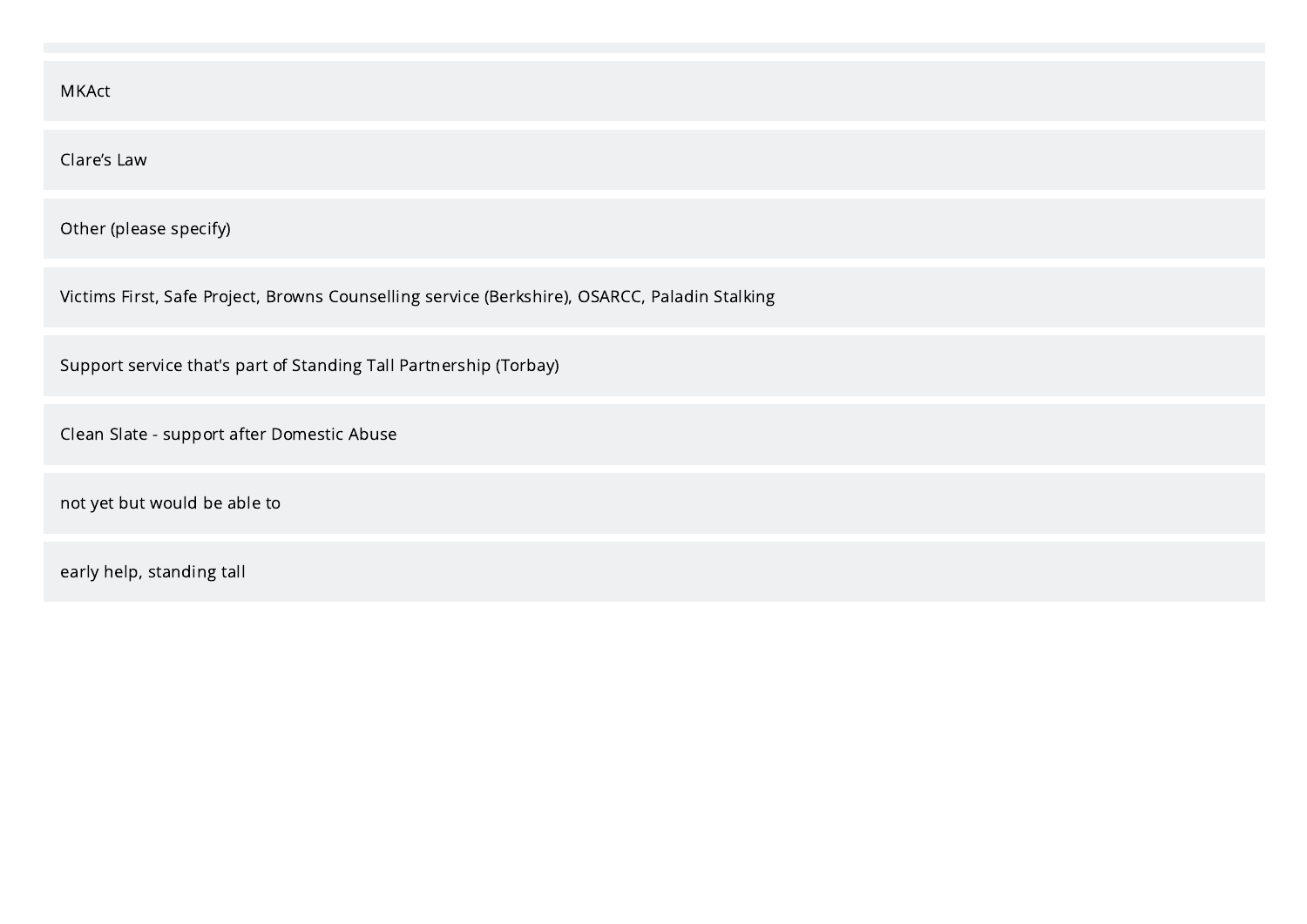# 10. Have you used or advised a colleague to use a DASH risk assessment form?

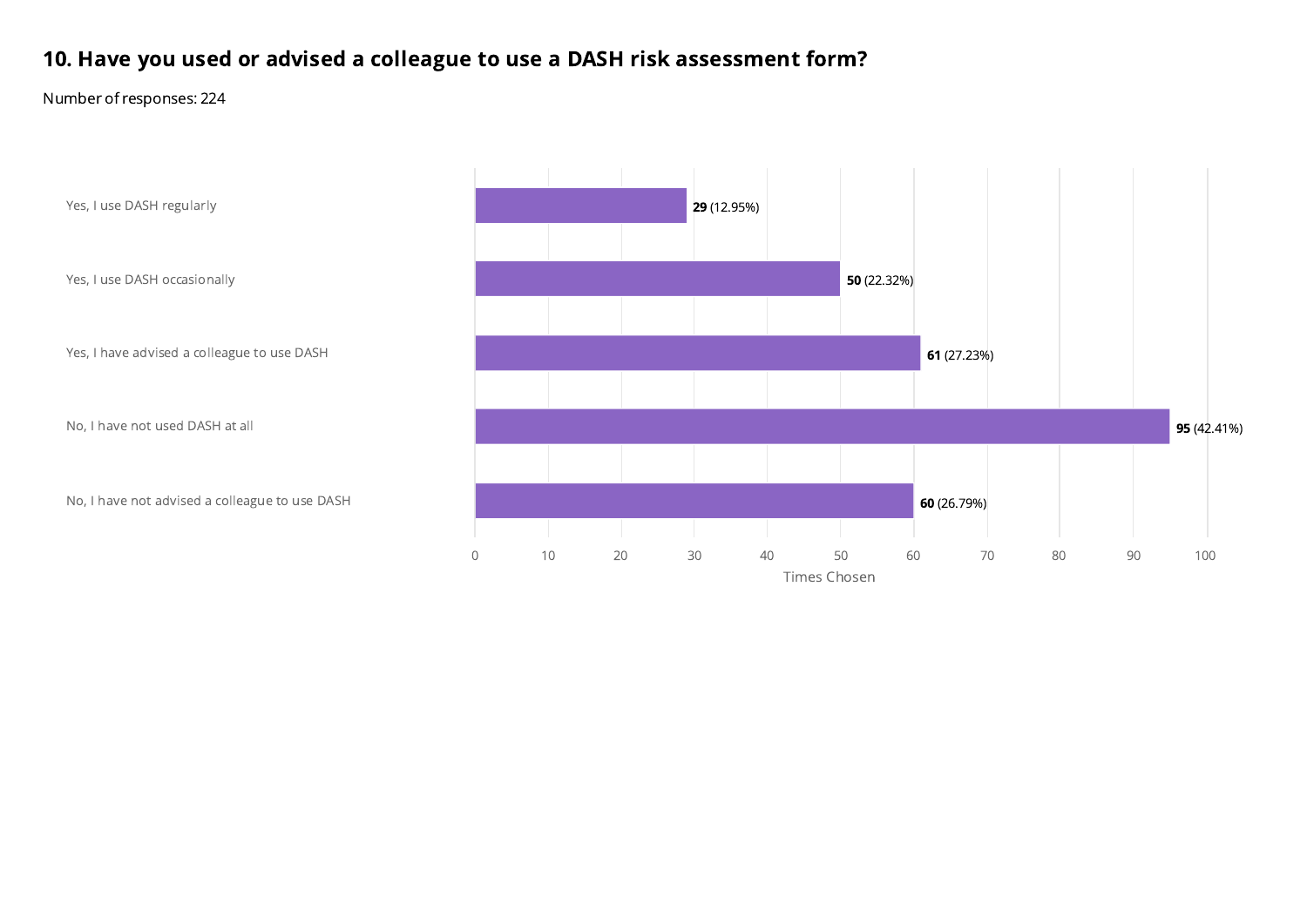# 11. Have you carried out or advised a colleague to carry out any safety planning with a victim?

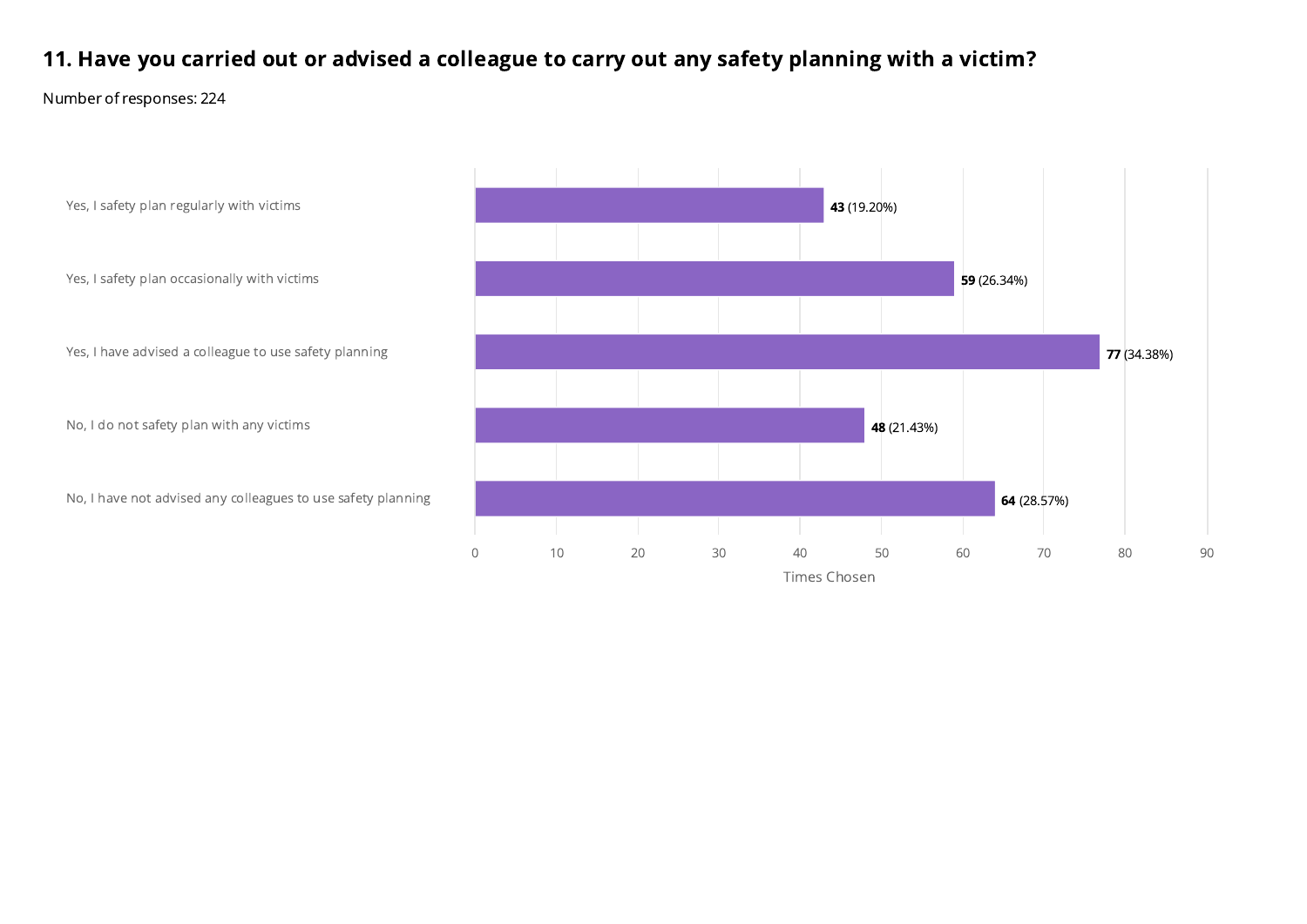# 12. For DA Champions working with children - does the DA Champion training help you in safeguarding?

Number of responses: 212



"Other (please specify)" text answers:

It would help but the situation has not yet arisen

Primarily over age 16 attend CP/CIN Meetings

I need to be able to link this role with current organisation policies and procedures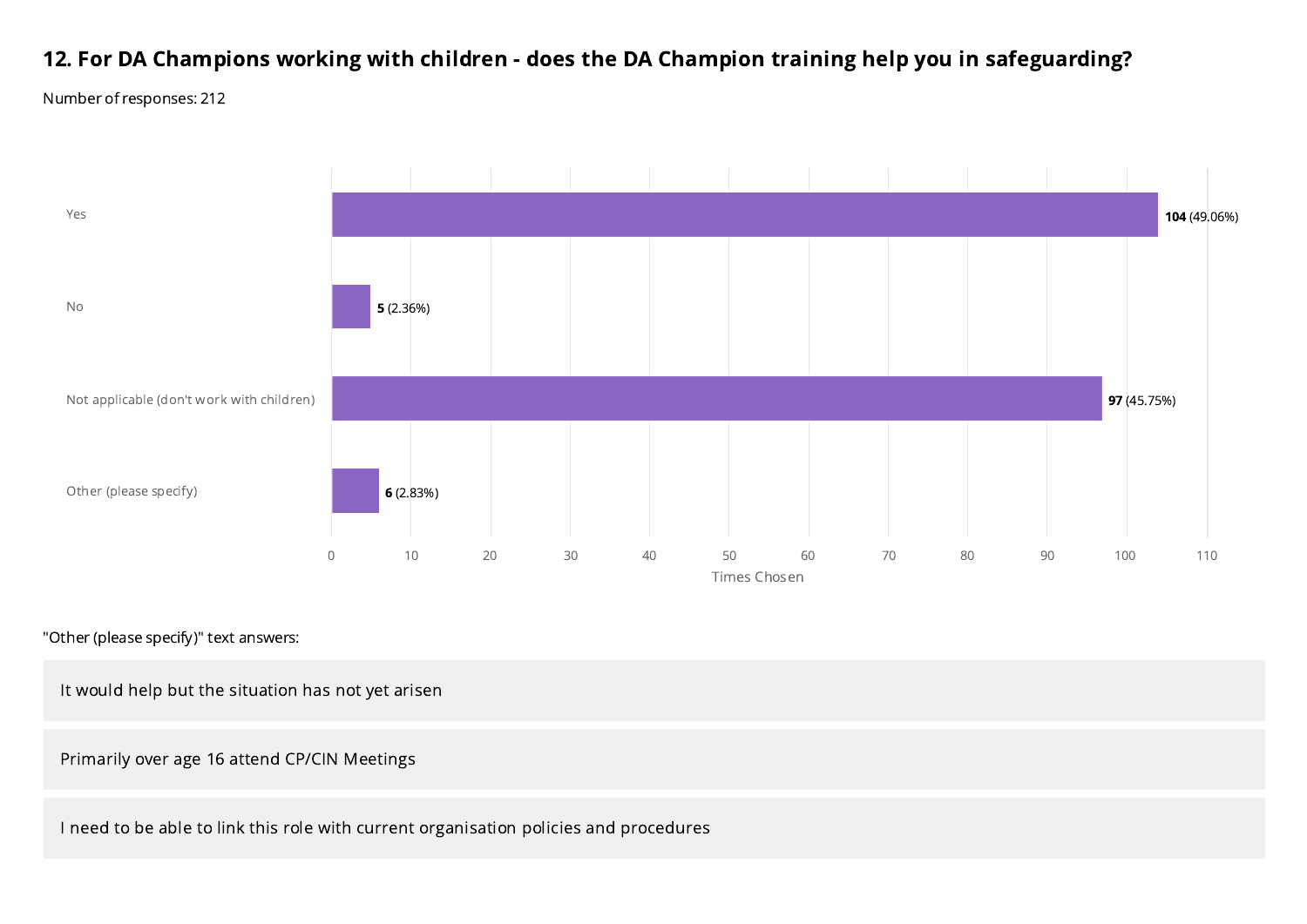| Not yet trained                                                            |
|----------------------------------------------------------------------------|
| haven't had training yet                                                   |
| rarely work with children and not dealt with DA with a young person so far |

# 13. Do you think your role as a DA Champion has made a difference to victims of domestic abuse?

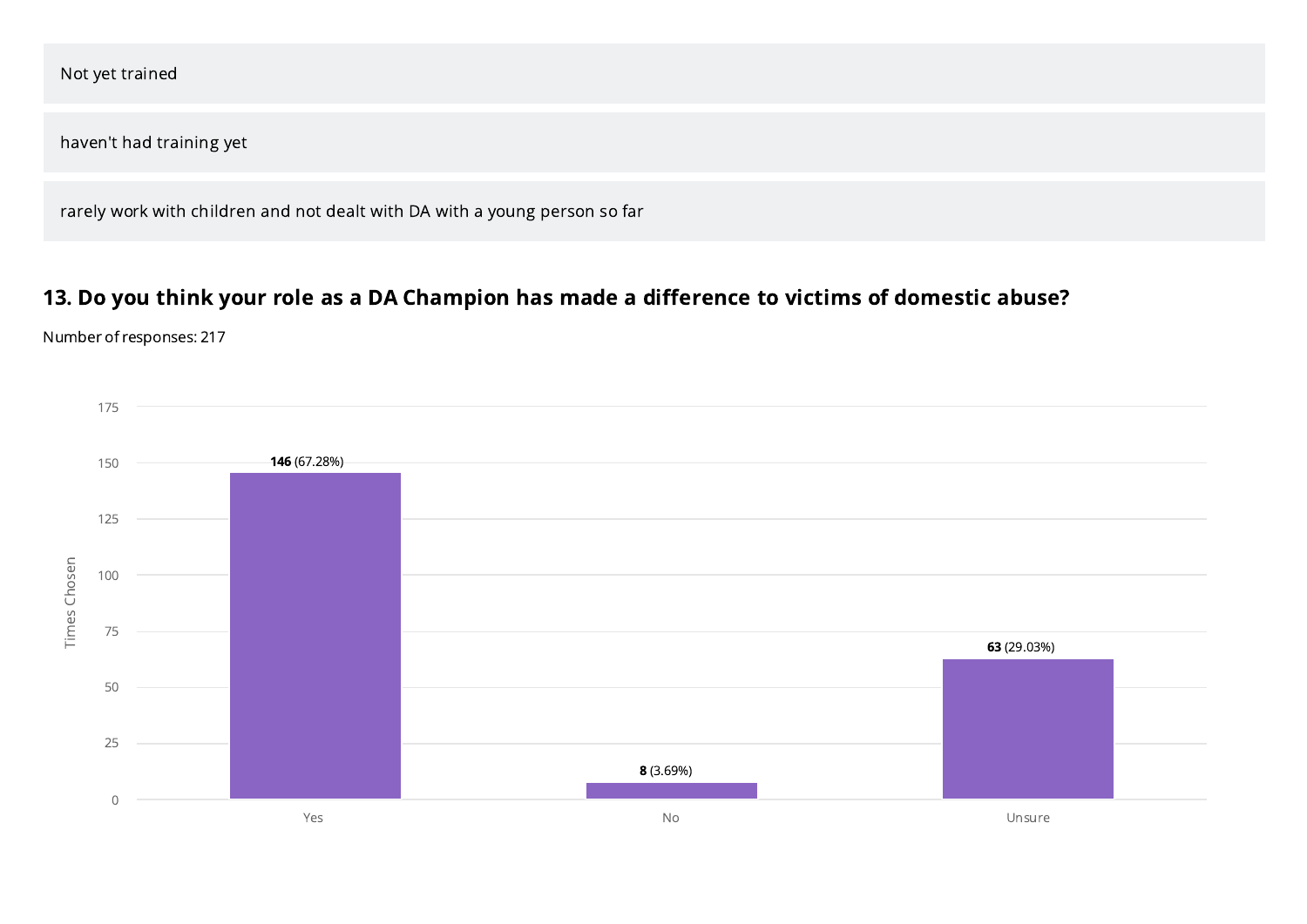## Please comment if you wish

Number of responses: 38

Text answers:

i have not long returned off of mat leave so nothing recently but prior to this I was regularly helping victims move etc

increased signposting

I became more aware of the long term effects of DA on children especially.

Yes but not this year

School able to assist victims quickly, colleagues more confident to help and seek help themselves.

This training along with in-house training gives me a good indepth knowledge.

A lot of the people i speak to are from overseas and have no idea what support is available

The training and knowledge helps to advise as to safety planning, approaching police, agencies and domestic abuse services and also the DV laws

The DA champion refresher training helps me give an appropriate response to the situation with more confidence

Raising awareness of what DA is and support available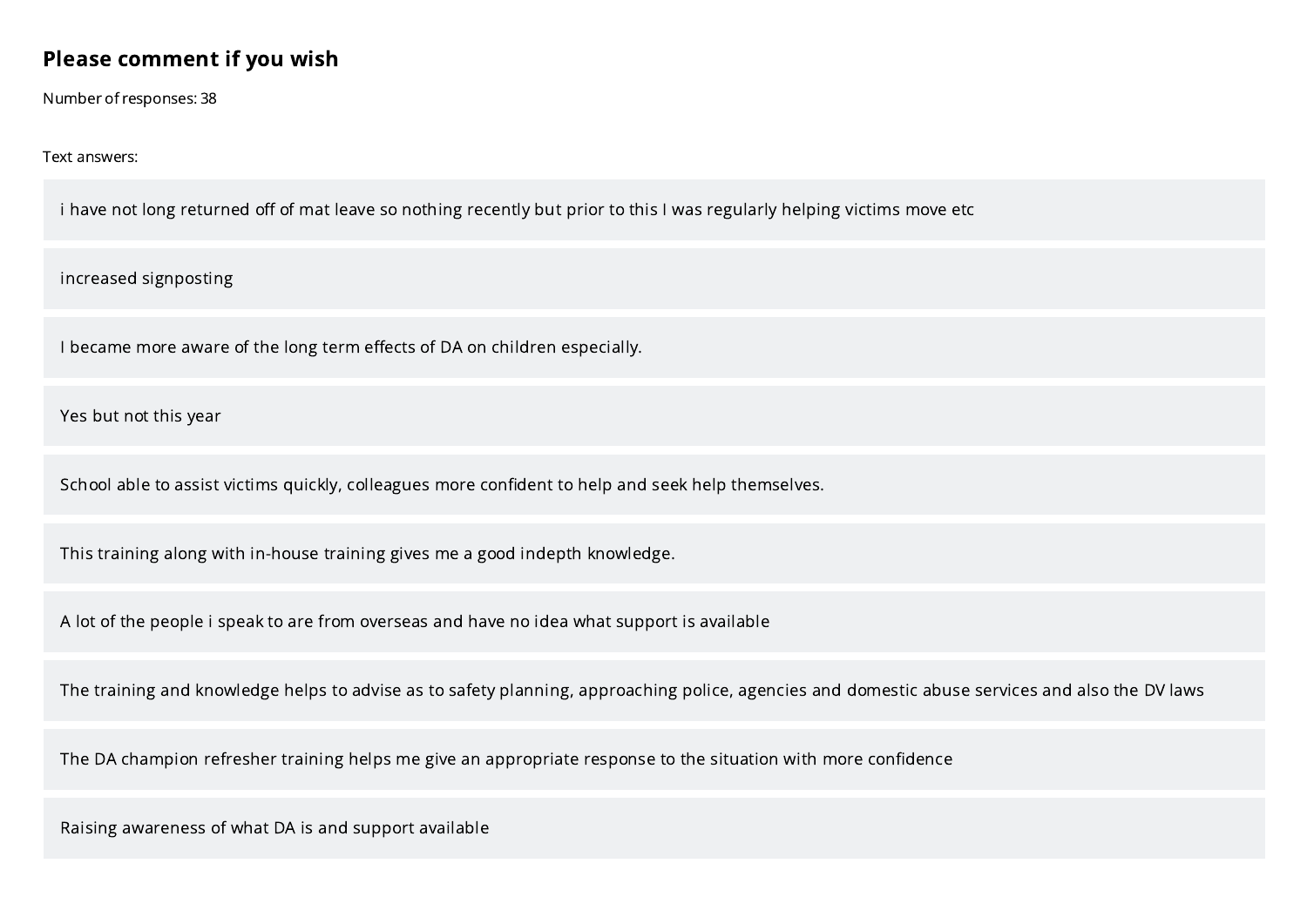By advocating for this training, ther are now a number of colleagues in my organisation who have also completed the training

I feel being a champion has broadened my knowledge and understanding of DA, in order to best support my staff with issues in this area.

I feel giving the victim someone to open up to and rationalise what is going on with them helps 100%

Been able to offer refreshers and support the team

it gave me a basic understanding before embarking on my role at a local domestic abuse service

advice and guidance has been helpful to enable the victim to learn more about what's available

It makes me feel more confident about the advice and signposting I do

It has raised awareness and ensure signposting takes place

Better links with other services and access to resources

It allows you to see things that others don't/can't (especially the small things) which makes all the difference when helping a victim.

I am more aware of the help that is out there - or should be out there

the training is informative and enhances my practive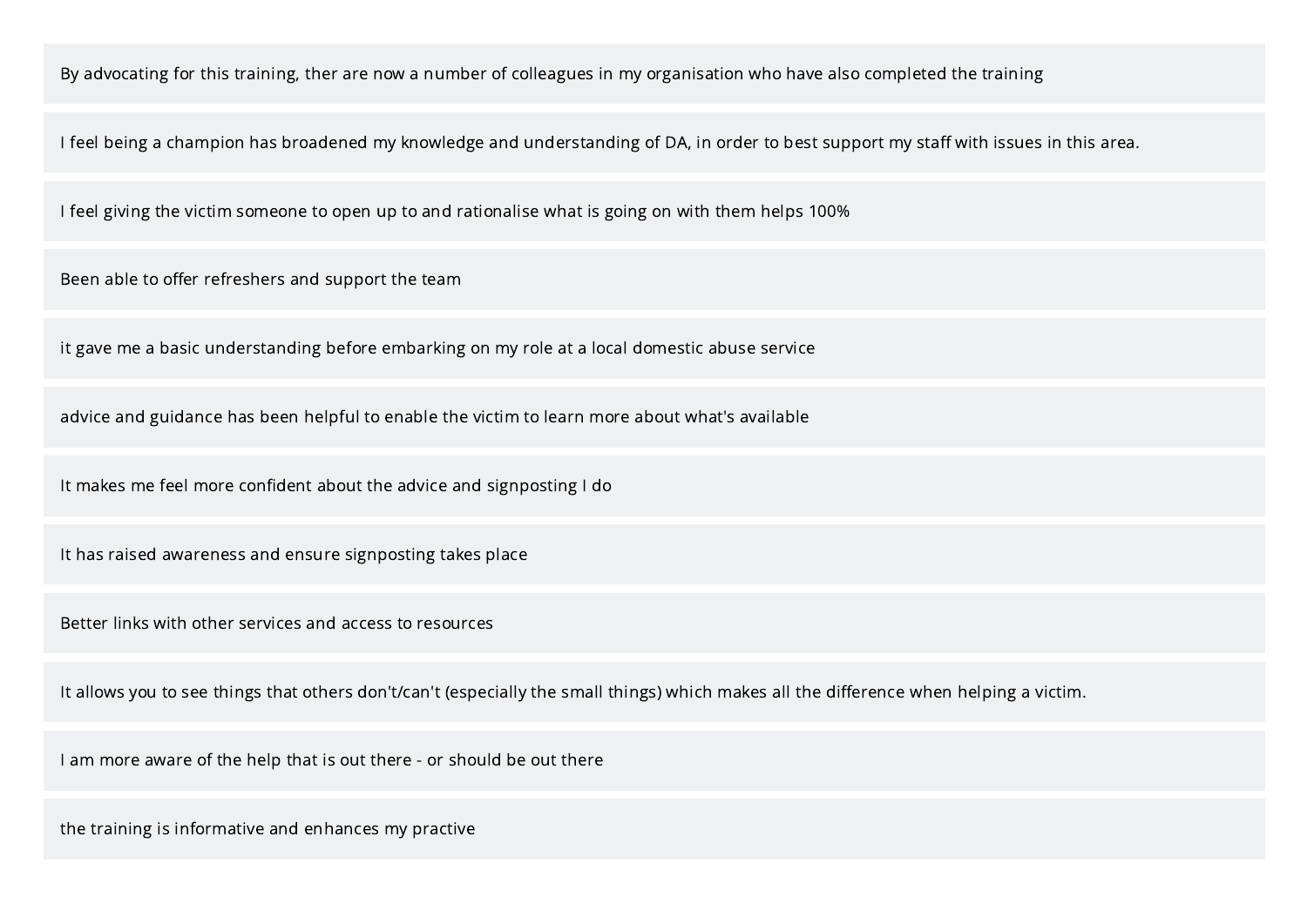i beleive that if my learning is up to date and i work in partnership with other agencies then i am better able to advise any of my customers.

Better knowledge and skills to help

The non-tangible aspects (i.e. the understanding and perspective you get from the Training) have been invaluable

I hope so as the more proficient we get the better for those we represent

Giving the right info at the right time does make a difference

confidence and knowing support services help

I was able to signpost one client to the training courses run by Reducing the Risk to help those with DA. She found this training invaluable.

feel more knowledgeable, easier to spot safeguarding issues and coercive control

In my previous role as a response PC, I was able to offer more information about support available to DA victims/witnesses provided by non-police organisations and gained better understanding of the services provided, e.g. it led to an increased number of referrals to NCDV

Because I know more than I did I feel more confident in talking to people involved

Knowing that their housing association is there to support them

I feel it gives the DA victims some extra support.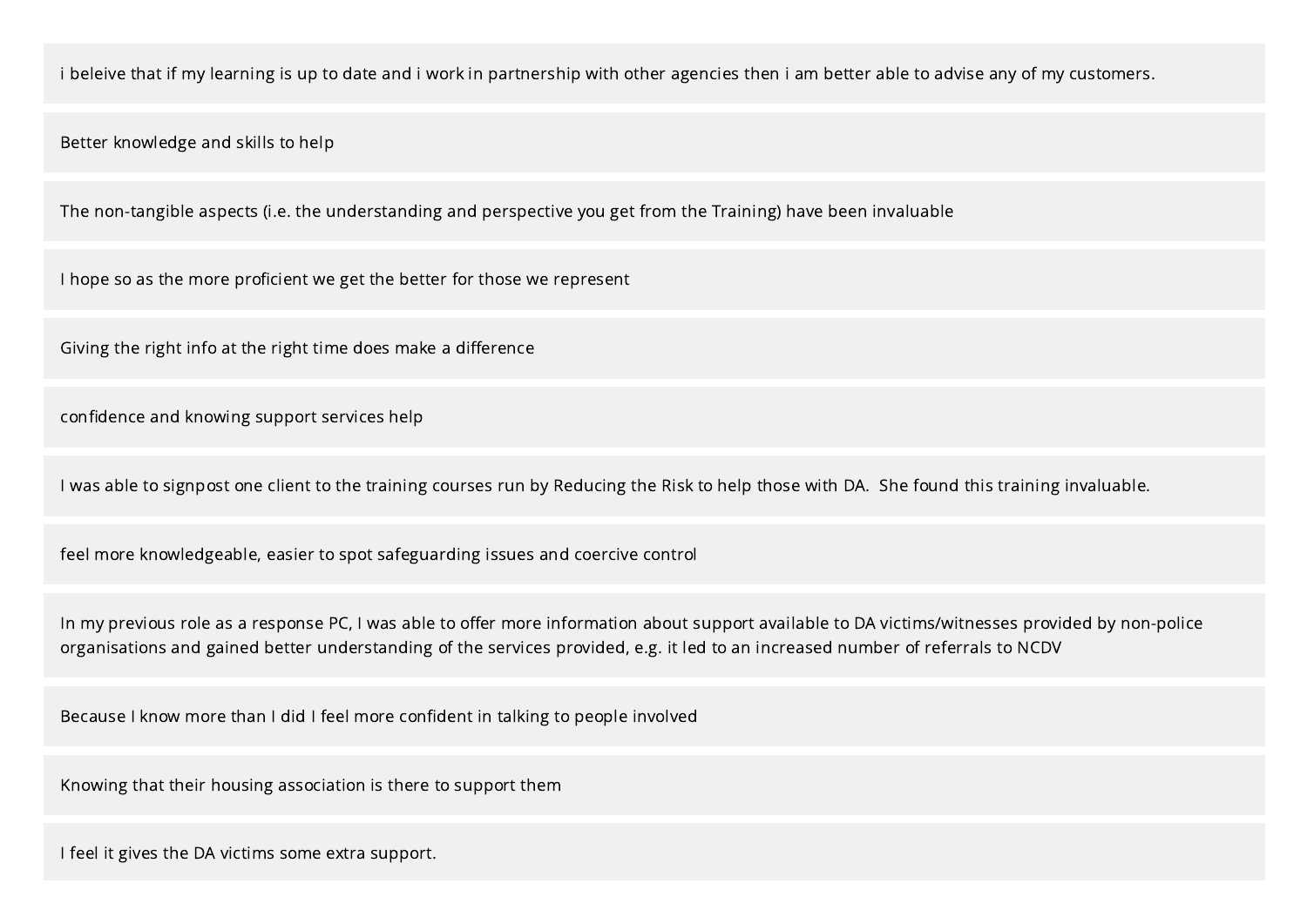Making links to advocate with other DA champs

The training gives me the confidence to ask when safe to do so and people can tell you understand the issues.

better awareness of options available to support and latest developments in the area

Just having the badge can start a conversation. I bang on about how great the training is and how useful it is to have other people whose brains, skills and agency I can access.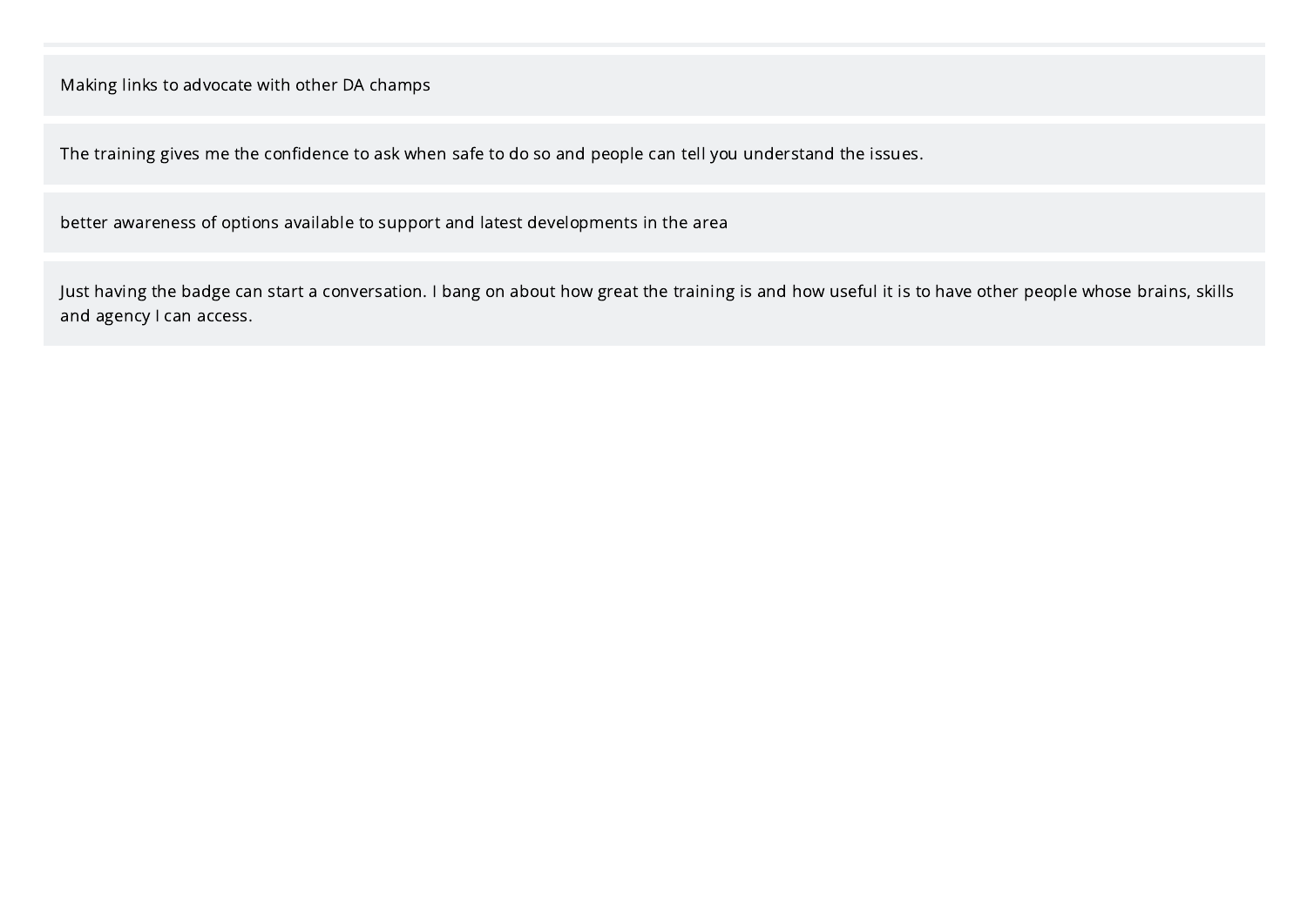# 14. In the past year, have you had any experience of victims being passed between multiple agencies before accessing services?

Number of responses: 217



# Please comment if you wish

Number of responses: 41

Text answers:

usually repeat victims where there isn't ownership and they fall throught he cracks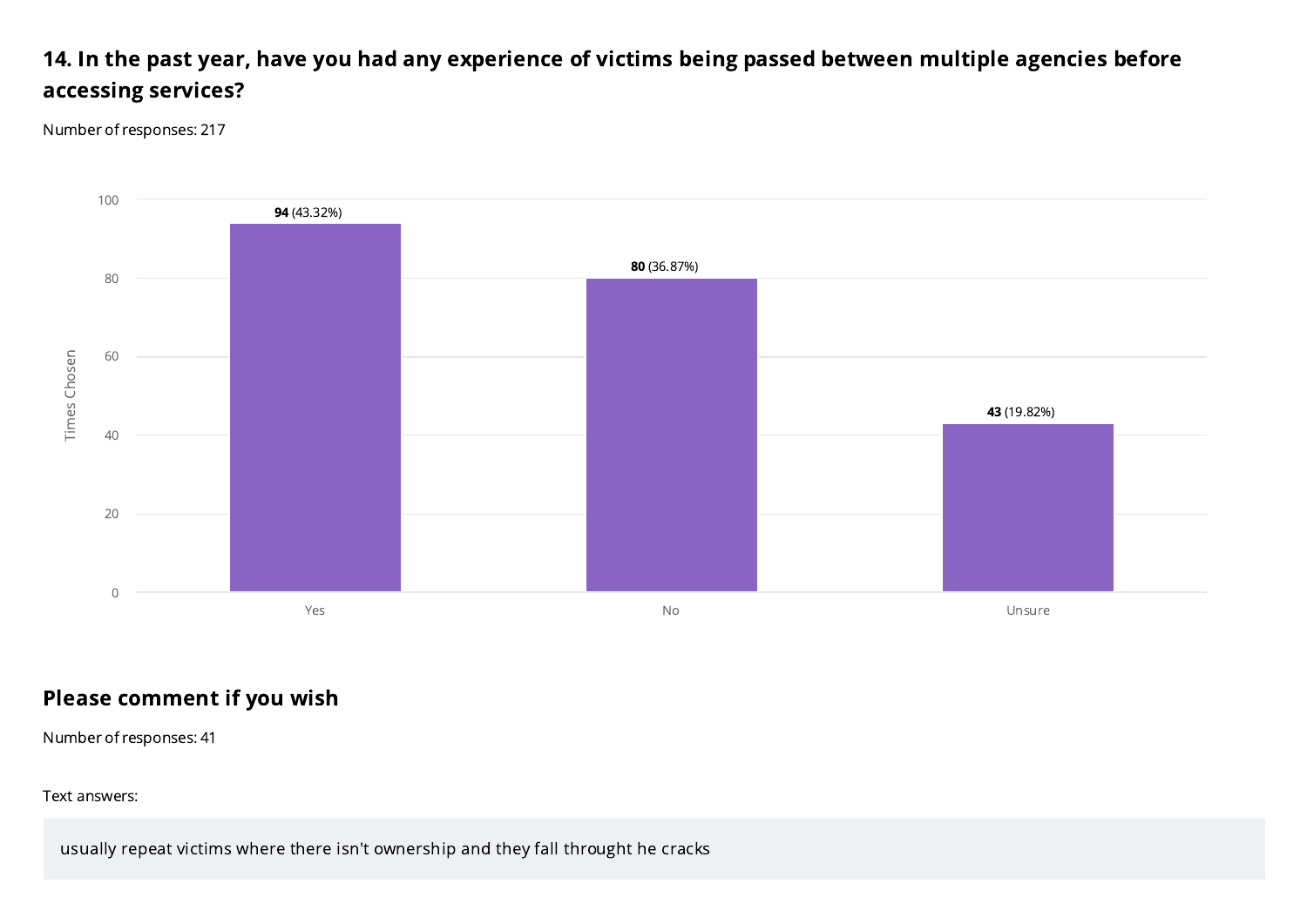Women often still don't always know about our service (we are a specialist DV service)

Still an issue with gatekeeping when victims of DA are presenting as homeless

Male victims have particular difficulty, many agencies perceived as anti male, with good reason.

DA often goes unnoticed in mental health services. I consider there should be aDA champion in all CMHTs

Not yet come across anyone requiring the support

I myself found help difficult to be there.

Local Authorities - Emergency Housing as to who will take the duty on

Unable to get through to services

Unsure of this but do know access is difficult especially to therapeutic services

I'm

Waiting lists can be daunting

lack of communication between police, social services and IDVAs e.g. no joined-up working/information sharing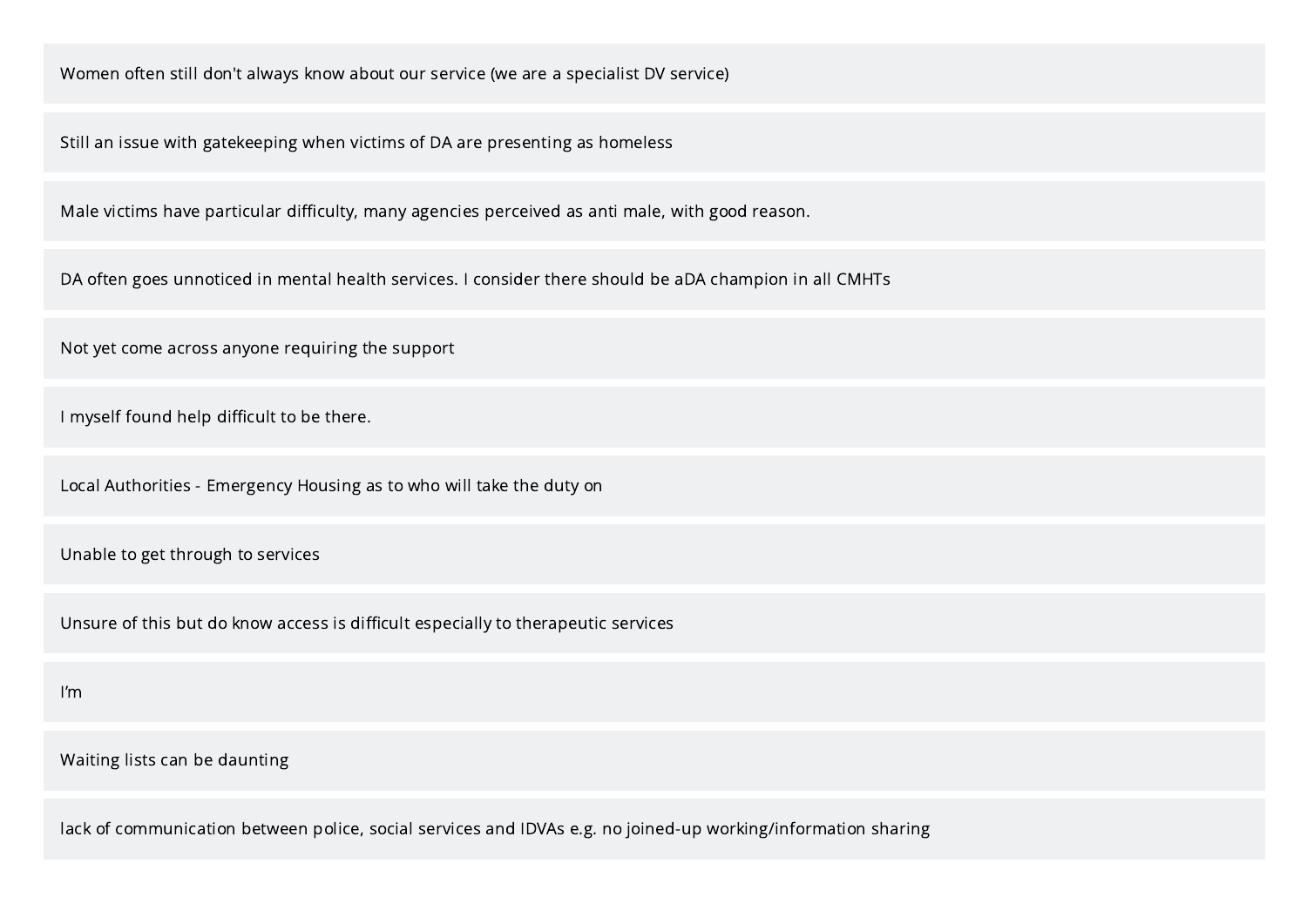ADAS and IDVA - had 17 ticks on DASH but we did not feel that it was high risk so went through MARAC but IDVA not appropriate. Had to wait for this before ADAS would reconsider.

Not experienced it so this question is not relevant

One police area not speaking to another, this is absurd

The abuse was historical, I don't have details of teh agencies involved

Womens Aid, Police, Social Services, Mental health teams and NHS (GP/ specialist unit). Not connected and fairly disjointed which waits for a crisis to occur before change is implemented from my experience and observations of cases.

I am not in a key sector- not providing services direct to the public

being on a waiting list is preventing support needed in that moment

Police - Victims First - Helpline

as oxford has no reciprocal arrangment with housing authorities, vicitms don't always get the service they need promptly

It is challenging to find agencies that agree on the levels of risks - also if risk is deemed 'too high' some agencies won't accept referral. In addition, the police are still not acting appropriately with domestic abuse concerns.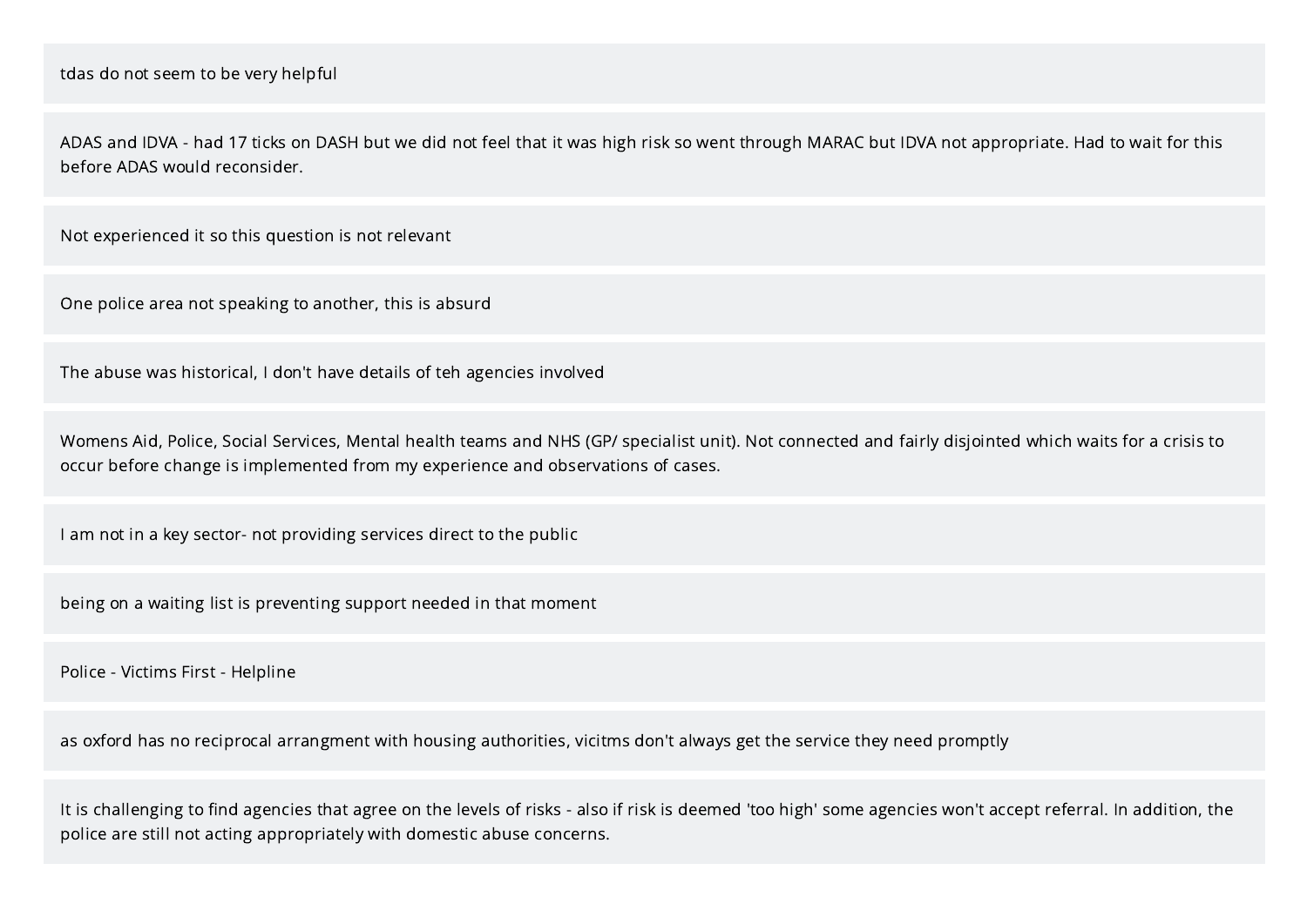As I said before the DA champion's training was brilliant an gave me the confidence and knowledge to apply for this specialist role however I am not really sure i get a lot out of being a Champion now as there are so any other sources of training out therem not sure I get much benefit out of being a chamoin now

A shocking lack of support from Met police

The Standing Tall Partnership (Torbay) is working!

Long waiting lists for example OSARCC

Family Solutions Plus model is really helping to coordinate support for individuals and building a holistic team.

VCS set up Standing tall to prevent this. one front door with easy quick application form

Getting suitable housing seems to be a huge issue

In our experience, the local police seem either unwilling or unable to offer support

#### N/a

victims being marginalised / failed by social care and children removed because of the behavioural impact of past trauma when support and help could have prevented social care intervention and broken inter-generational cycles of trauma.

student social worker not worked with anyone with experience of domestic abuse yet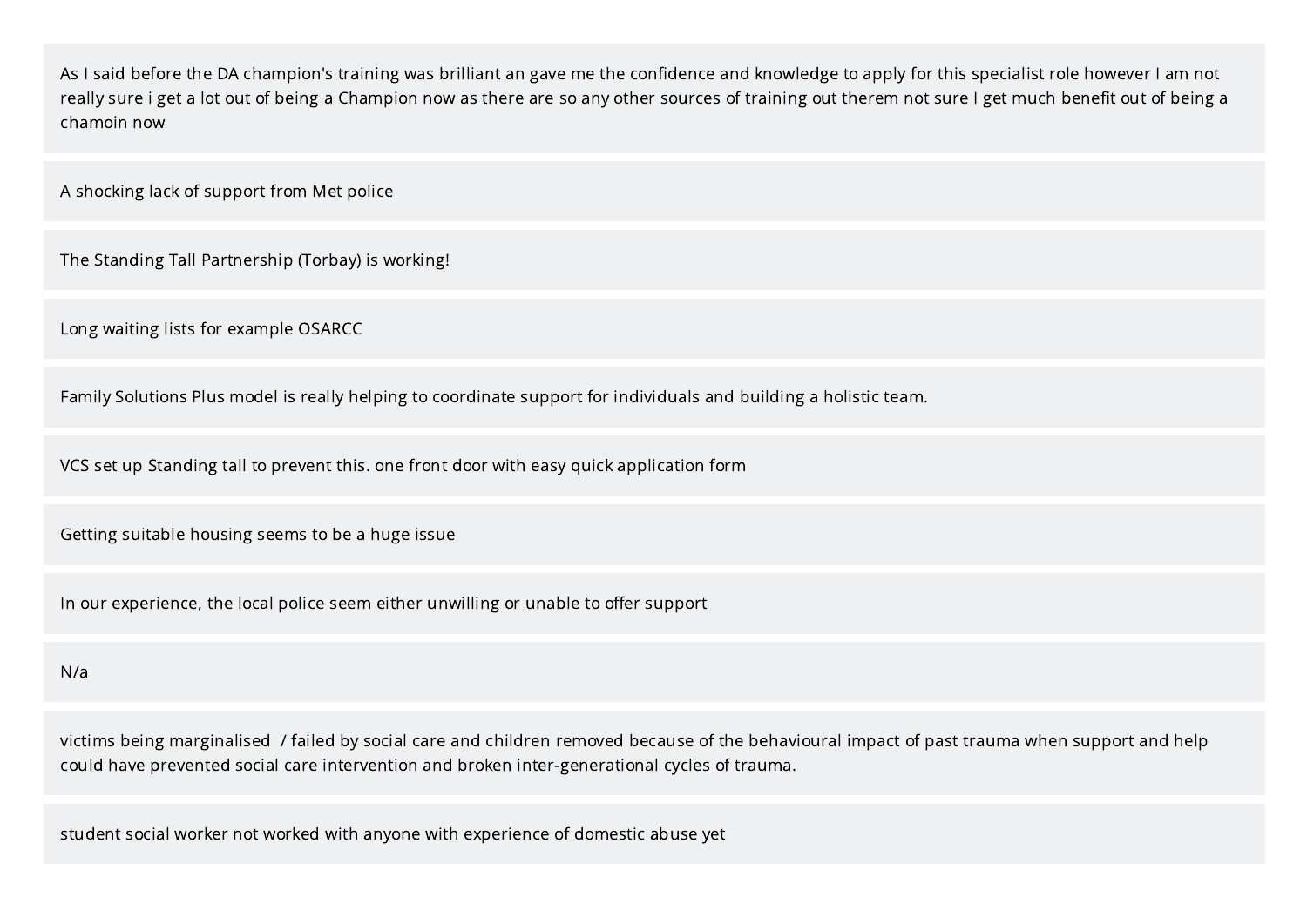#### Family court

different risk levels being assessed and this creates delay / disruption to referrals

It can happen but through lack of training and awareness rather than deliberately sending people round the houses.

This course was very good. Thank you

and waiting lists have been an issue for clients seeking help

It is getting better but still too many.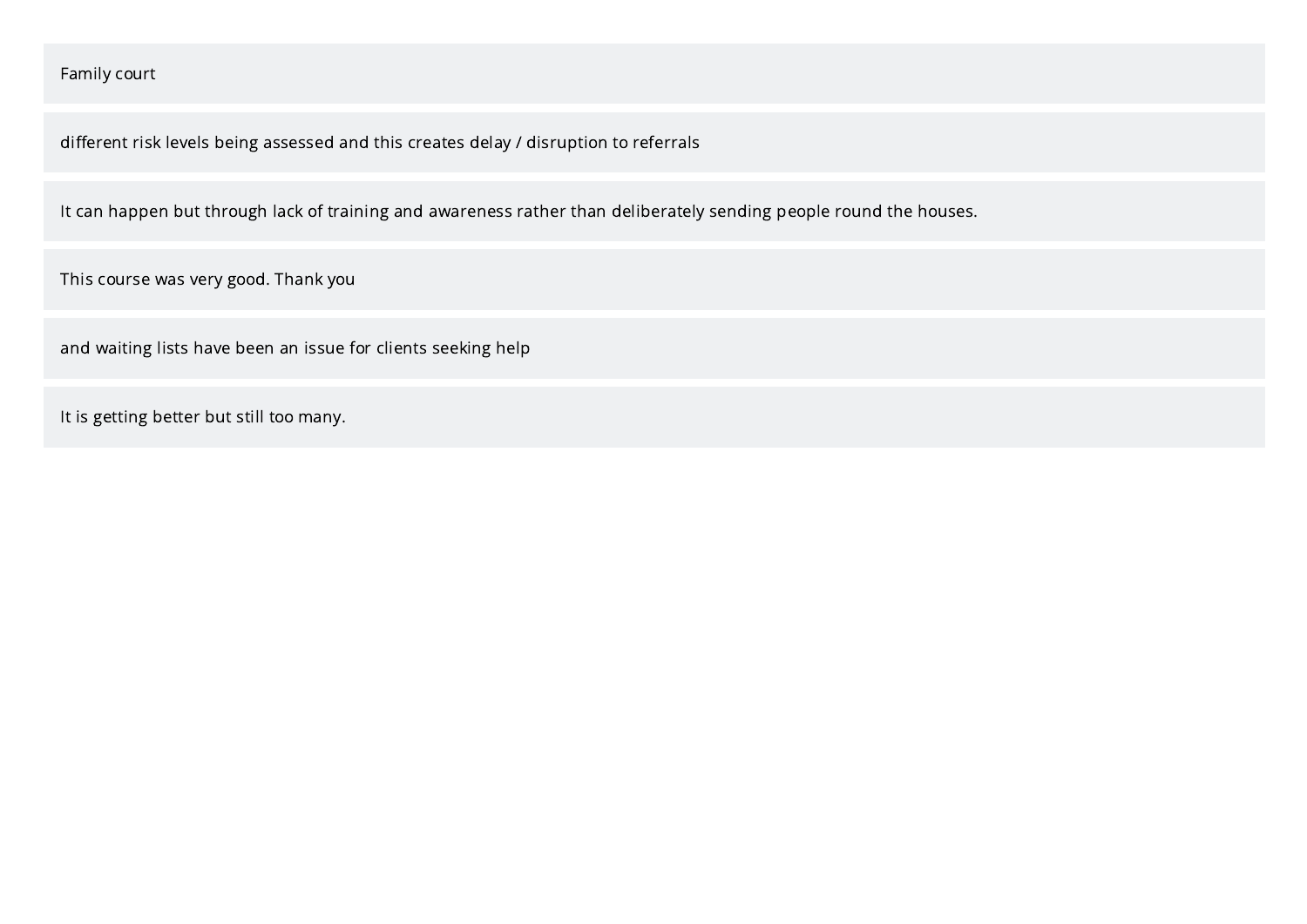### 15. Has your role of DA Champion made any difference to your organisation?

Number of responses: 218



### Other (please specify) or comments:

Number of responses: 54

Text answers:

I am new to role- only in post for 2 months and only had a caseload for 1 month so i haven't had the opportunity yet to see any differences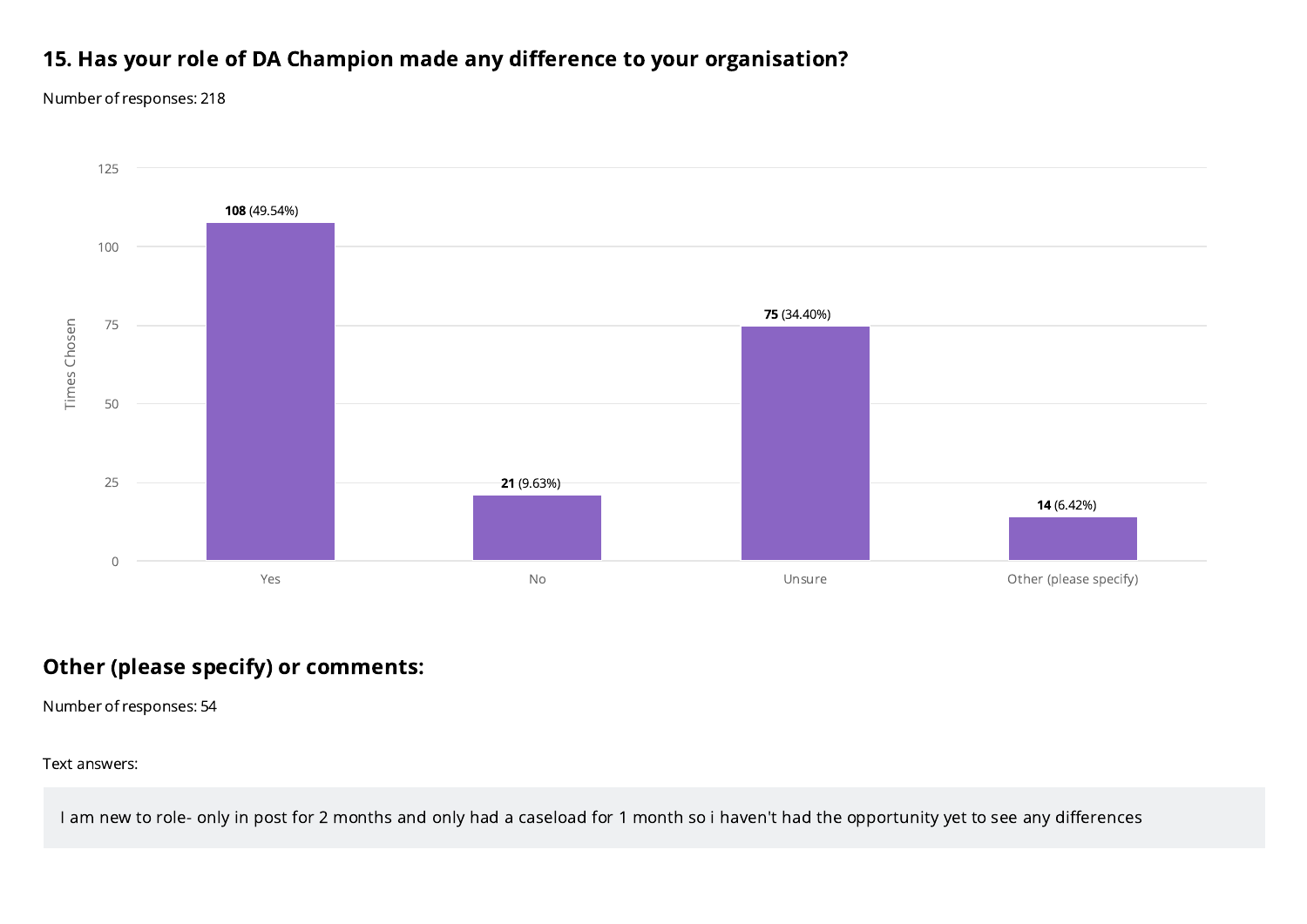Across the organisation teams are made aware of Champions and the links they have with services

To a small extent - able to signpost colleagues to IDVAs

awareness for others

I have chosen 'unsure' because we are a specialist DV service, so this question doesn't quite apply to us.

Has supported policy changes, implementation of guidance and elearning for managers to support staff experiencing DA, spot the signs training, introduction of DA lead in the organisation

Difficult to say as I receive alot of in house training aswell.

I've been able to highlight where DA may get as b issue in a case

Not yet come across anyone requiring the support

I know it will make a real difference to have the knowledge and brilliant education delivered online whilst in lock down.

I am the go to person

Relooking at forms used improving training

I feel I need to make my voice heard about this role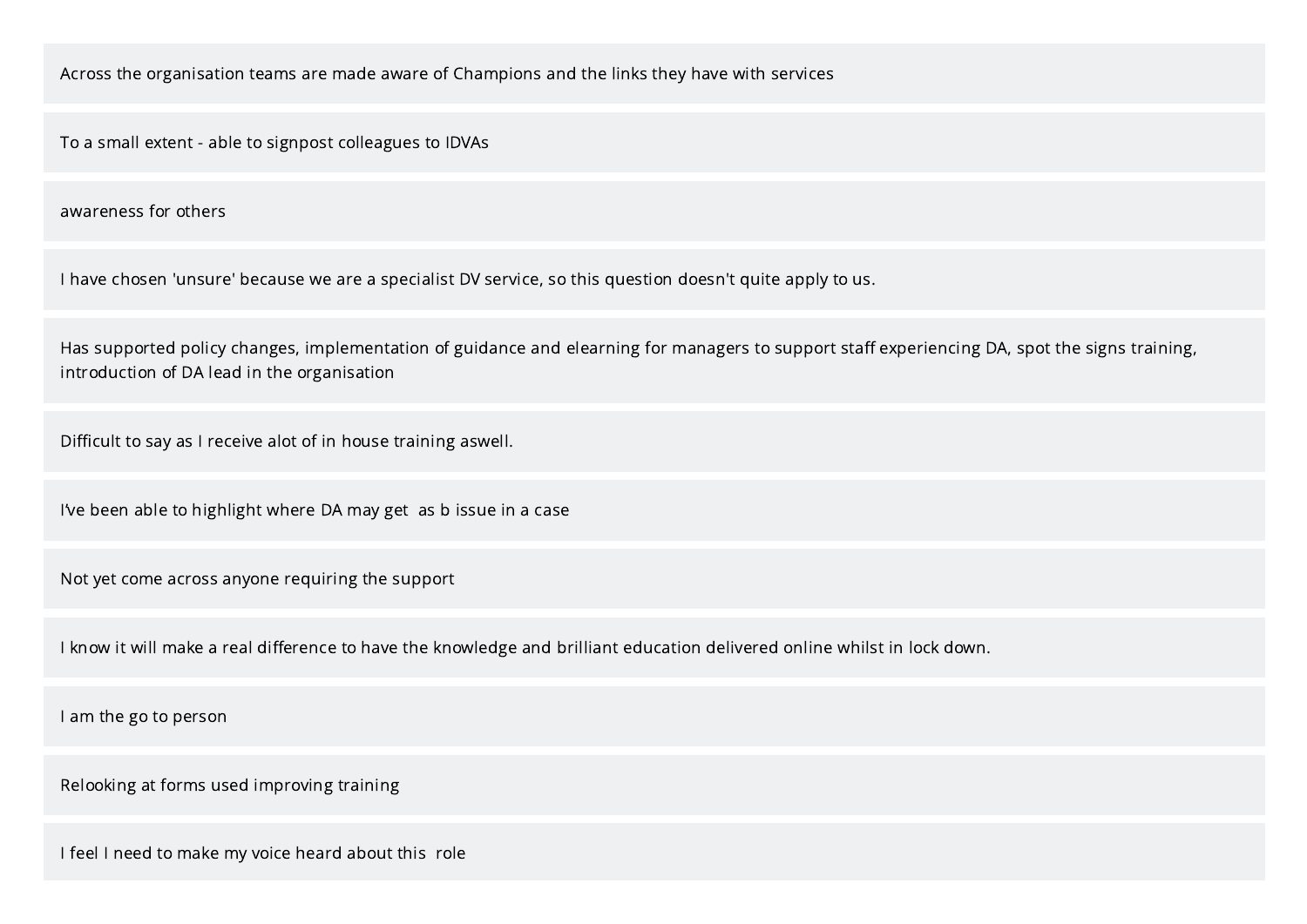It is good to have been listed but I don't know whether it is a visible enough role

This does not apply as we have very clear guidance and policies

Not yet trained

I haven't encouraged it - I should!

Although, my organisation could communicate better with me as a DV Champion. I do not hear anything.

I'm an individual

Don't use my training in a DV champion capacity often in my outside employment/not in an official capacity

in my previous role

Policy changes that include the CQC

Our service is more likely to work with perpetrators. I feel I make a difference in spreading knowledge of DA amongst my colleagues and improving our casework.

not applicable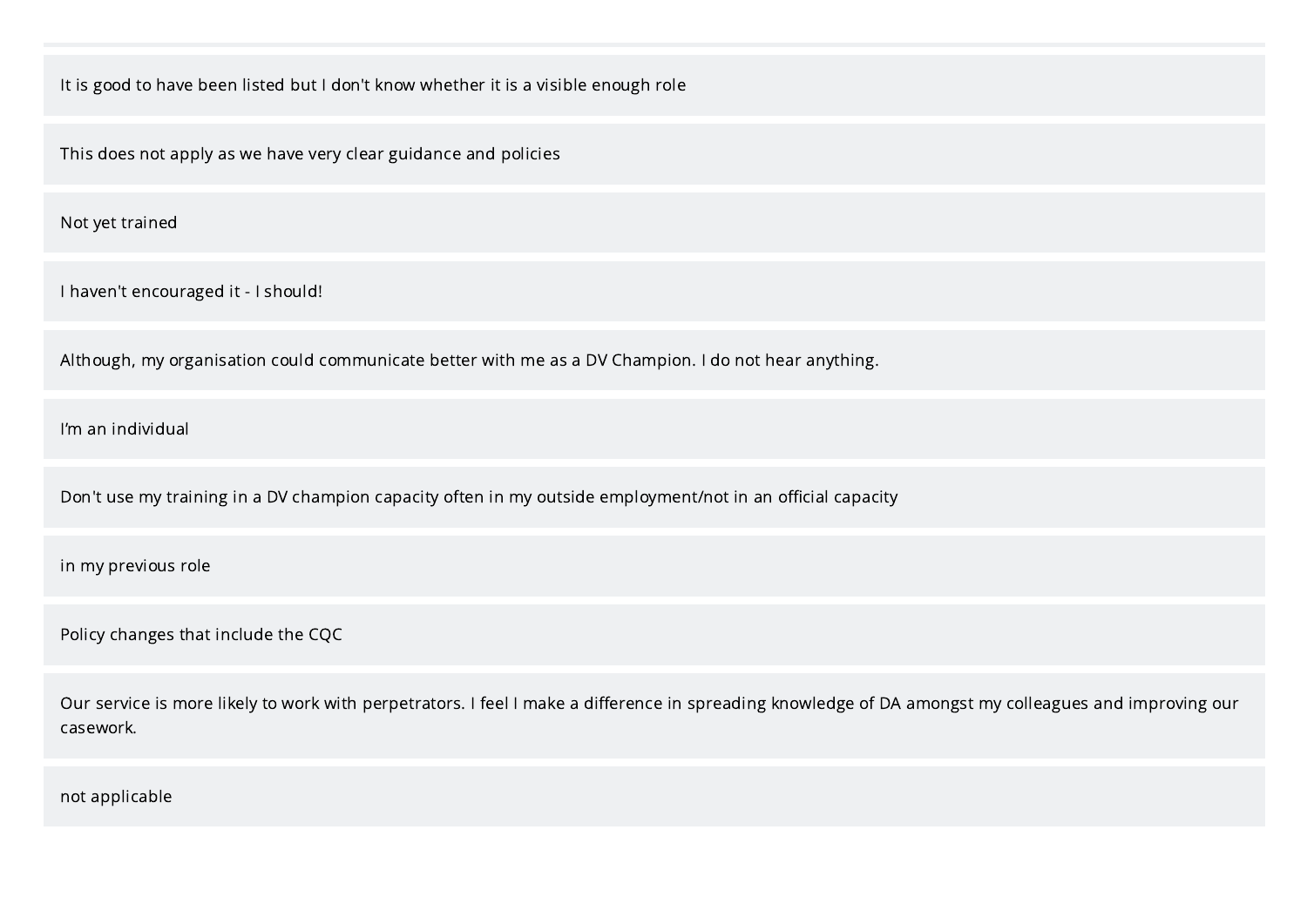As per my comment above, but to add to that I think that the regular dissemination of my knowledge in DA to my team has also upskilled them in this area - both to feel more confident in their response to survivors of DA, and to better signpost.a

Ask for ANI meant they had to quickly understand more, though retail has pressures it I'd difficult to give people time.

I have found resistance in certain areas

I am still waiting for the 2 day training as signed up last year and really feel this will aid my works with families / partners of addiction who often do not realise they are experiencing DV.

Not yet! But I think I can raise awareness in future

Increased awareness

Refreshers presented

We have gone through a major restructure so not yet but I think Champions will make a huge difference very soon

Joined up working

People know they can approach me for advice and support.

im new in role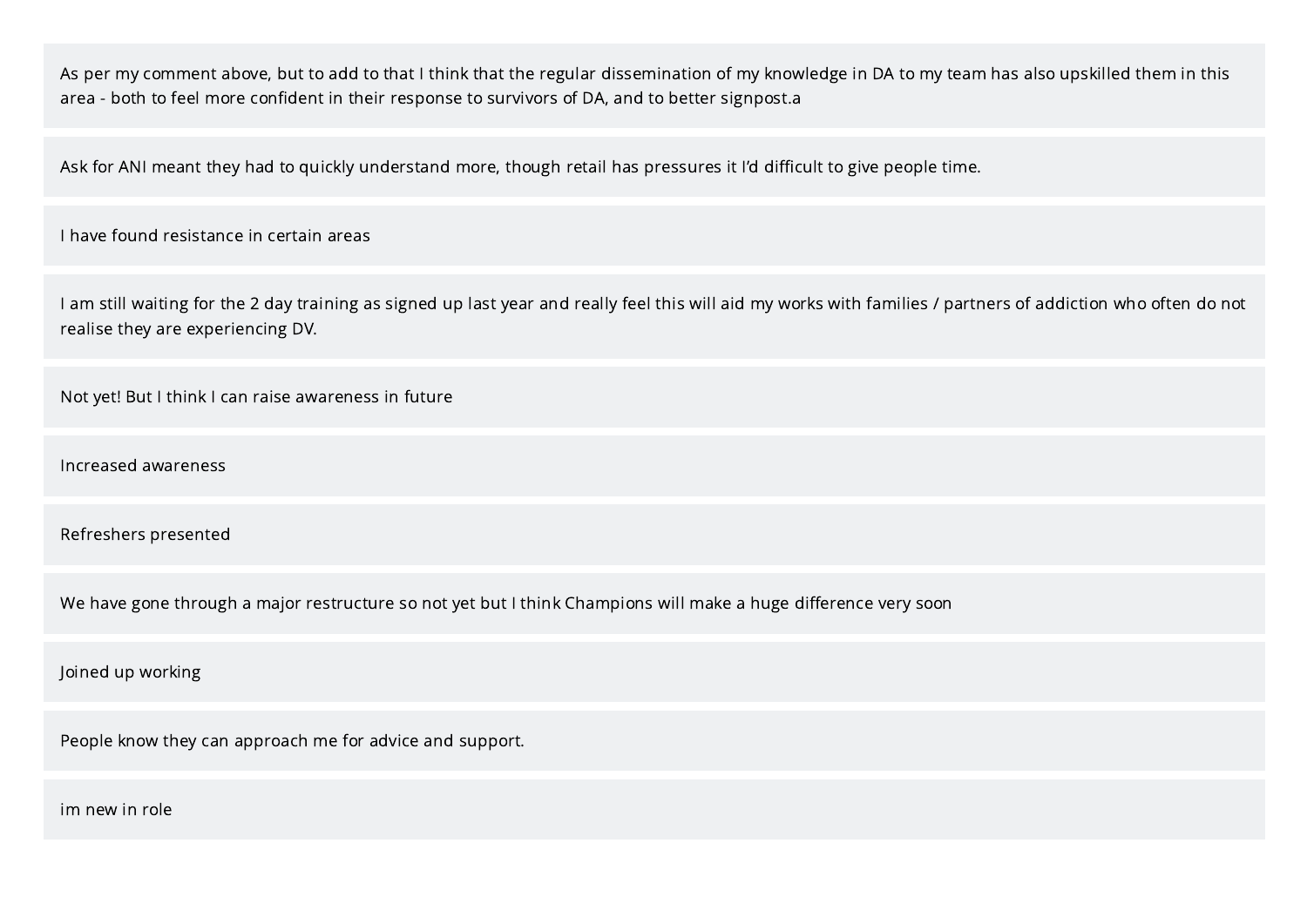I have been able to link directly with my colleagues in housing to try and move customers to safer addresses and link in with social services.

I have more specific knowledge to carry-out my role

I am not really sure who in our organisation is a Champion.

the more staff that are trained the the better

i think our team were already able to signpost but we do now discuss cases more

all singing from the same hymn page

We now have a dedicated Safeguarding lead at Aspire which is something we didn't have before.

senior team not used my knowledge

Other colleagues are also DA champions

N/a

I could offer quick advice to colleagues who had lesser experience in dealing with DA which improved the level of service to victims, and saved time those colleagues would have spent having to look for assistance elsewhere, which often wouldn't be immeditely accessible (e.g. night shifts/bank holidays)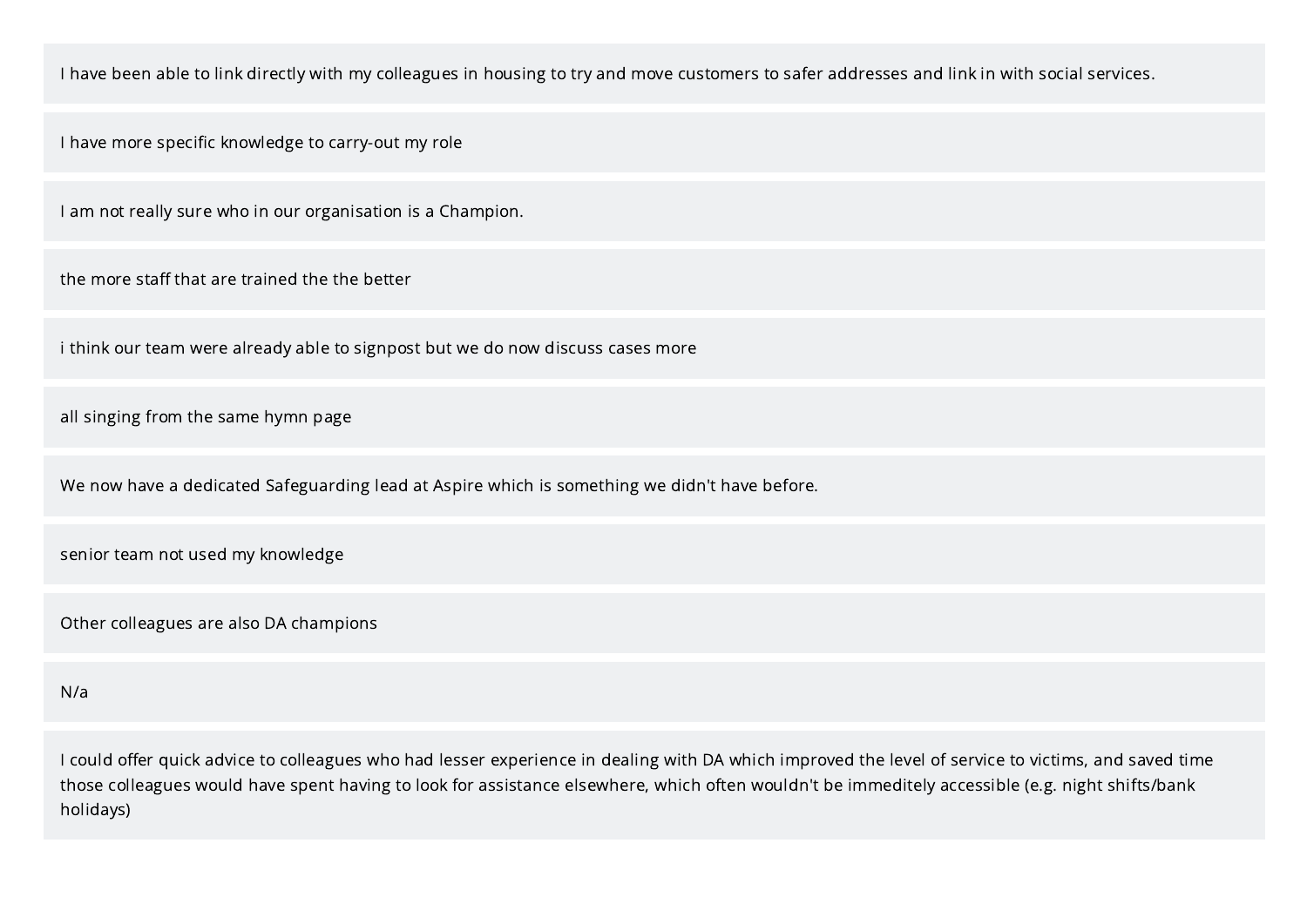I am not officially a Champion and I haven't mentioned ig as I don't think I am fully trained

Policy changes, raising DA awareness

Having a specific SPOC helps

More transparent conversations with professionals about concerns and what works well in processes

I have seen colleagues grow in confidence and knowledge from the champ training and my support too. We all help each other more.

I'm hoping it will make a difference, once I finish my studies and start working

increased knowledge and awareness, improving knowledge of need

I feel colleagues are more aware and I have helped people develop and used policies to help people get help.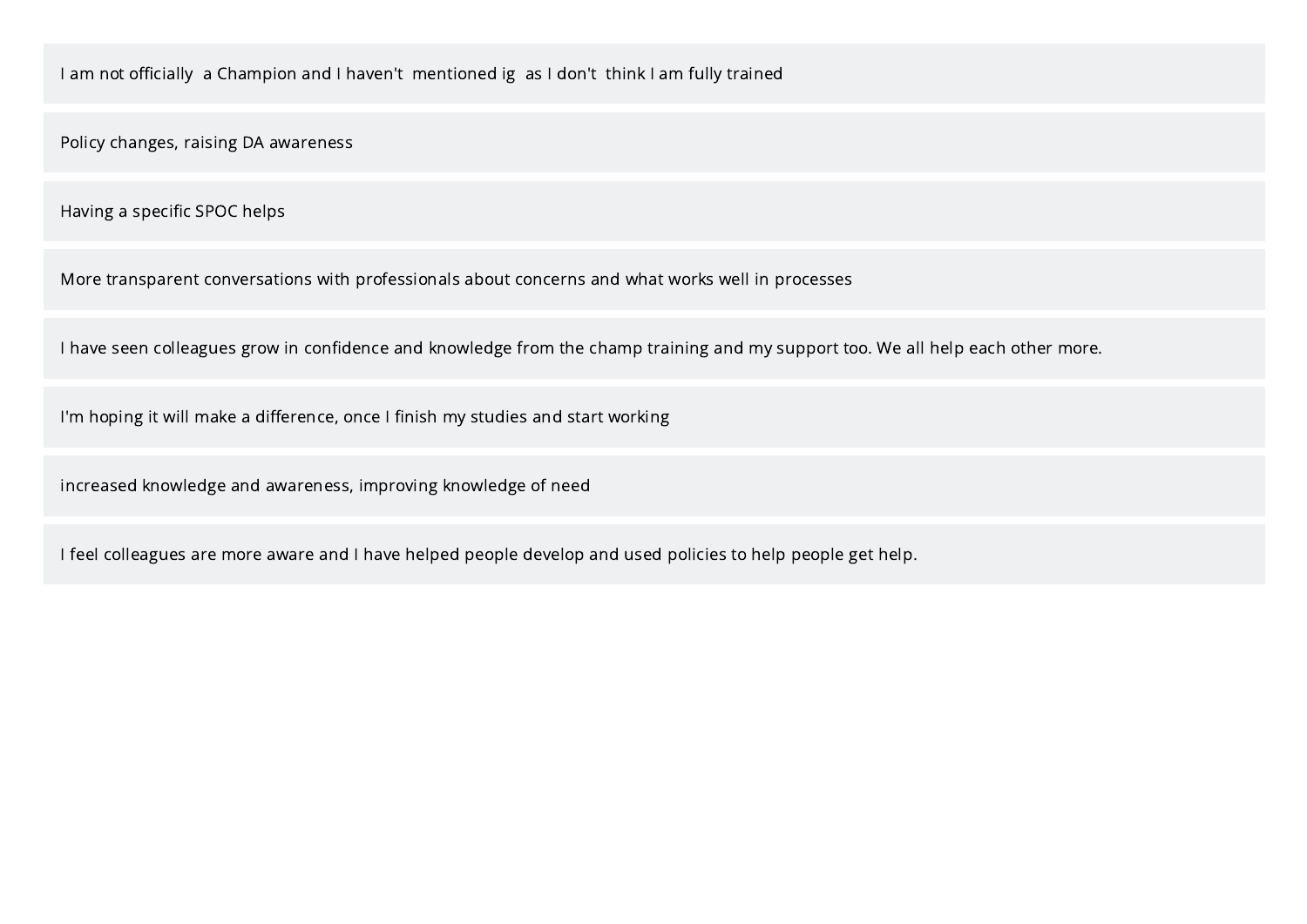# 16. How easy is it for you to refer cases to your local domestic abuse services?

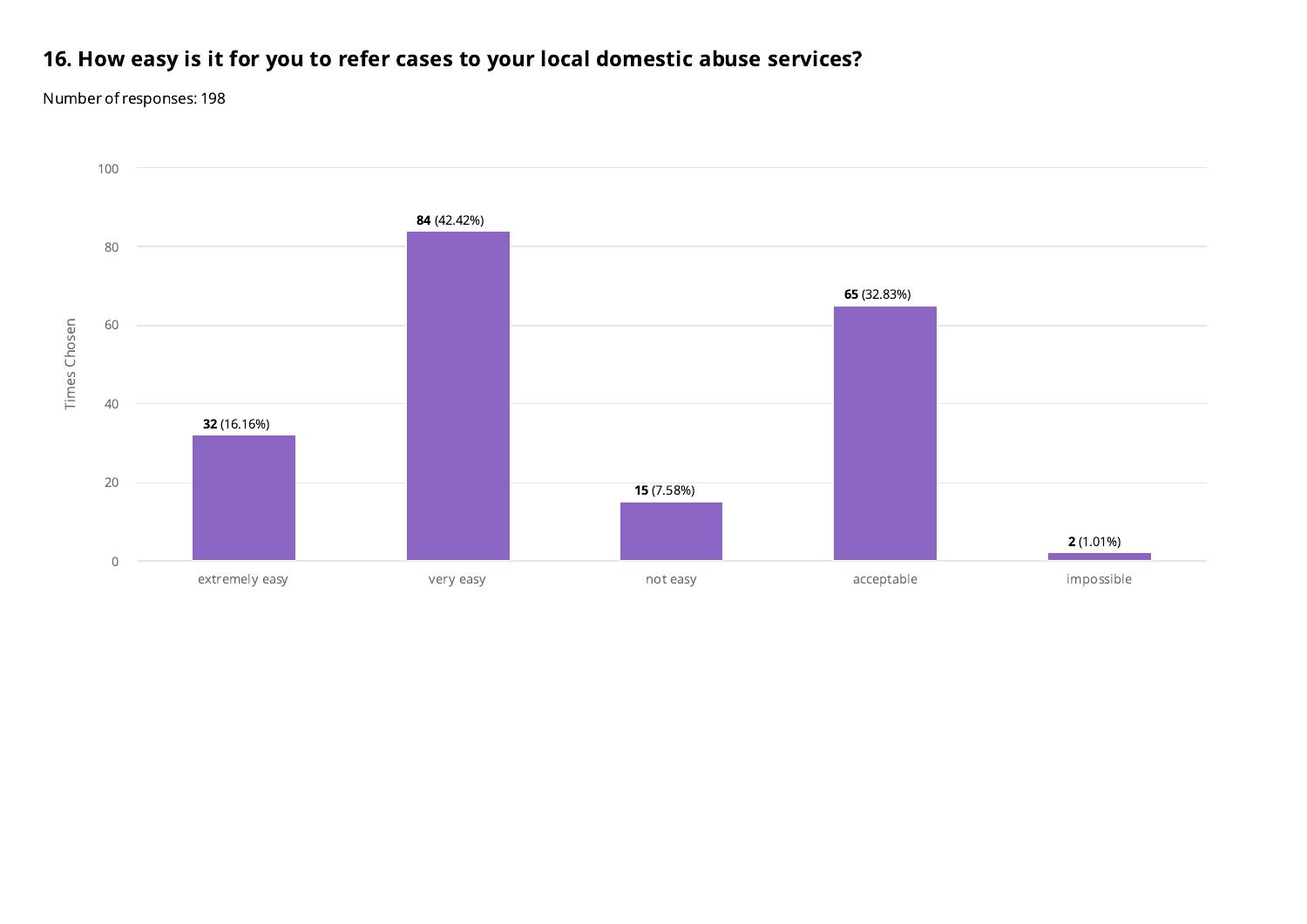## 17. How easy is it for you to refer high risk cases to specialist IDVA & MARAC?

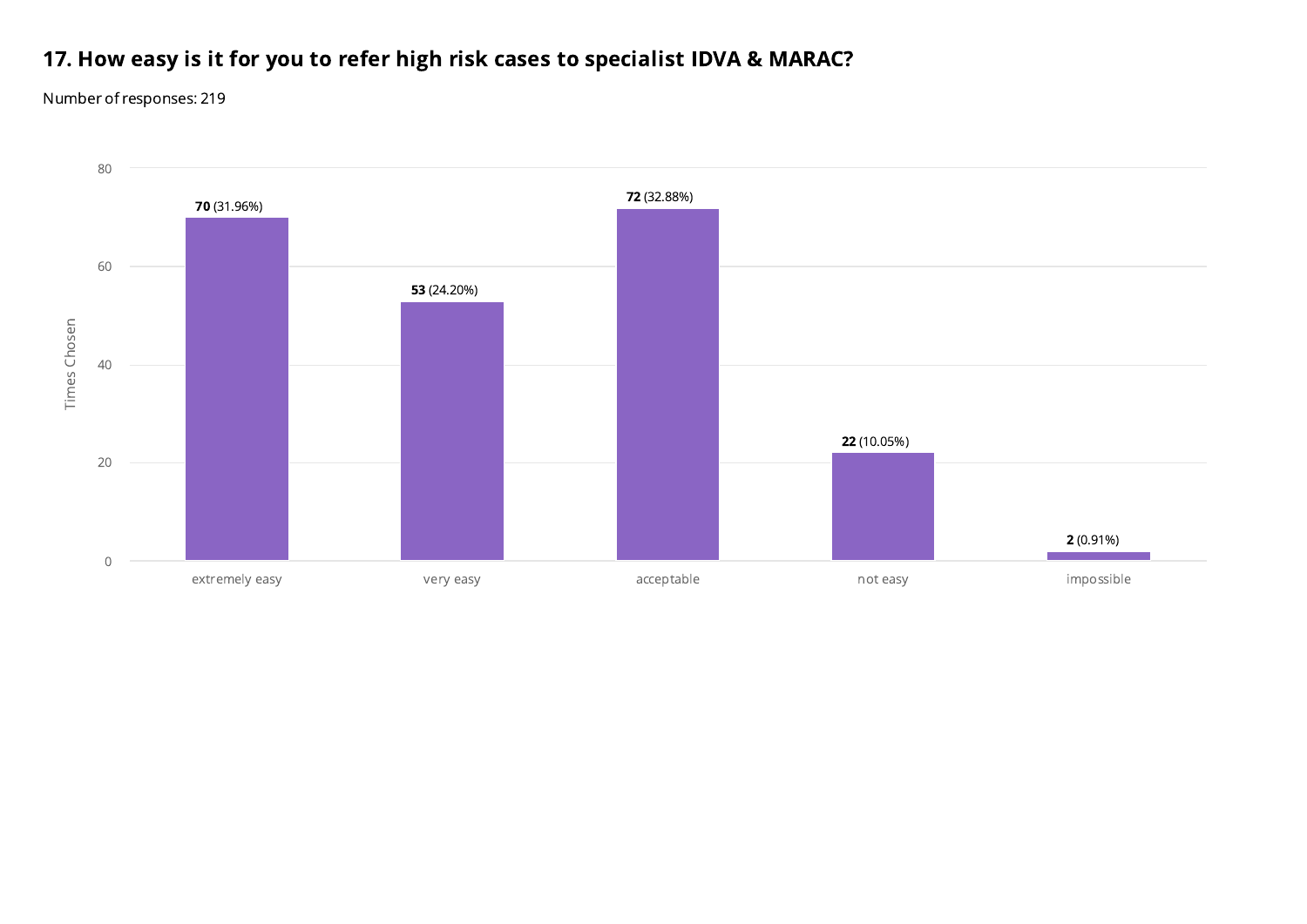# 18. Are you a Designated MARAC Officer (DMO)?

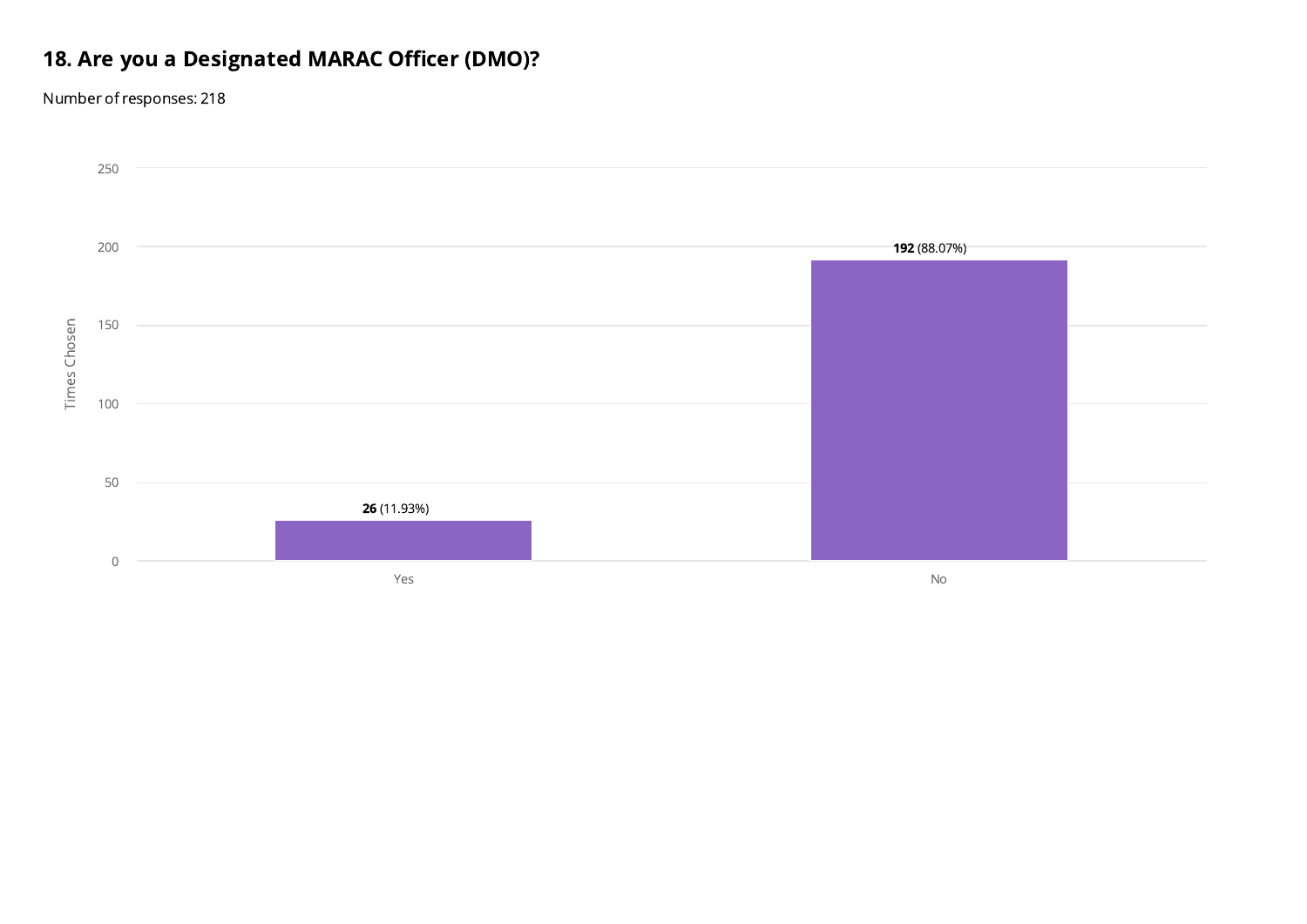## 19. Do you know who your DMO is?

Number of responses: 190



#### "Other (please specify)" text answers:

It has changed frequently over the last couple of years with people leaving and service redesign.

I'm an individual

N/a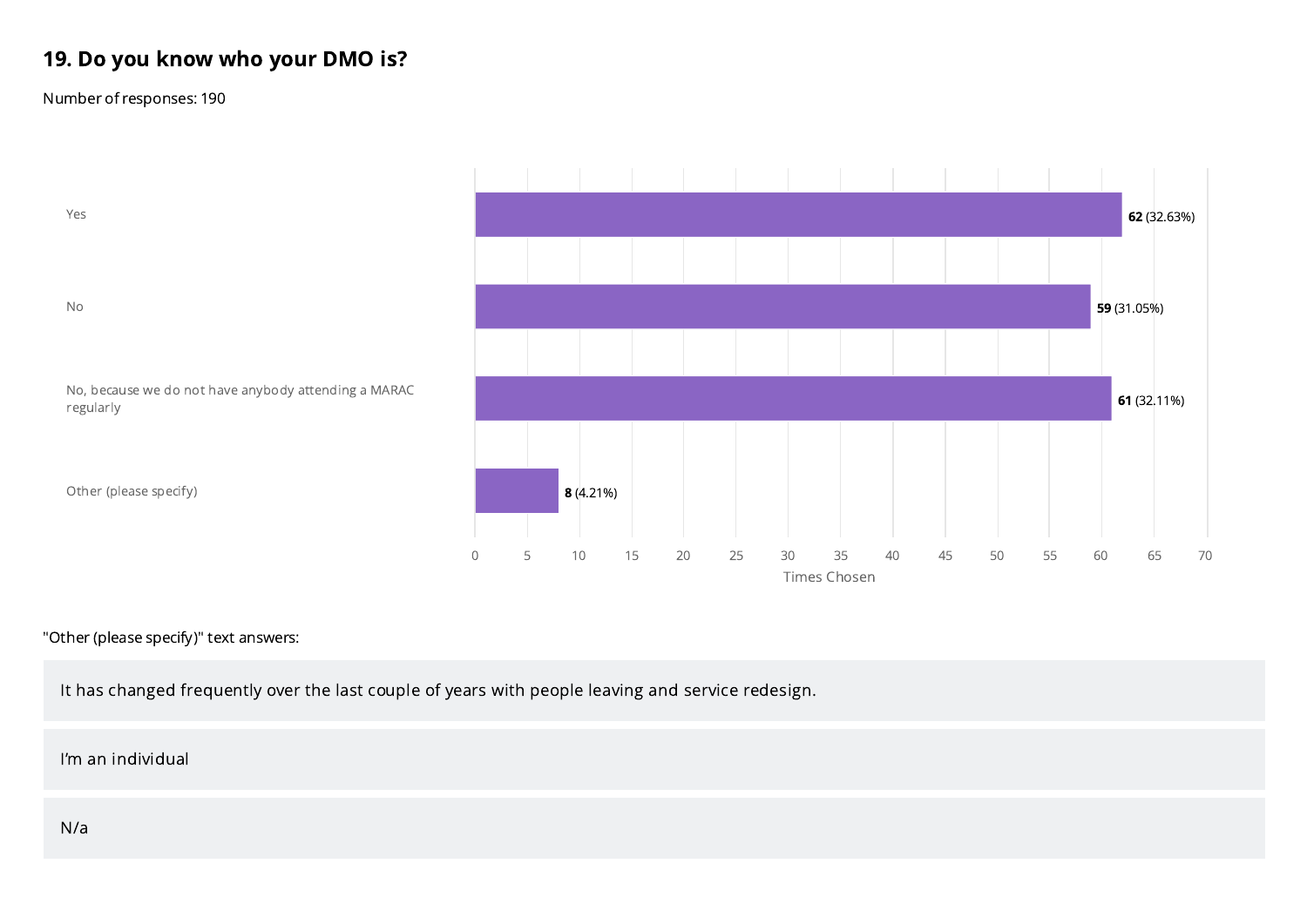| I did in my previous role |
|---------------------------|
| Not sure                  |
| Other (please specify)    |
| Not appropriate           |
| Not currently working     |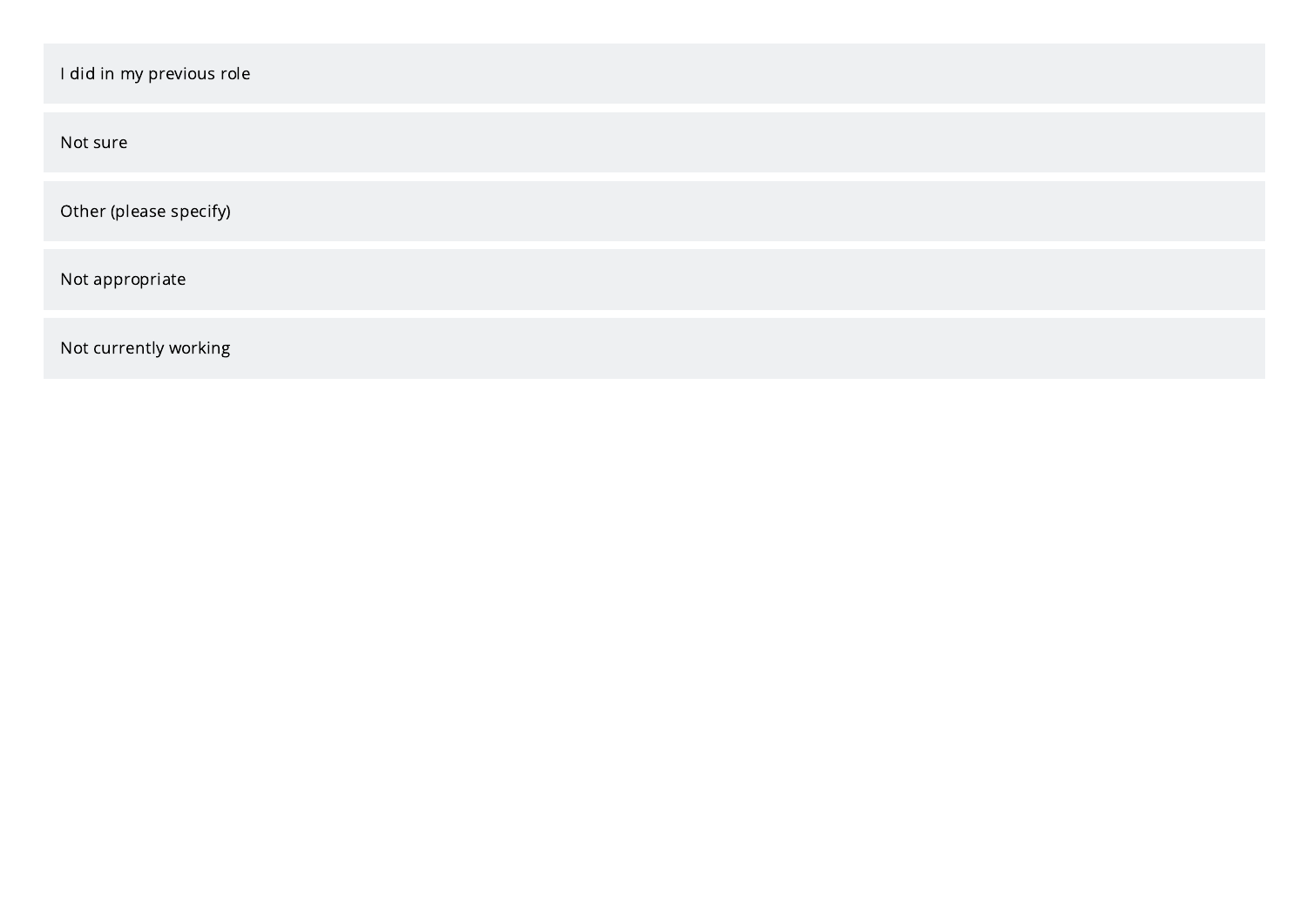# 20. How strongly do you agree or disagree with the following statements?

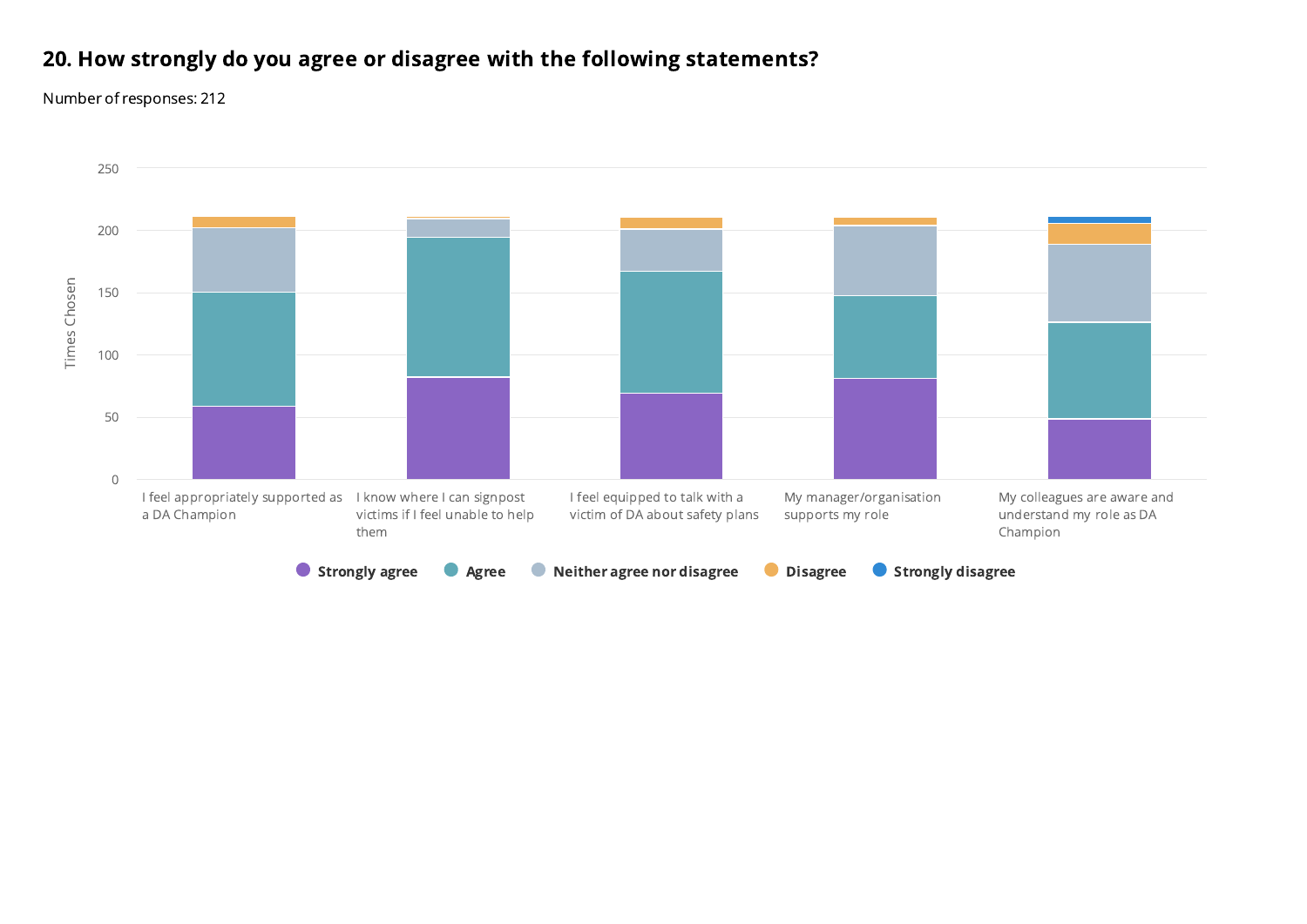## 21. In your role as a Reducing the Risk (RtR) DA Champion, how useful do you rate the following resources or materials?

Number of responses: 212



### Any comments:

Number of responses: 28

Text answers:

Due to work pressure and probably inexperience with above support network, I haven't actually accessed any of the above.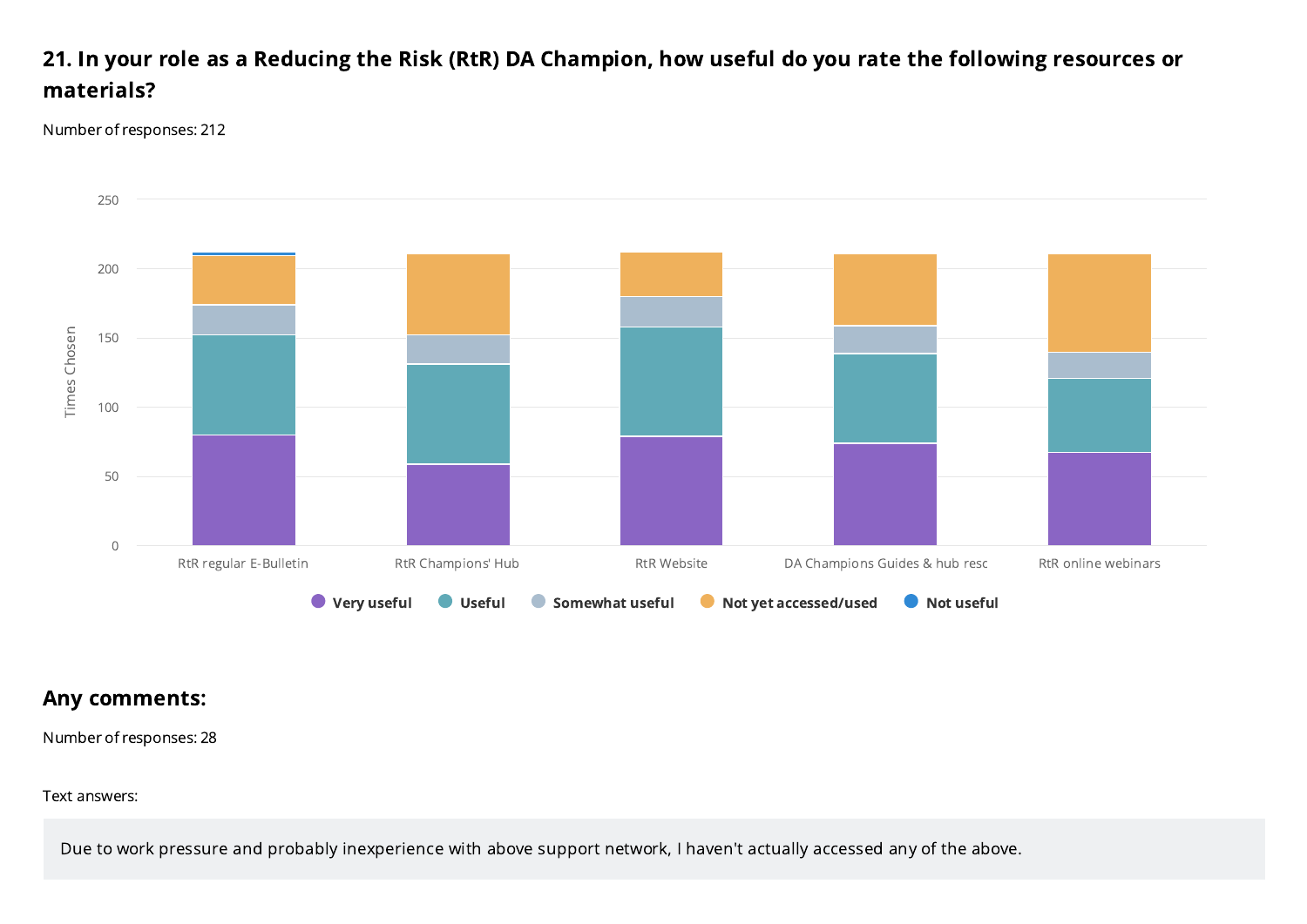I would like to see a little more

webinars are excellent

Webinars are excellent

Not yet come across anyone requiring the support

Wonderful training. Such wonderful advice. Due to charities locking down regarding vulnerable and also animal assistance not being as normal and selp isolation, this year will be more hands on hopefully.

not yet accessed as on another training programme currently which is not yet finished

Would love more touch based opportunities either f2f or online as I feel quite out of touch with other champions. I have no idea whose who.

I have not been made aware of any of these resources.

I'm still waiting for training! And I never get email updates from RtR

I've been asking for sometime for a password to access the Champions hub as it was 2006 when I first trained (did the update during lockdown) but have not been able to access the hub for years.

I have added Not Useful as I have not been made aware how to access the hub until today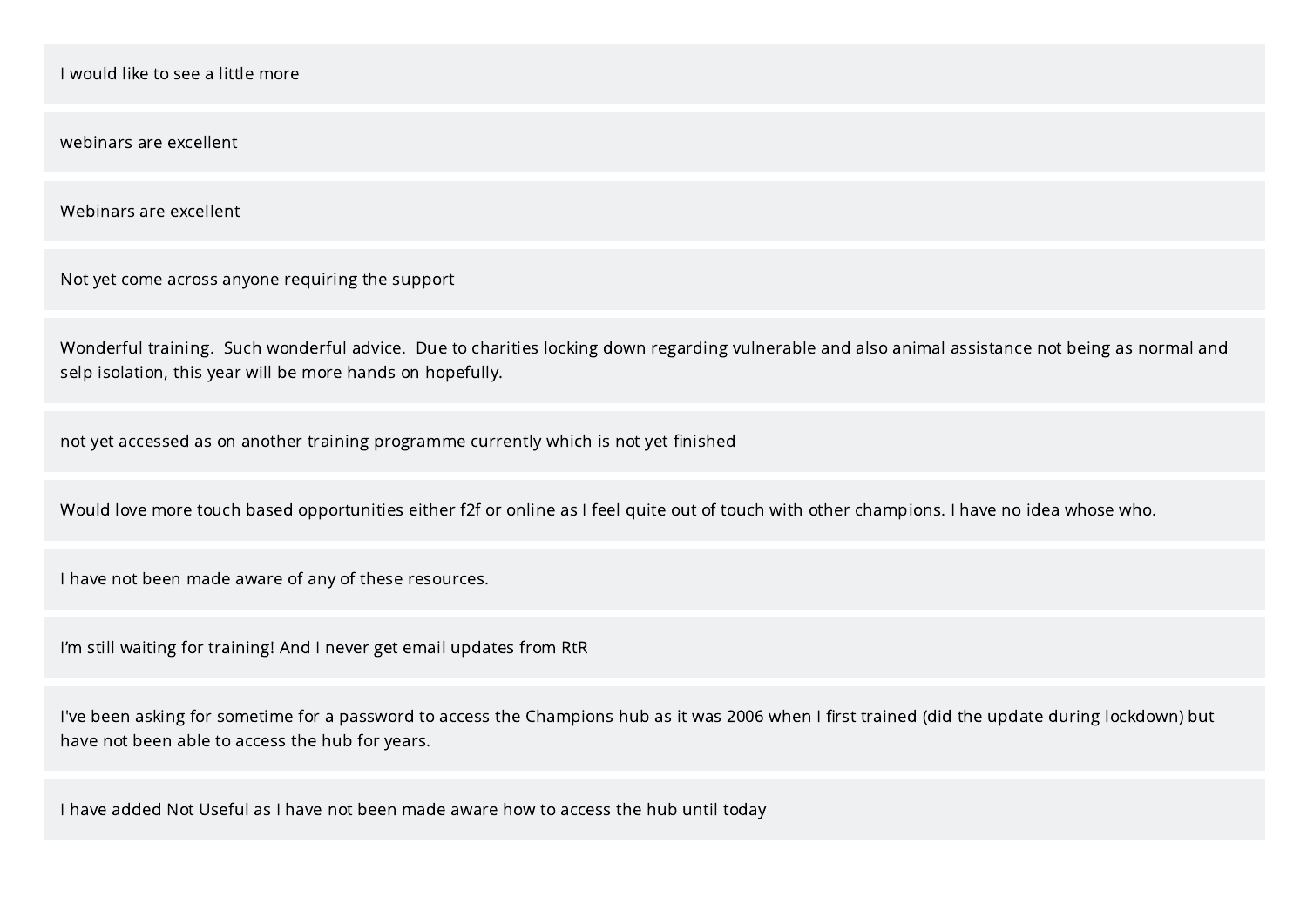I attended some fantastic webinars last year - thank you.

I found the new pallet tools so helpful too

Just to say that I am really keen to attend training but it seems only available for Berkshire, Oxfordshire or further afield. I've only attended webinars to date and not sure on what the plans are for Bucks as not a lot of information provided on potential dates. This would help me so much in my work in recovery.

When there are linksd, some are not available to download, I would sometimes want to download an article to share with colleagues.

Very impressed with the quality and content of information produced and provided by RtR for Champions

i have found it difficult using the hub

unfortunately I don't always have the time I'd like to explore these resources

I haven't used the Hub as much as I thought I would. Tbh I often forget it exists. I found the regular emails very useful because I always read them when received or saved to be read later in an easily accessible place.

I haven't really used any of the resources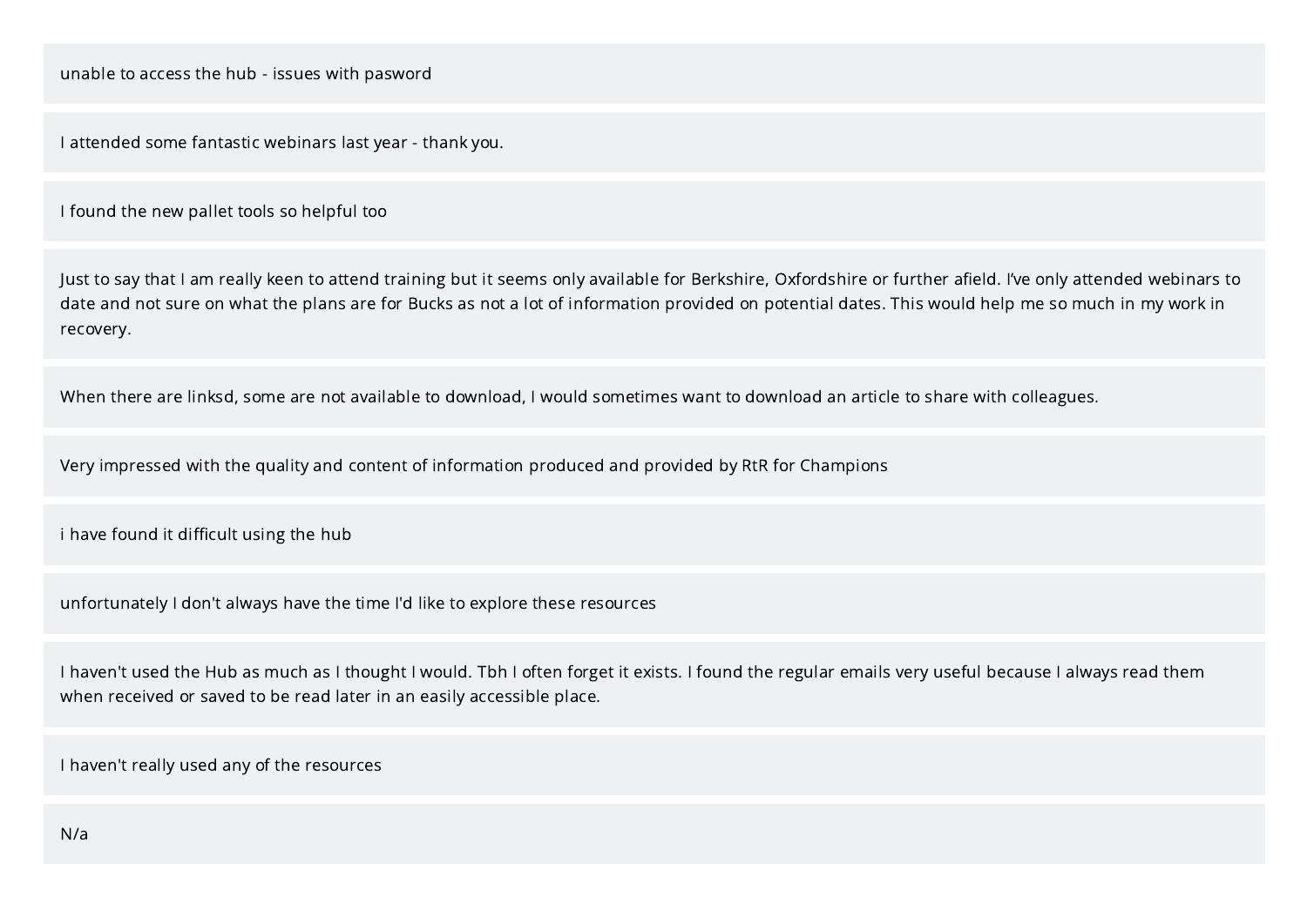Due to the change of role, I am no longer as invested in my DA Champion role so wouldn't necessary need to access above resources

I have also watched the recorded webinars and they are so useful to refer back to.

having these as resources have been a big help in staying up to date and being aware of changes, as well as a resource for further info as required.

I found the webinars so useful and informative and I found them in the hub which is brilliant.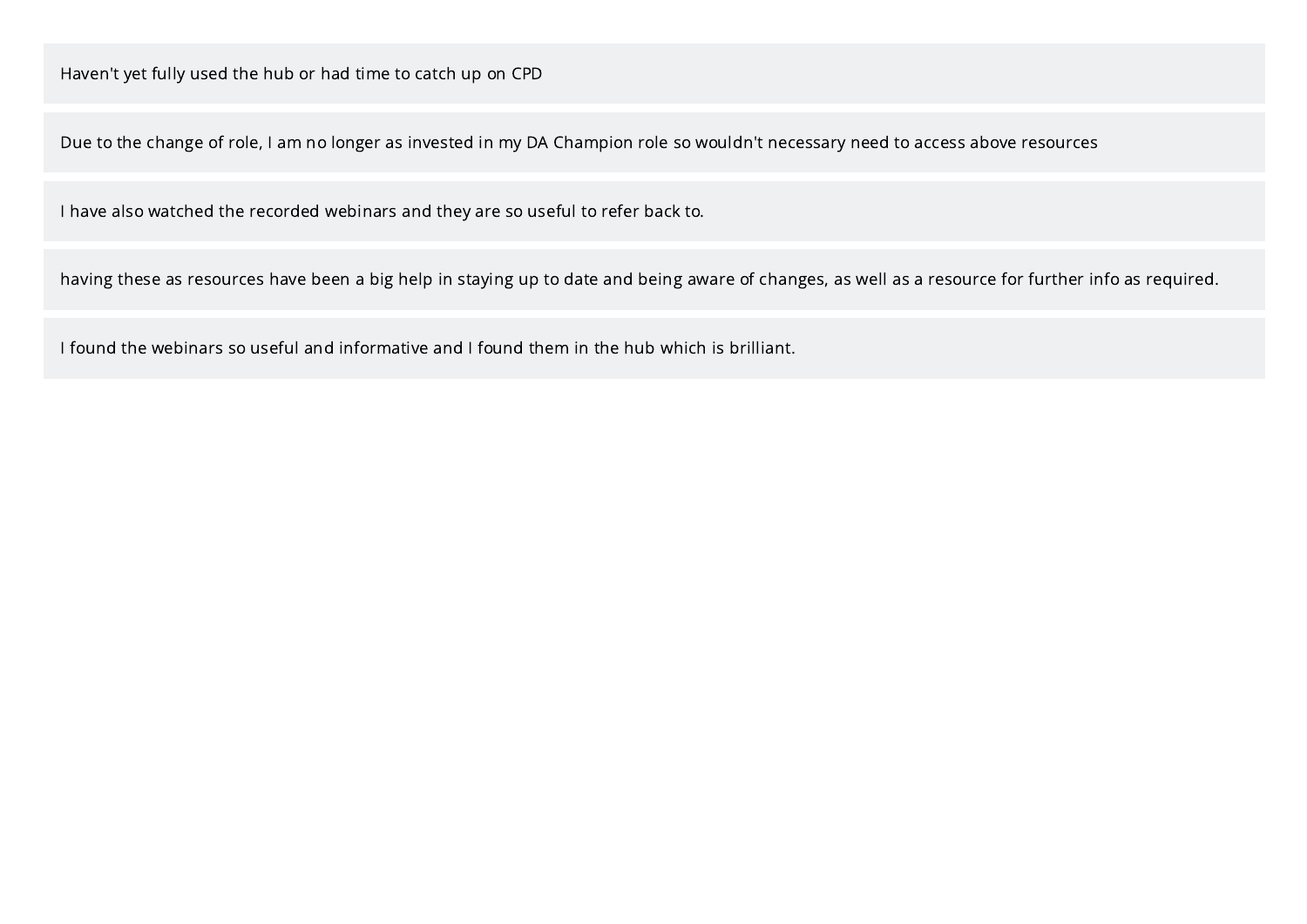# 22. In your experience, is the RtR website useful for victims/families to access?

Number of responses: 210



"Other (please specify)" text answers:

Not used it.

Haven't used website with victims yet

Not yet come across anyone requiring the support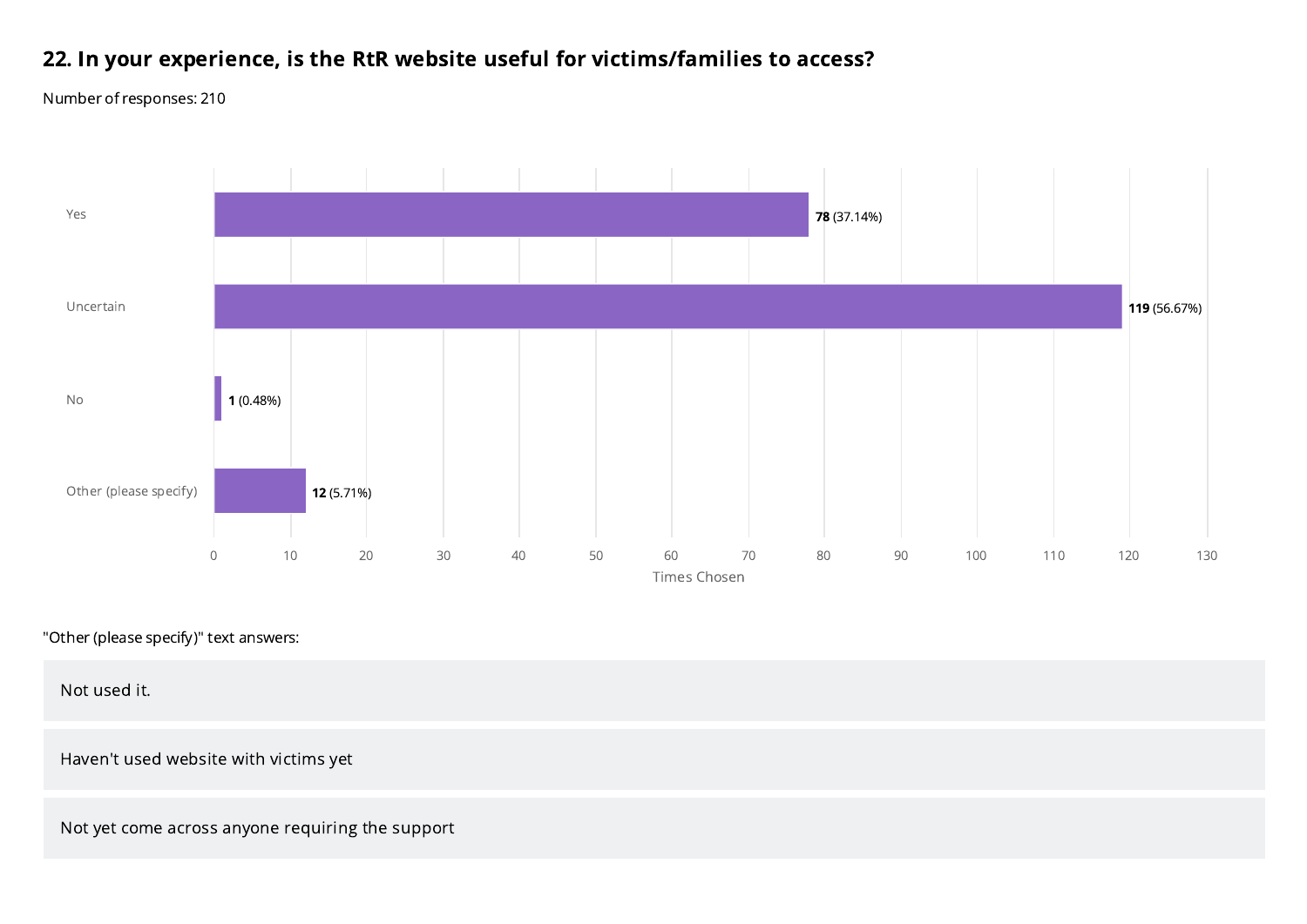| not accessed yet                                                                                                                                  |
|---------------------------------------------------------------------------------------------------------------------------------------------------|
| not used                                                                                                                                          |
| Not yet used                                                                                                                                      |
| No seen or used                                                                                                                                   |
| Haven't referred anyone                                                                                                                           |
| Not sure not really used it                                                                                                                       |
| Not accessed                                                                                                                                      |
| I have had some technical issues locking me out so I can not post comments which was resolved as understood this affected some users in the past. |
| not yet accessed                                                                                                                                  |

# 23. Are there any topics you would like to see included in future webinars?

Number of responses: 60

Text answers: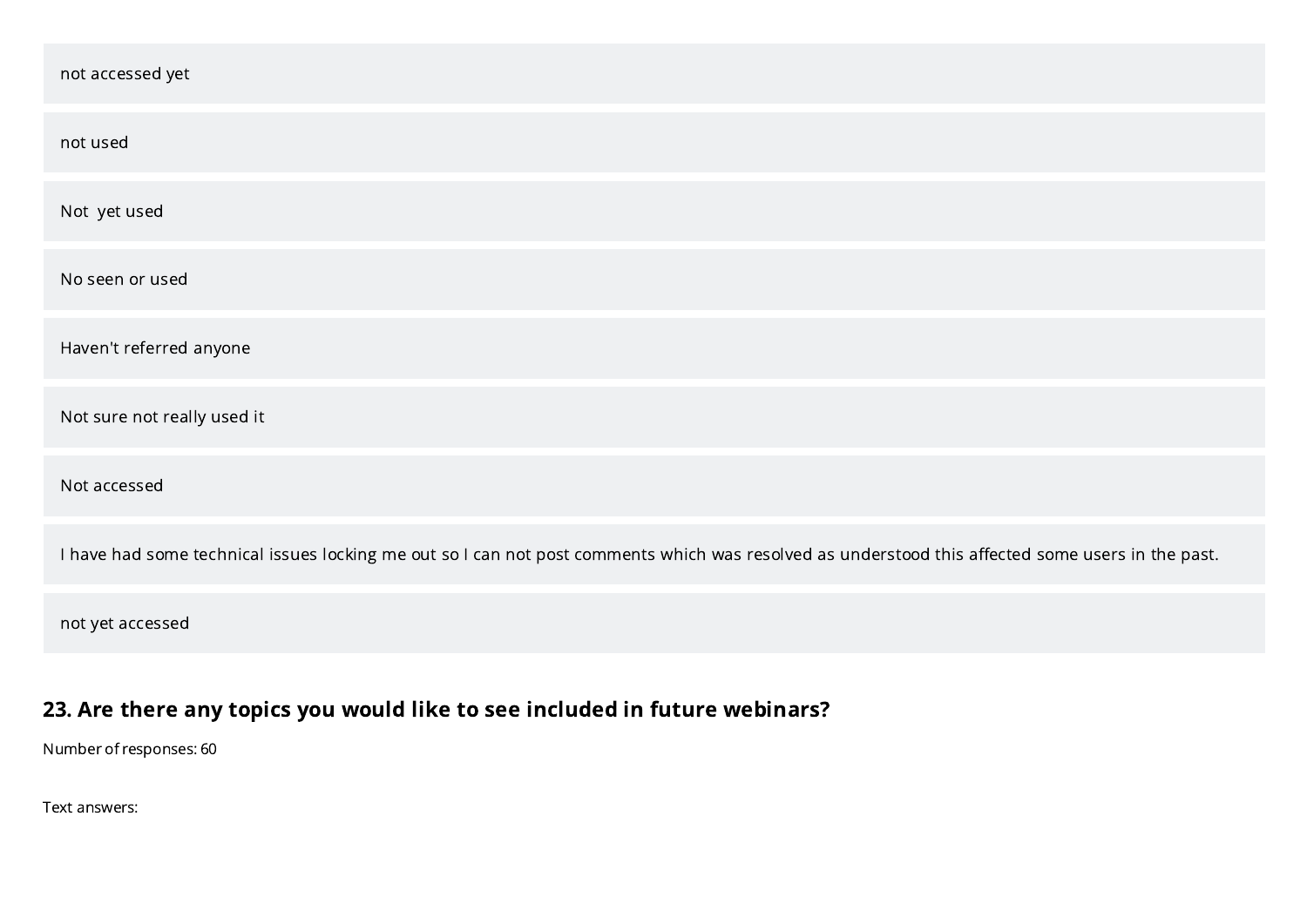affects on children, accessing services, risk assessing male victims

Any services/support aimed specifically at older/elderly persons

Refresher courses, signposts for courses regarding different abuse such as elderly parents being abused by children, etc

more case studies to highlight what went wrong / right so we can pass on learning both individually and organisationally.

Keeping up to date on the implementation of the new legislation Working with perpetrators Support for victims with no recourse to public funds

More support for victims of abuse with children. Less victim blaming in courts, by social workers/CAFCASS. It would be fantastic if judges, SWs completed this training.

I would like to see any work done to explore the links between high suicide rates in men and domestic abuse. In addition, any work done that explores the abuse of men through the threat of child custody - the perception that child custody hearings unfairly favour the mother.

Stigma around men's D/A and more programs for Awareness of D/A make it mandatory.

I would like open conversations about the hidden side of DA where there is total control of the victim, especially elderly vulnerable yopung adults and children, whereby the first point of contact is the loving caregiver, sibling, parent. The victim has no chance when the very person causing pain and suffering is told of everything the vulnerable shares.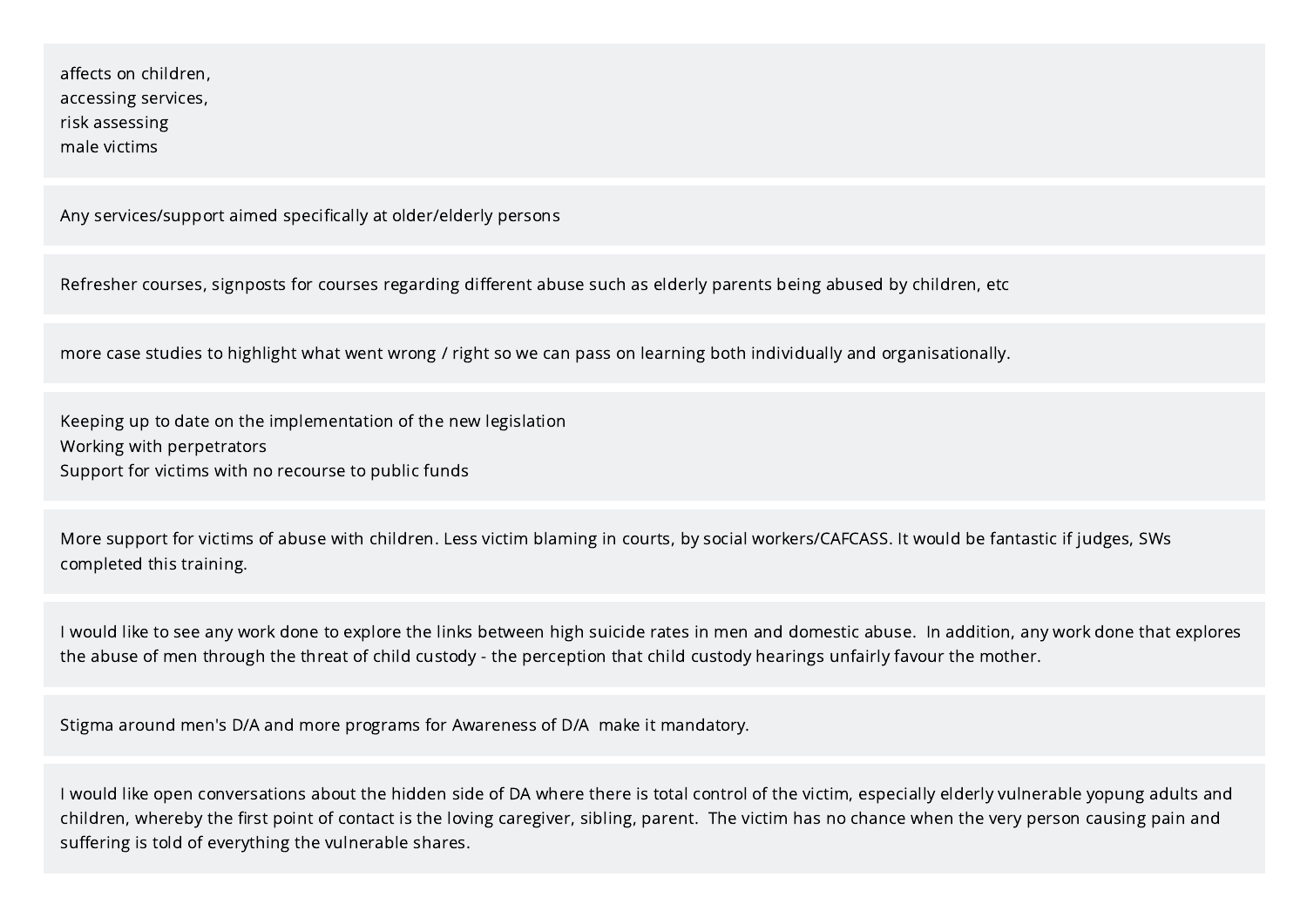#### new legislation updates of Domestic Abuse Act 2021 so all aware if not covered already in the training

It would be good to address familial DV eg mothers/mothers-in-law etc

Intersectionality, support for non English speaking victims, unconcious bias

Burnout and self care Vicarious trauma Racialised women Stalking Disabilities and DA Older persons and DA LGBTQIA and DA Sex workers support specifically

no

no

Court process

My clients have a lot of problems with family courts - e.g. not seeing the children also as vulnerable (having witnessed abuse from their abusive parent/step parent) and favouring father's rights at any cost. Lots of reports of physically abusive parents being granted shared contact/unsupervised contact even where child has been physically/sexually abused by the abusive parent/step parent/parent's partner. So would really appreciate more training on what the family courts should and shouldn't be doing, inc. agencies such as CAFCASS.

How to help with trauma and PTSD arising from Domestic abuse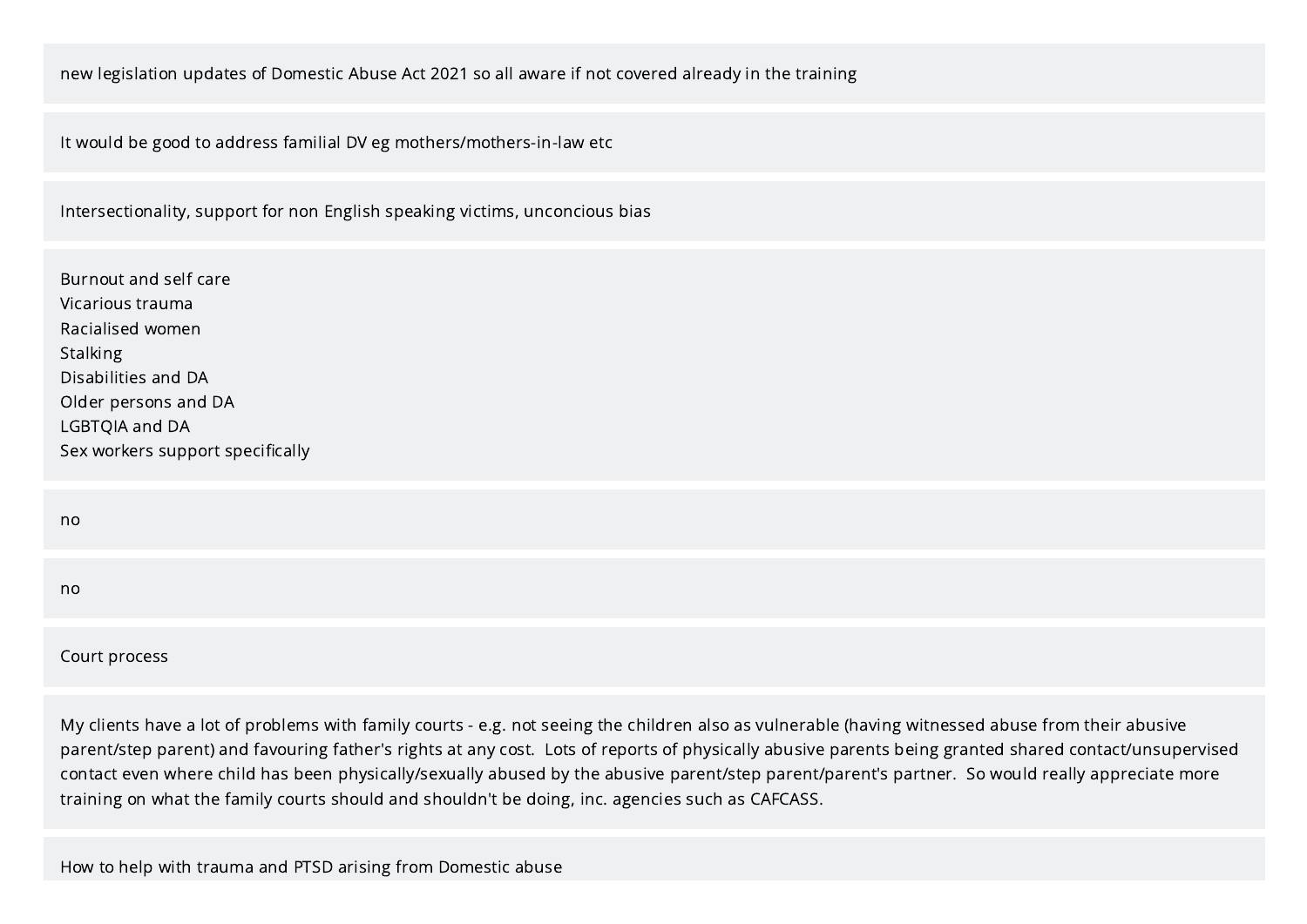| Impact on children<br>Therapy for children<br>Support for perpetrator                                                                                                                                                                                        |
|--------------------------------------------------------------------------------------------------------------------------------------------------------------------------------------------------------------------------------------------------------------|
| N/a                                                                                                                                                                                                                                                          |
| male dv                                                                                                                                                                                                                                                      |
| How to help victims to disclose and confide in me, as my organisation is not specifically a domestic abuse service.                                                                                                                                          |
| Services for perpetrators                                                                                                                                                                                                                                    |
| child to parent DA - I have found it very difficult to access wider support for survivors in this specific area - very frustrating. On reflection, I should have<br>asked the network for their input - I will certainly aim to utilise this more this year. |
| Church groups, more retailers and employers                                                                                                                                                                                                                  |

No

I think some more understanding / information on codependency in DV relationships and how this stops positive change from occurring plus more information on financial abuse / emotional psychological impacts of abuse experienced over many years and what is in place for survivors to recover. As it stands long waiting times for positive change programmes with Womens Aid as nothing was put in place since covid up to two years. More information on signposting to other services would be so helpful.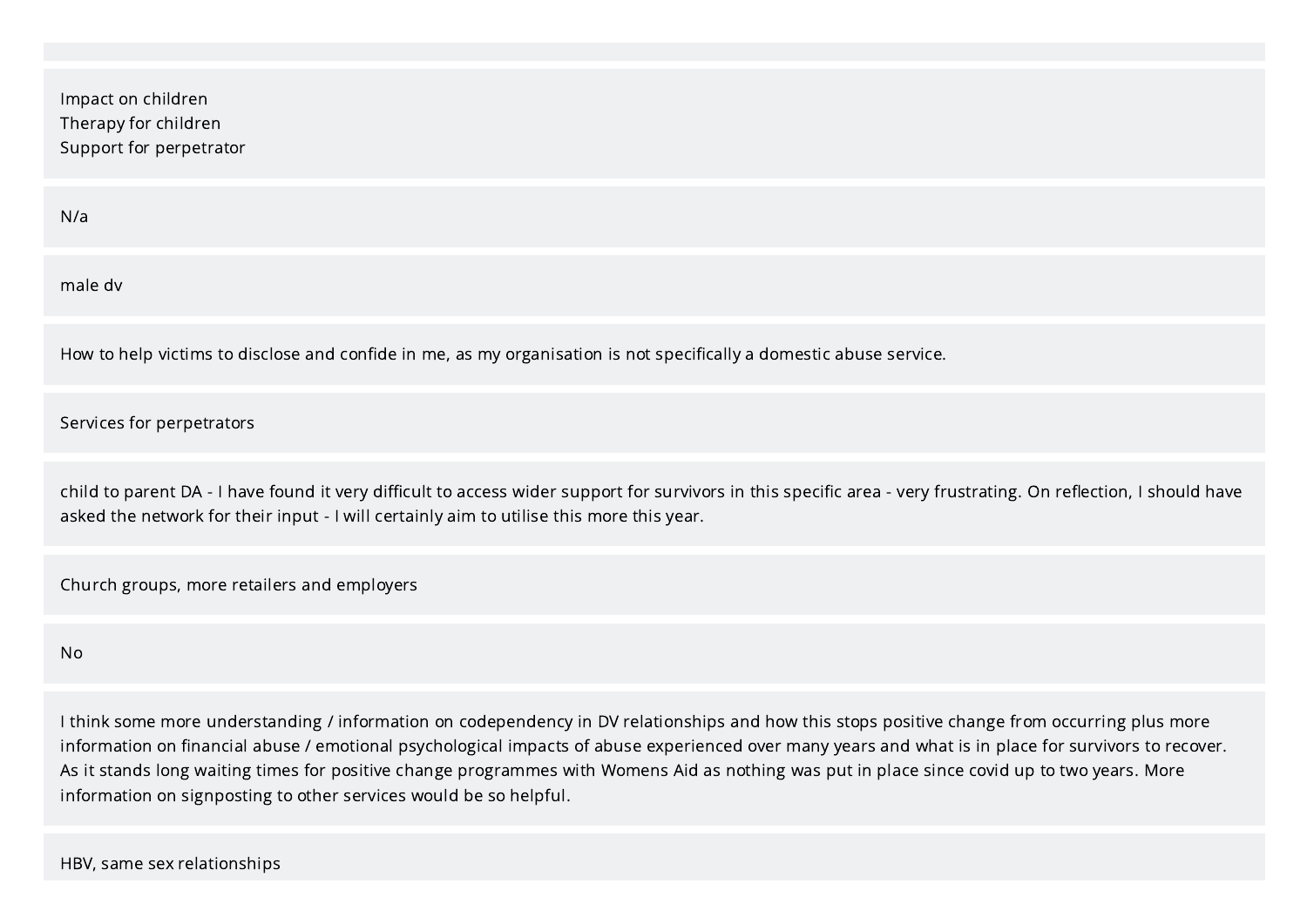Mental health and Domestic Abuse Drug and Alcohol miuse and Domestic Abuse

Thinking of the emotional impact on victims, after leaving domestic abuse relationships -

What support groups are there for victims of domestic abuse? Is it only 121 support?

What ongoing support is there for victims of domestic abuse? Is it only general counselling or is there something more specific?

I am not sure if I missed one - but have you done one about male victims and how to support them

Stalking, Online safety, Elder abuse (have a lot of referrals for older people with multiple support needs and perpetrator is often carer - very complex. Would like Champions to have support to understand how to best support this client group)

I'm a schools officer with TVP so anything relating to young people, either as victims, perpetrators, or as witnesses. How to educate young people about DA, recognising the signs for themselves or for peers.

No

yes- not for me as i have persoanl and professional experience in this - the way in whcih perpetrators use contact with children to continue control after relationship has ended - i don't think many professionals understand this, especially in childrens social care and it can appear that a man is just a caring dad.

Male victims of abuse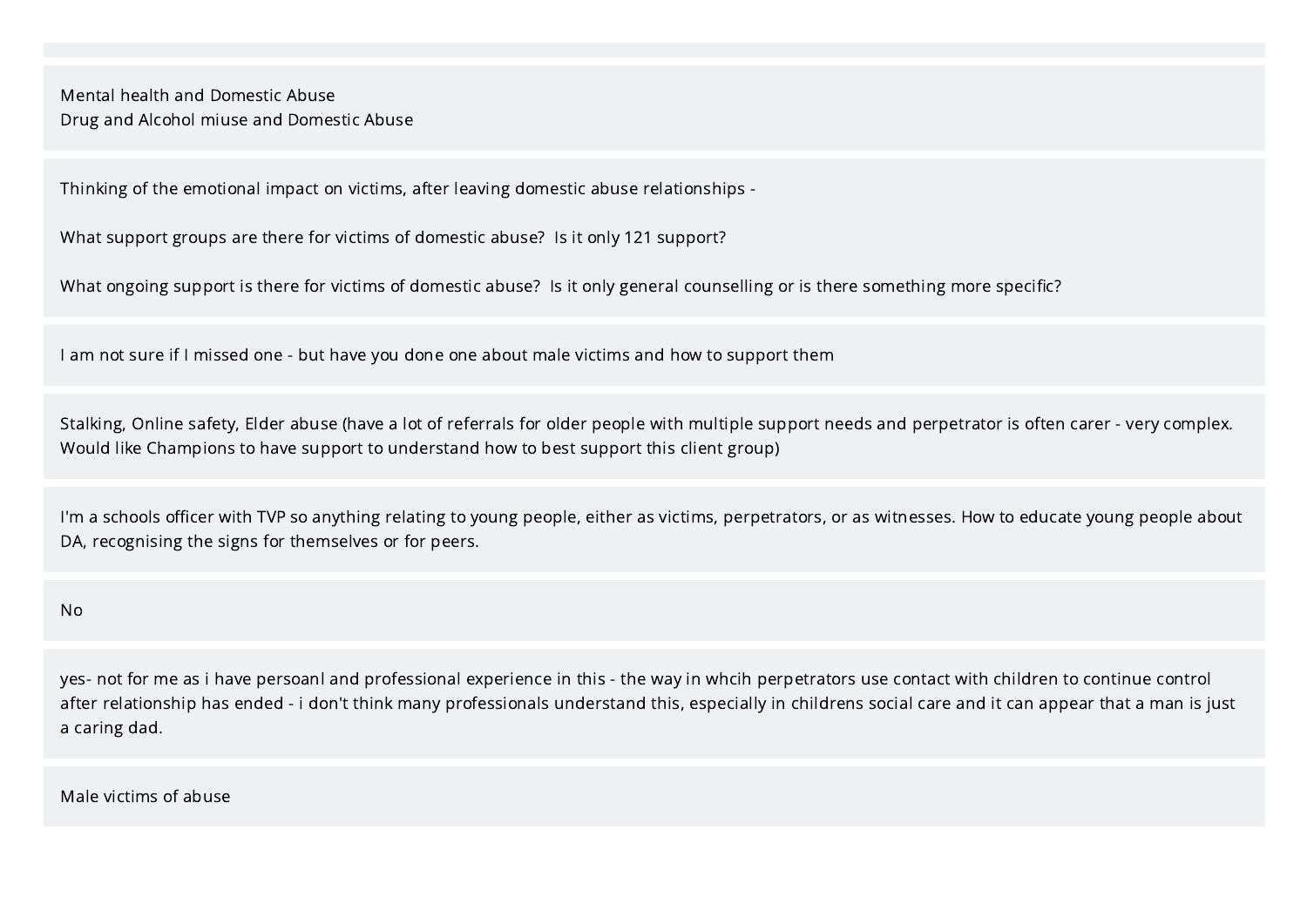Locality specific information and updates would be very useful. It's too difficult trying to get to the right person. There used to be regular meetings in the area (which could now be online). These were very useful and informative about local contacts and services. I'm not aware of these anymore unless I'm looking in the wrong place. Updates and trading I have tried to access has already always been fully booked.

Older adult 'hidden' abuse

dealing with the family courts

N/A

how the new DA Act may change things for children now they are recognised in law as victims in their own right

Update on new DA bill recently passed

Domestic abuse and trauma

how to support perpetrators who want to change.

animal abuse FGM

Facilities for men

Services specifically aimed at and for the local LGBT+ Community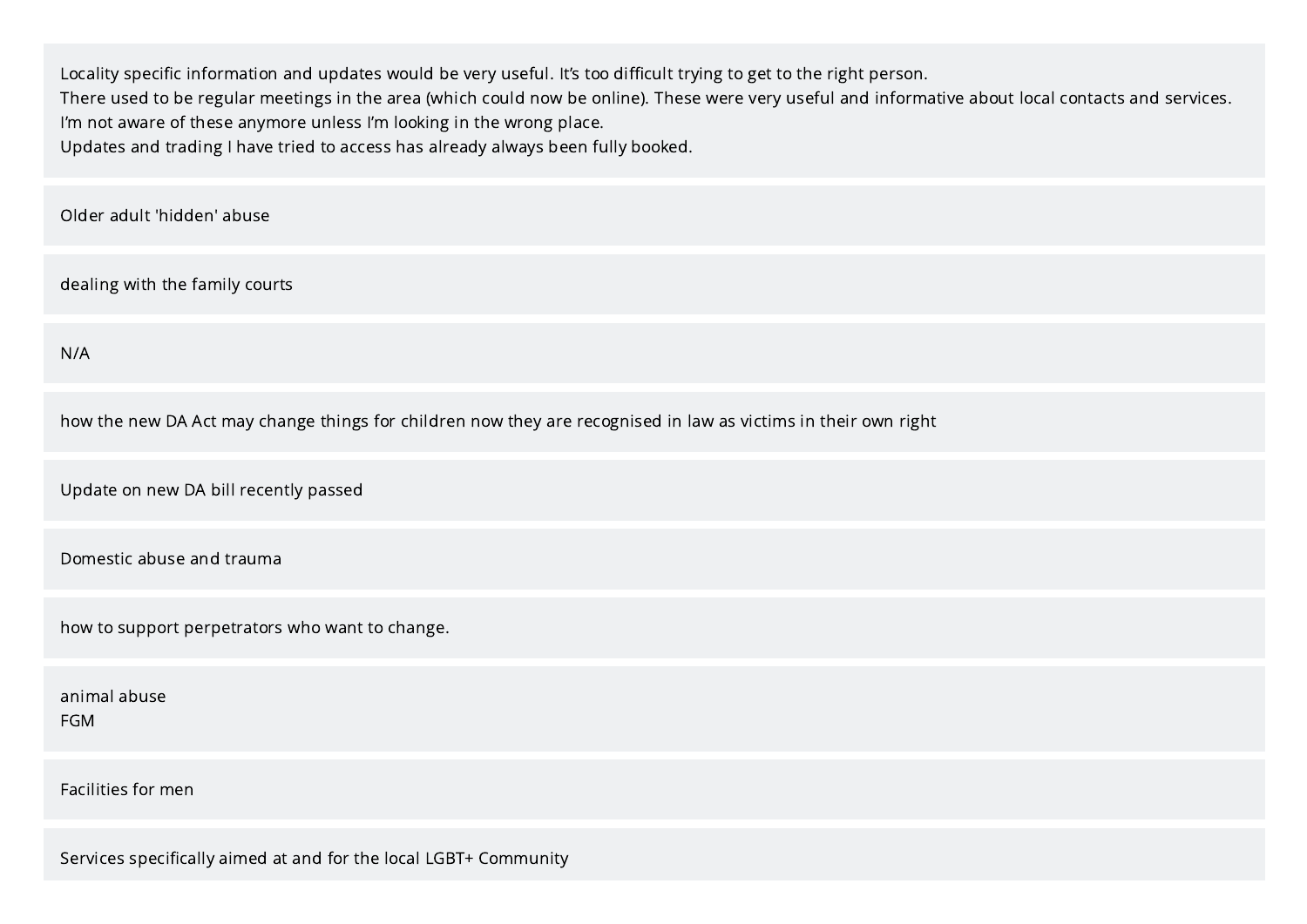Council duty to re-house in emergency / temporary accommodation when refuge is not an option, usually because of older children in family. Education of DA specialist Advice services to help them realise that it's the council / local authority's duty to re-house in an emergency, not the current landlord (private or social).

Differences between Non-Mols, ROs, Occupation and Prohibitive Steps Orders in basic, layman's terms instead of legal jargon.

Mental health help e.g. therapy / counselling, confidence re-building options especially for those who are not unwell enough to be seen by AMHT, but need more than their GP can provide and must be low cost / free.

Financial abuse of the elderly and vulnerable during lockdown has led me to think about the amount of abuse thta occurs in this area by family members

Just more recognition for Male victims

N/a

more attention to the crossover between DV and Sexual violence parent on child abuse info and resources

Honour based abuse

Impact of faith on DA and feedback from recent case reviews

Bereavement , DA within faith communities, LGBT

n/a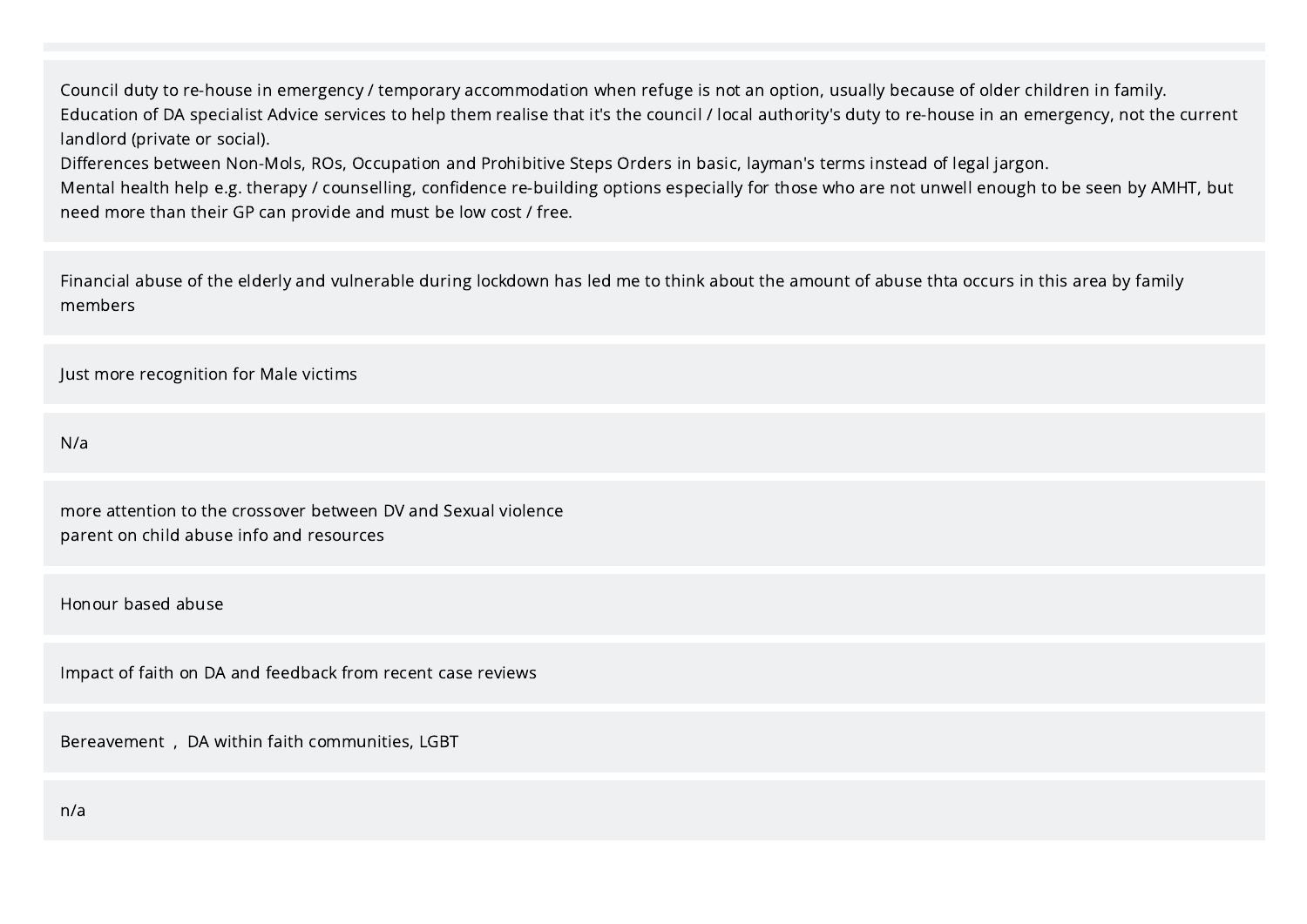what the family court do. They seem to work in a silo

DASH Training

not sure?

churches, employers and military families I do feel we need to consider how to reach them better.

#### Any comments?:

Number of responses: 14

Text answers:

more opportunity to deliver in house training

Feel so grateful for the education and knowledge of agencies. Once you have witnessed and been involved in DA, it is a totally different experience then text book studies.

Would really love access to a therapeutic space

Re the MARAC process, I find it challenging that as a voluntary organisation we are not privvy to information that comes out of MARAC meetings when we are in the home, supporting parents - for us, this would inform part of our risk assessment for support, considering the safety of our volunteers.

Training employers is so important especially if it is their only safe place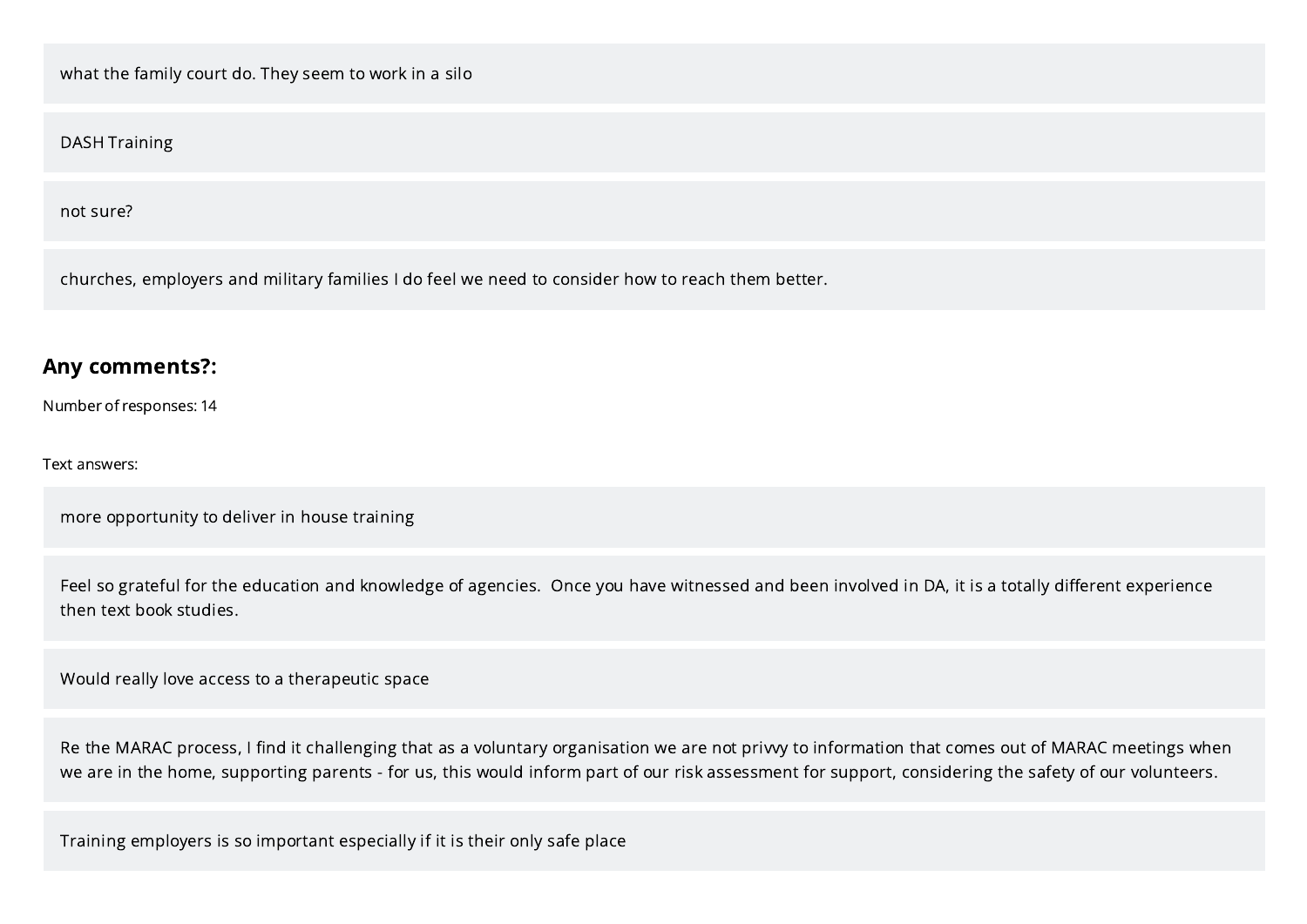|--|--|

The webinars i have attended have been very interesting, well presented, helpful and relevant

#### Not sure

There feels a lot of info out there and sometimes it can get a bit much so i don't always get time to look at websites, bulletins etc however I found the training invaluable and would support colleagues to attend if there are local courses

social prescribers

N/a

I have had a number of people with weird decisions made by family courts.

No

not at the moment

### 24. Are there any services, teams or organisations you think should become involved in the DA Champion network?

Number of responses: 46

Text answers: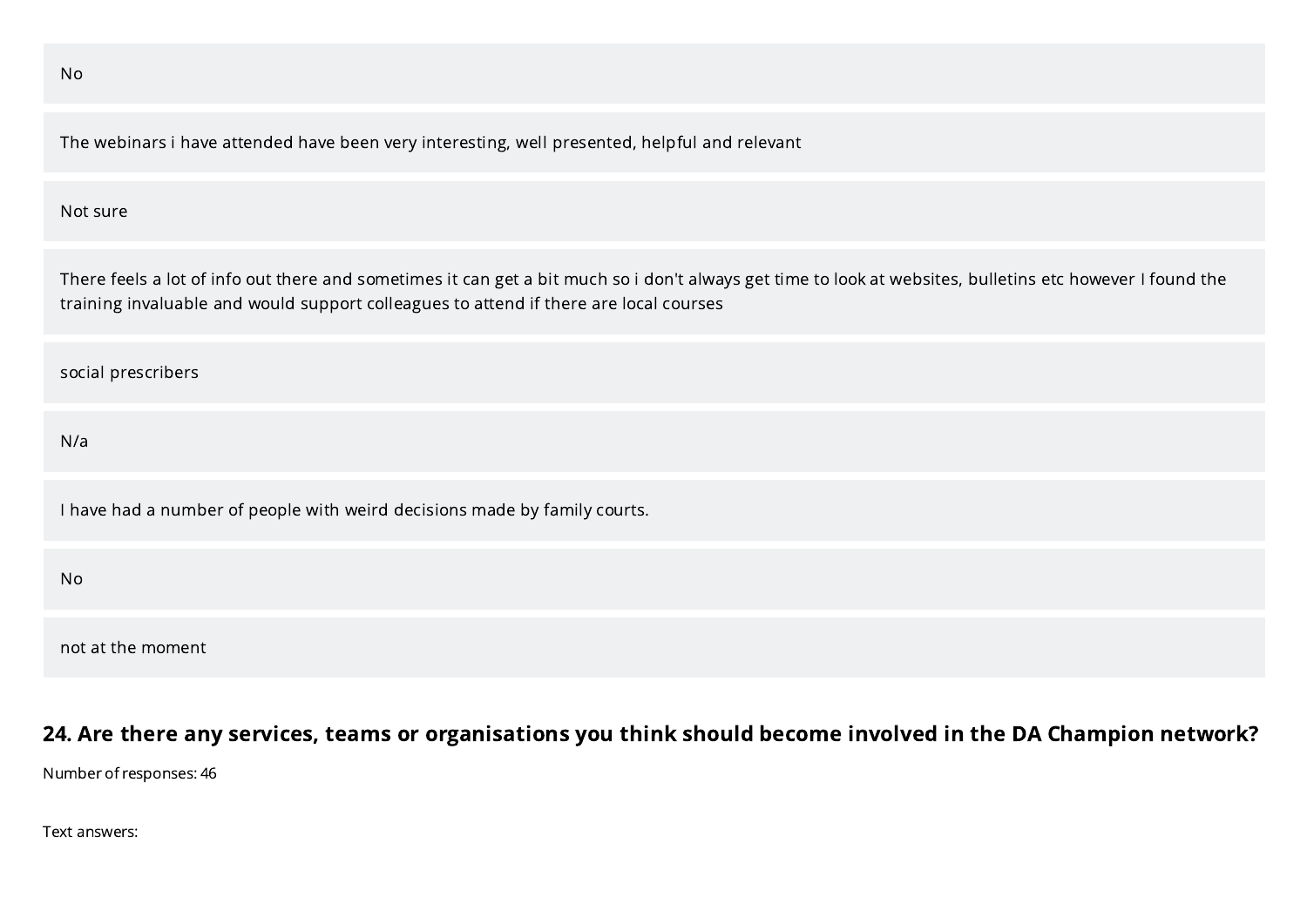GP - or links to practises

Gyms, more schools, childrens centres, maybe even people that drive public transport.

Social Care (although they probably are already).

More schools - especially secondary schools to support teenagers to identify healthy/unhealthy relationships, hairdressers/beauty parlours etc

Hairdressers, Tattooists, anyone that gets to spend time with people 1-1 chatting

They are already linked in

Community mental health teams

IRIS

.

Social services should be sent on courses and anyone assisting human beings in the community.

schools - especially from a children services perspective they don't always understand how this impact fully on the child & parent (victim) as in behaviour or reluctance to separate from their abusive partner or can collude with the perpetrator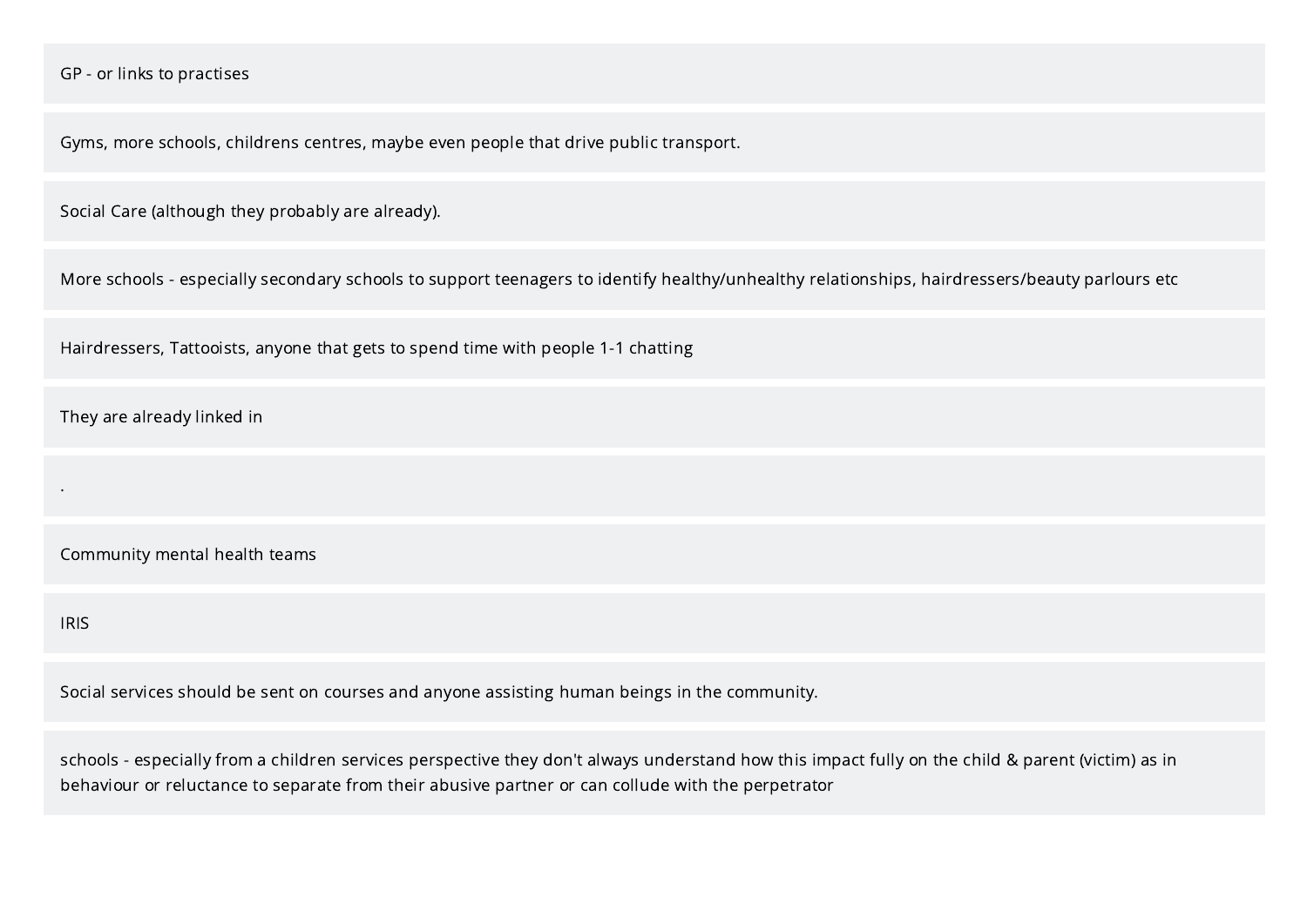SISTAH SPACE, Manchester Action Street Health. Or organisations that work with similar demographics of people. As well as an older persons and disability org

| no                                                                                                                        |
|---------------------------------------------------------------------------------------------------------------------------|
| Schools                                                                                                                   |
| Youth services; Fire serviceMandatory training for police force                                                           |
| Religious establishments                                                                                                  |
| Hospital navigators at Milton Keynes hospital                                                                             |
| Neighbourhood Watch                                                                                                       |
| Employers and HR staff. Retailers could be useful as a safe place.                                                        |
| Barber shops, public houses and night clubs, local football clubs and rugby clubs, youth and adults                       |
| <b>No</b>                                                                                                                 |
| Any tradesman that works in residential properties and can see what's happening. Fire svc, ambulance, teaching assistants |

if not already - SAFE! project and OSARCC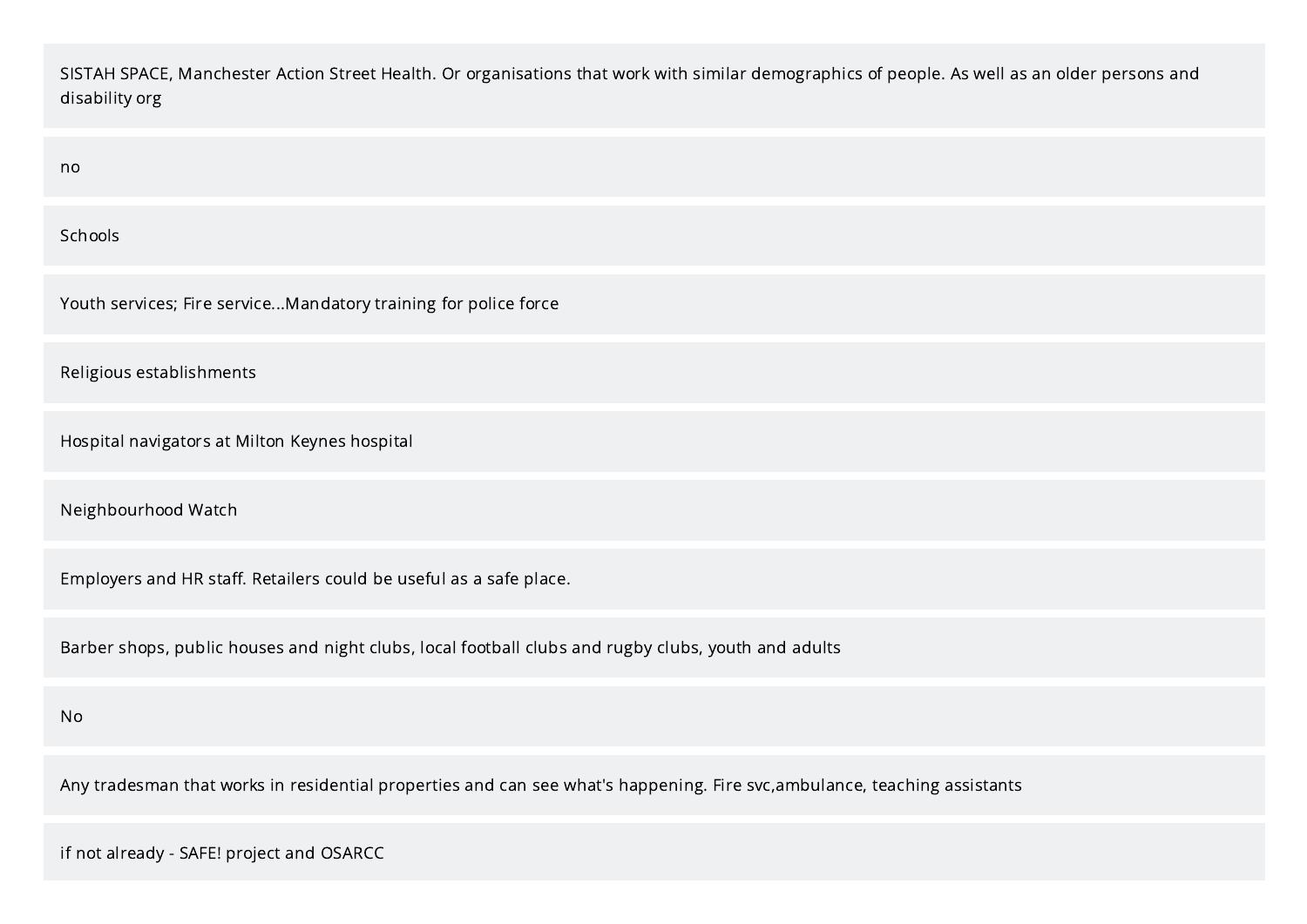| No                                                                                 |
|------------------------------------------------------------------------------------|
| I think you have it covered.                                                       |
| Not sure                                                                           |
| More police to improve their understanding                                         |
| police?                                                                            |
| Courts, CPS, Family Court, Fire and Rescue service, Employers                      |
| Mental health organisations                                                        |
| probation                                                                          |
| trust of schools should have a DA champion in all schools                          |
| Aylesbury Vale LGBT Social Group                                                   |
| I think certain Housing Associations should attend more than they do e.g. Catalyst |
|                                                                                    |

Anyone who works with adults or children in anyway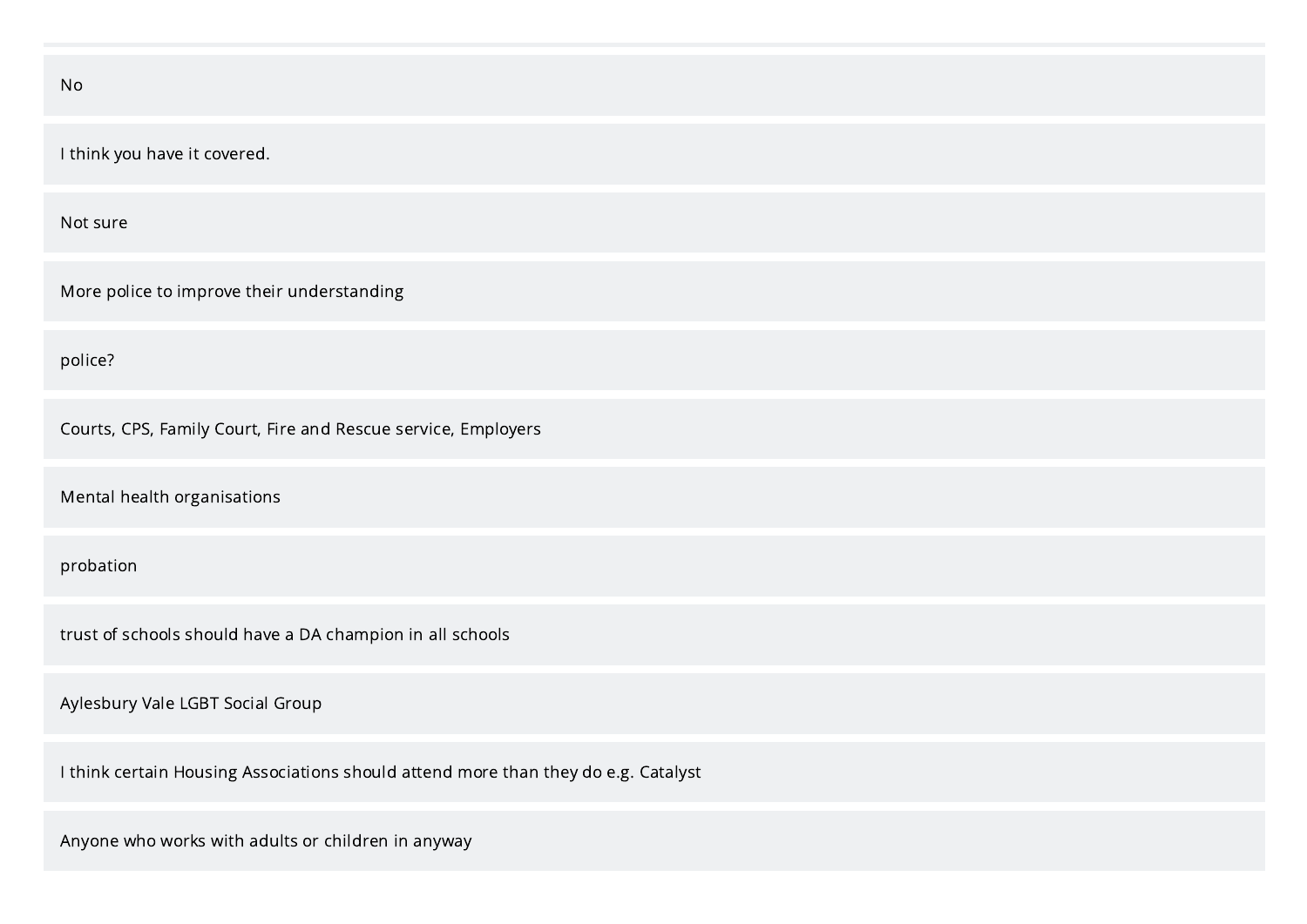#### N/a

CAFCASS / family court - cases of perpetrators grooming court professionals so they are seen as victims and protective parents are seen as obstructive when they are trying to protect their children.

| Hairdressers & Beauticians                                                                                                              |
|-----------------------------------------------------------------------------------------------------------------------------------------|
| Military                                                                                                                                |
| schools                                                                                                                                 |
| Education                                                                                                                               |
| Courts, CPS, Youth Services and Clubs i.e the FA                                                                                        |
| . I would also like to hear more about Stalking Orders as police don't seem aware of what they do? I thought the police could get them? |
| No                                                                                                                                      |
| not sure                                                                                                                                |
| churches                                                                                                                                |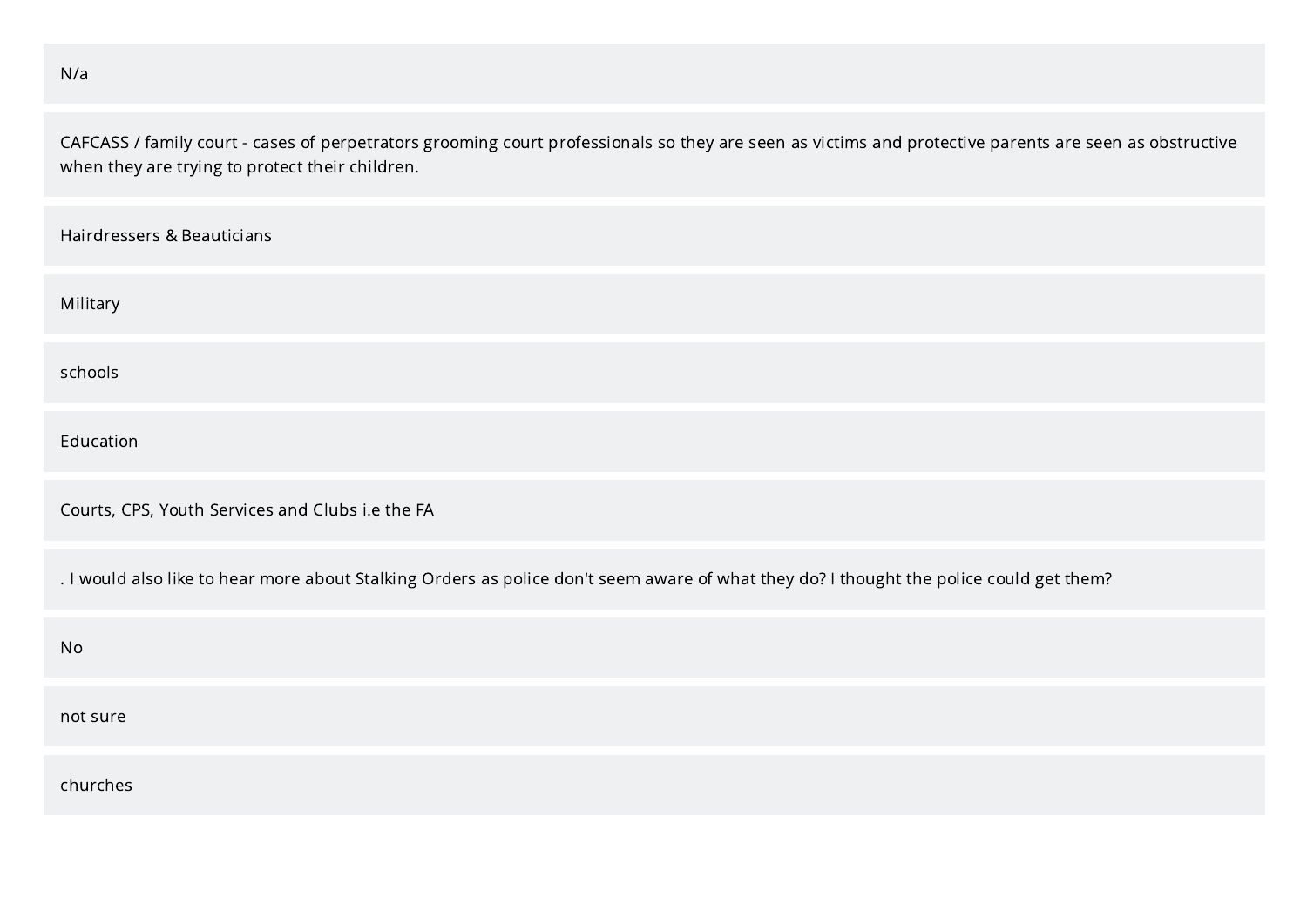### 25. Is there anything that you feel would help to improve the DA Champions network?

Number of responses: 41

Text answers:

I will try and access the support net work more. Due to work pressure I can find it difficult to keep up with the general emails that come through.

a couple of socially distanced meet and greets or something

more face to face sessions when we can

I think it is excellent!

meeting face to face and sharing experiences

more training support for other agencies.

I would like to have more time to engage!!

More training and more hands on working with D/A victims

Listening to adults of the tactics that their caregivers gave decades ago, that all authorities ignored.

unable to comment until start the course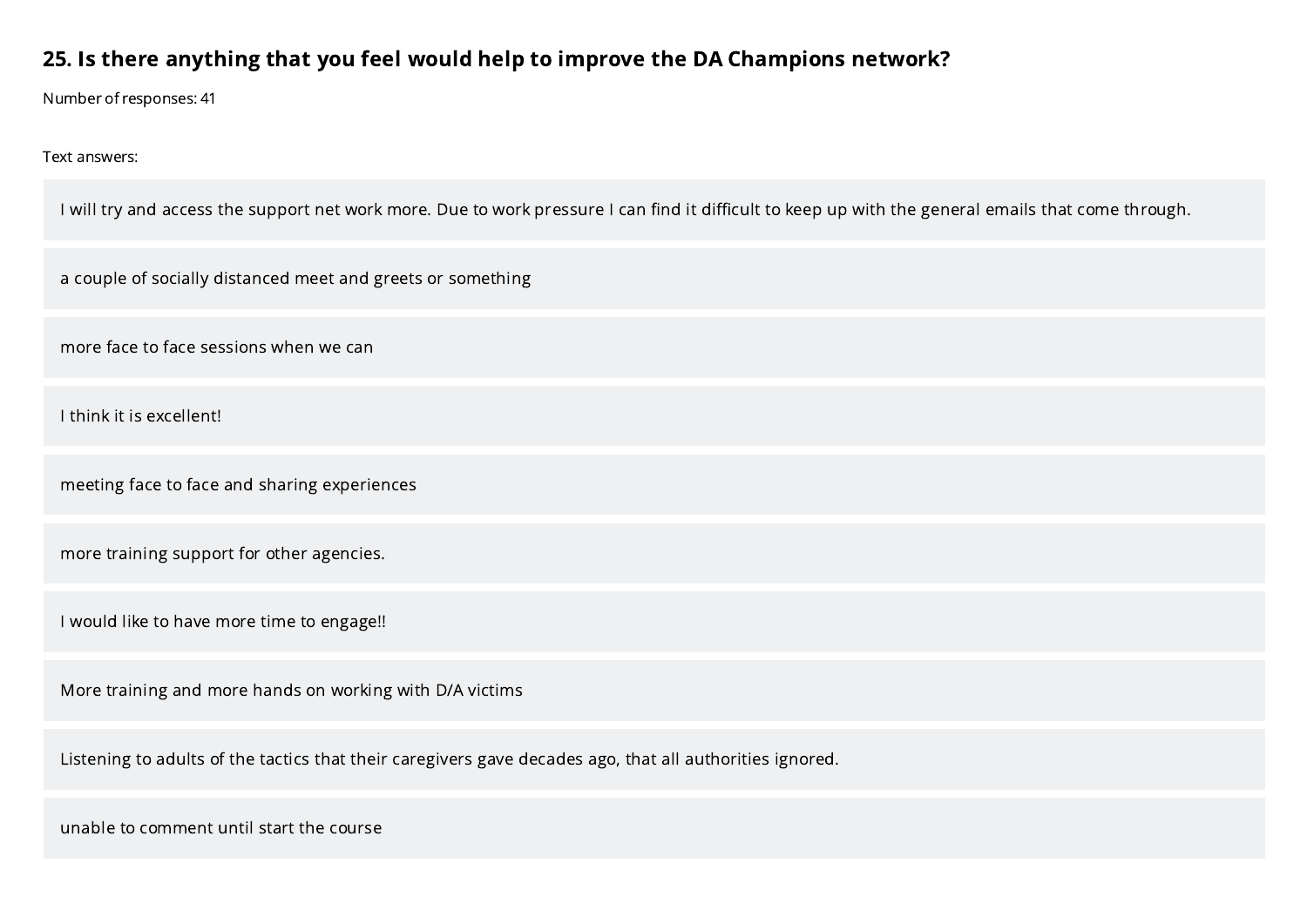regional regular work shops to help keep champions up to date with current information to sign post victims or colleagues

Opportunity for a therapeutic space or access to therapy for champions. More opportunities to link in with champions f2f or zoom

I have not been included in any network communications so I am unaware of this.

no

maybe a yearly conference to network and also gain further skills and knowledge

bi-annual network meetings/zoom calls to connect; More publicity about who we are and what we can do, and help with utilising this role in employment settings with regular support training to do so. And please, access to the hub. I've no password and have requested one a few times but have had no response. Also is there a champions forum on the hub to share, ask questions , connect etc?

I think the trainers are doing great with their chosen topics

I don't feel that I can participate much as over the past year I haven't worked with any one regarding D.A.

I would like to know when the next training for Buckinghamshire will be rloled out

No - it is a really useful resource, I feel lucky to be a part of the network, and aim to use those connections more in the coming year. Thank you. Oh, and I love the idea of a face to face networking day, to be able to meet up with other champions in person, when we are allowed!! for all your hard work.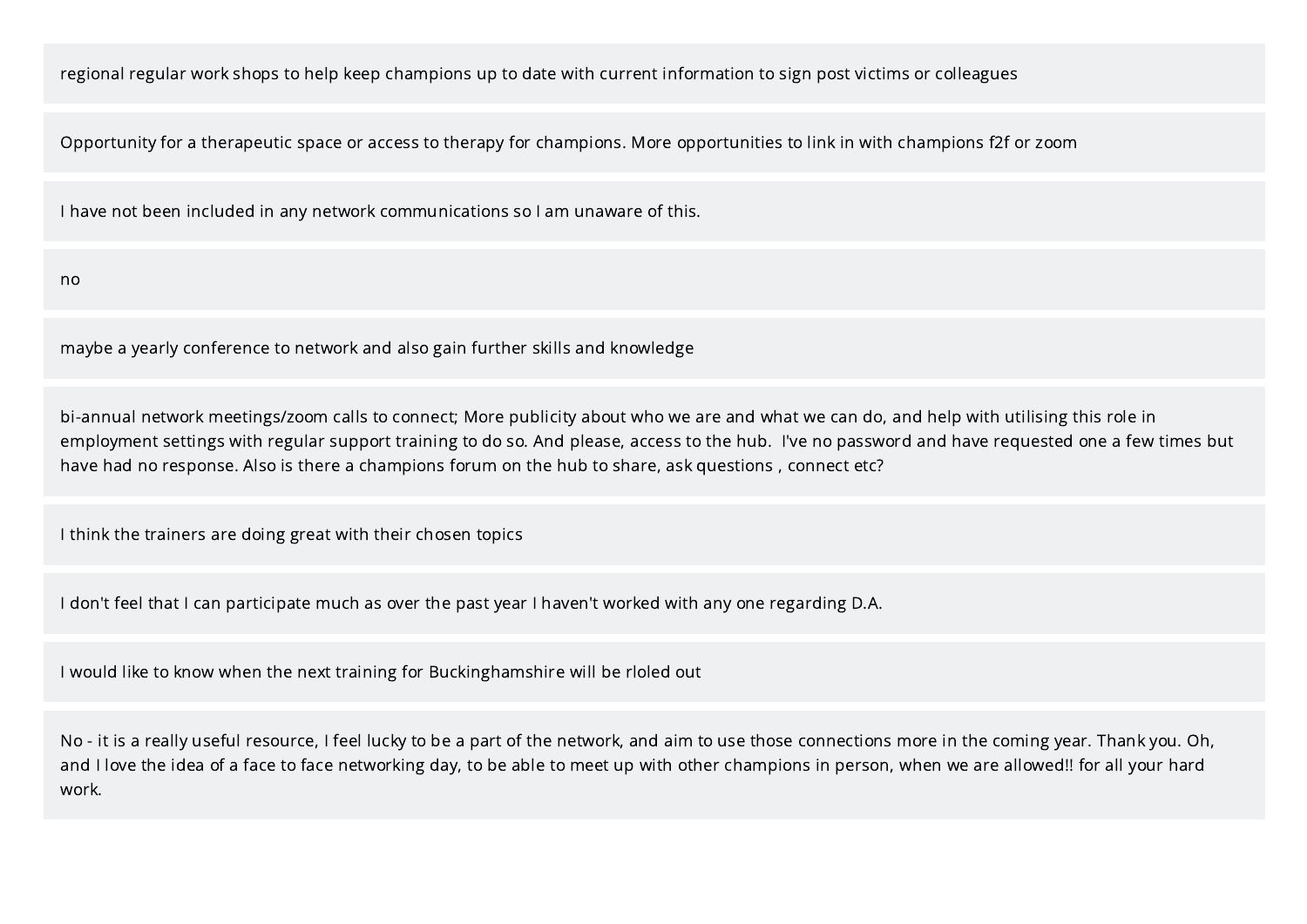Keep doing what you do. Great training and reinforcing the support you offer. Stuart has been so helpful in the absence of any advice line for pharmacies.

No

Ways to have more networking opportunities rather than online a chance to meet people who are actively working in different fields as would be so helpful to share and learn from one another, I feel we are all working more independently in our respective fields but could enhance our knowledge and experiences by cross functional working.

I think your doing a great job, more for myself i need to regularly go on the champions hub and RtR website to keep myself updated - more personal responsibility is needed from me and this survey is a helpful prompt! Thank you

I think it is great - thanks for all your hard work

No

the hub- it was tricky to use and to change password and has made it tricky for me to book on training

No

No I can access all information I need.

maybe a couple of network sessions a year? held virtually?

Yearly one-hour online refreshers?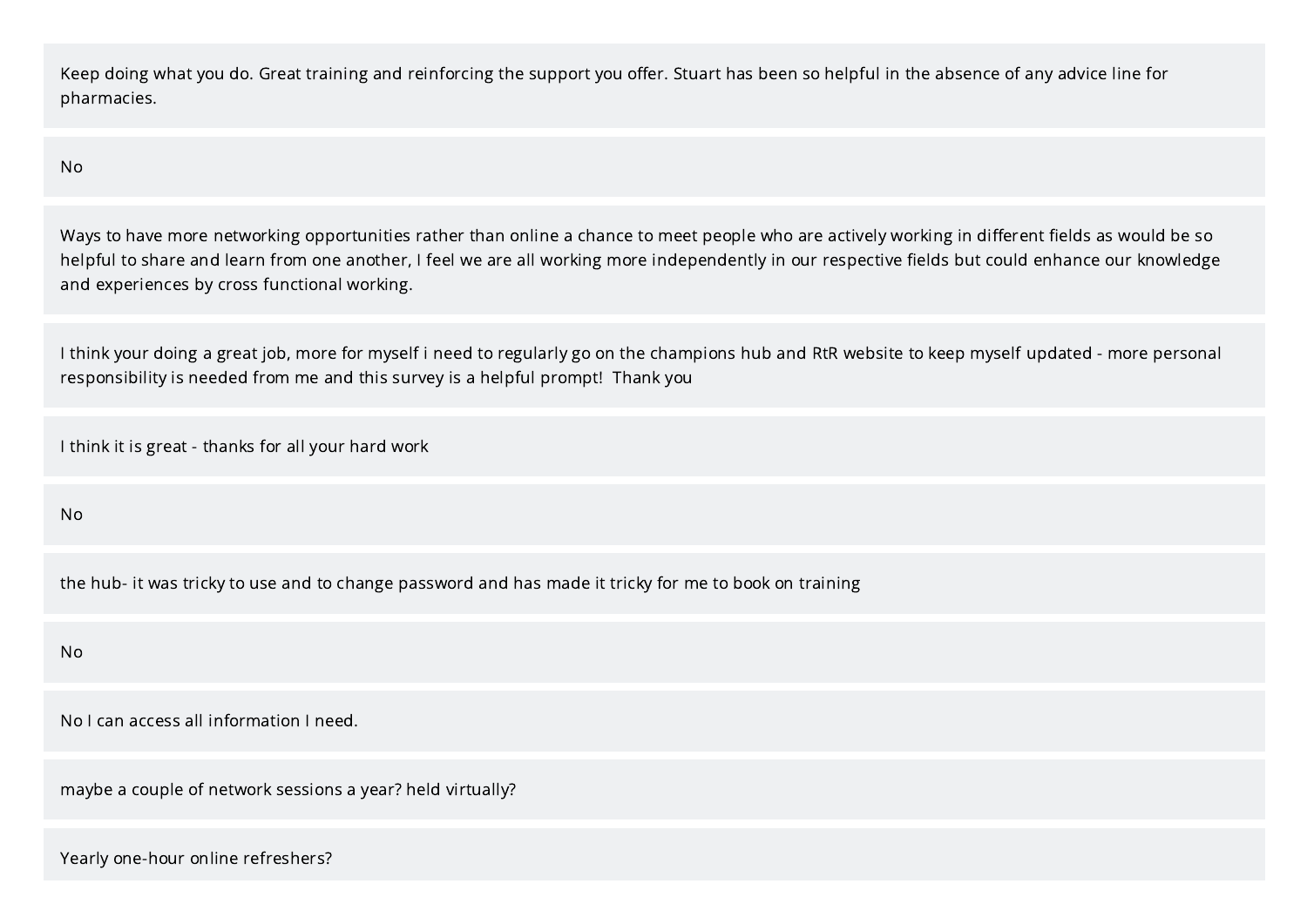Please, advertise potential training opportunities earlier. May diary gets booked up really quickly and when I only get notified of training within a month it is too late for me to book on.

This is not specifically regarding the DA champion's network, but it does seem like there are many different services that aren't always easy to disentangle for service users, e.g. A2 Dominion, Reducing the Risk, Freedom Programme. Not sure how this would happen, but more streamlined services may help.

no

Completion of 2 day training

Send regular reminders out about the Hub, with links. Also, larger DA Network meetings need to resume with speakers - they can happen online, which is easier for most professionals now.

N/a

Please just continue, you are doing a fantastic job. AND I appreciate being able to access the information and training even though I am on the periphery

More great training- maybe in specific areas such as cultural abuse or men who suffer.

sorry, no useful ideas for now

I think you do a brilliant job with some wonderful training and good references to pick up. I love the local toolbox in the padlit website